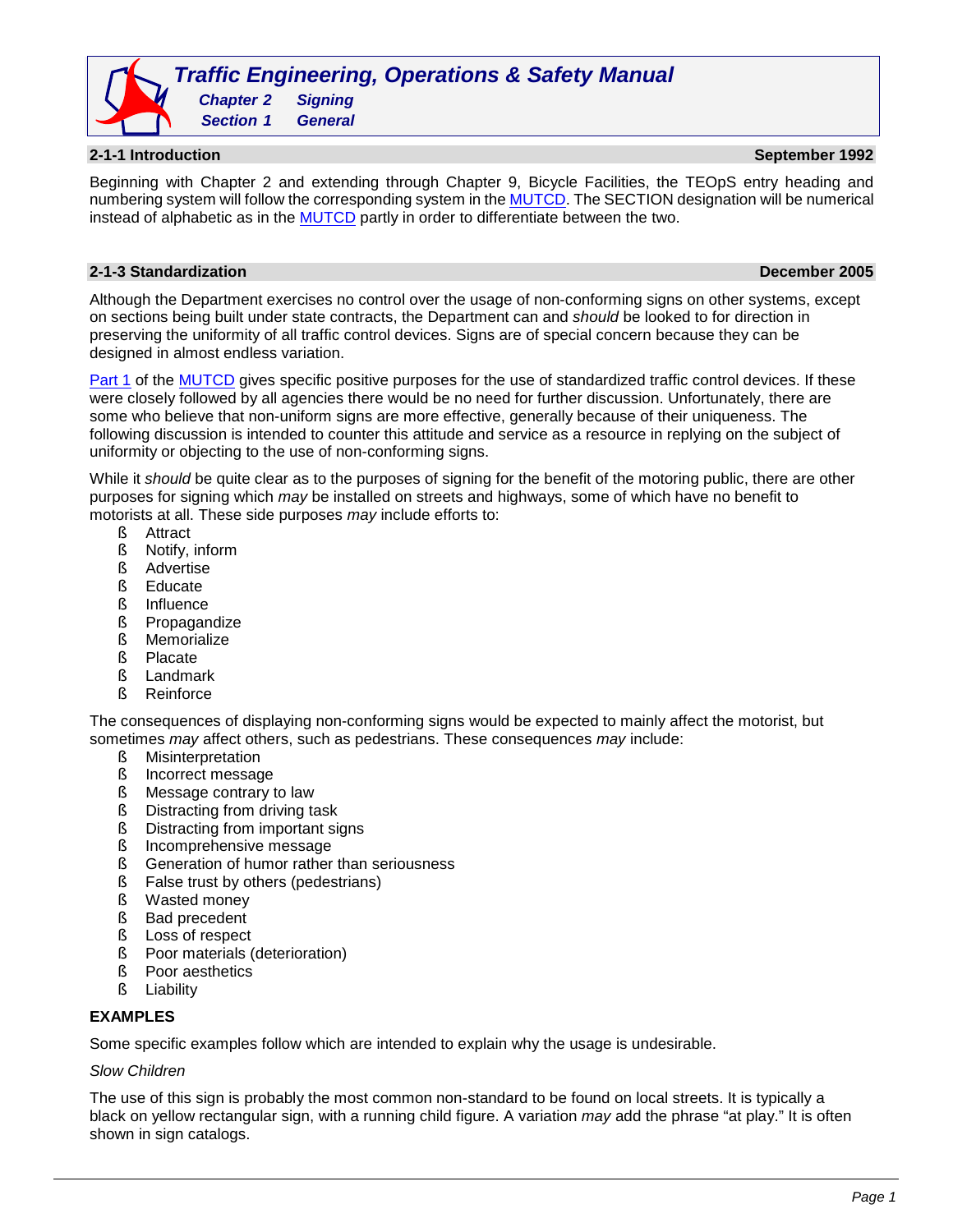The purpose of this sign is largely to placate the residents. While their concern for the safety of their children is understandable, the real issue is not being addressed, which the hazard is caused by children either playing in the street or entering the street without exercising care. Both actions are illegal. The sign therefore tends to endorse illegal actions, and that is why it *should* not be used.

# *Motorist Stop/Yield to Pedestrians*

This sign is commonly a red and white rectangle, but could have several variations. It is usually erected at the crosswalk. A variation seen in other states refers to children and is probably used at crossings of neighborhood school routes. The departure from shape, color and message tends to diminish the impact of conforming signing. It *should* be expected that the public is slightly confused as to what is expected at these "special" places. The most serious reason why they *should* not be used would be if the pedestrians themselves observed the signs and reacted differently, thereby not exercising their normal caution. In Wisconsin, pedestrians have the right of way only if they do not cause the motorist to have difficulty in stopping.

# *Black Spot*

This sign is used in foreign countries and perhaps in this country to indicate the scene of one or more fatal accidents. It is intended to warn motorists of a perceived dangerous location as well as to memorialize the location. In Wisconsin crosses have been erected by private persons to do the same thing. The negative aspects of this activity are the possibility that motorists will be distracted, that the location is only randomly the scene of a fatality, that the sign itself *may* be an obstruction to sight or otherwise an obstacle; that the sign is not informative as to what the hazard might be if there was one; and the prospect that the memorial will be unpleasant to local people if the victim was local.

# *Directional Signs to Generators*

In a recent contract funded with federal aid, provisions were made to install directional signs on a downtown street. The design of the signs was non-conforming regarding the [MUTCD](https://wisconsindot.gov/Pages/doing-bus/local-gov/traffic-ops/manuals-and-standards/wmutcd/wmutcd.aspx) Sections [1A.02](https://wisconsindot.gov/dtsdManuals/traffic-ops/manuals-and-standards/wmutcd/mutcd-ch01.pdf) and [2D.02](https://wisconsindot.gov/dtsdManuals/traffic-ops/manuals-and-standards/wmutcd/mutcd-ch02d.pdf) through [2D.08.](https://wisconsindot.gov/dtsdManuals/traffic-ops/manuals-and-standards/wmutcd/mutcd-ch02d.pdf) The signs had two-color backgrounds, had arrows set in circles, which were black and white and raised above the sign surface and extended out beyond the edge of the sign, and had letter fonts and sized which would have made the signs illegible to the motoring public. The signs were removed from the project.

This was admittedly an extreme case of non-conformance. However, it is our obligation to advise that there are definite standards on all features of guide signs. To the extent that signs depart from any of these standards, the motoring public is not served, but rather some other interest is being addressed, some of which are listed above, along with the consequences.

# **2-1-7 Dynamic Speed Display Signs January 2018**

# **PURPOSE**

The MUTCD section [2A.07](https://wisconsindot.gov/dtsdManuals/traffic-ops/manuals-and-standards/wmutcd/mutcd-ch02a.pdf) allows usage of Dynamic Speed Display Signs to measure and display individual speeds at a specific location. These signs are commonly referred to as "speed display signs," "driver feedback signs" or "your speed is" signs. The signs are activated by radar to detect and display individual vehicle speeds to the vehicle driver. The expectation is that the driver will compare his speed with the legal posted speed and adjust accordingly. These sign installations may be portable installations that are installed on a temporary basis or may be permanent installations attached to new or existing signing. Local units of government have requested to install this signing. This policy provides guidance on the usage of these signs on state maintained roadways.

# **DEFINITIONS**

Freeways are defined as divided highways with fully controlled access at interchanges only. Interstate Highways are freeways with the interstate route designation.

Expressways are defined as divided highways with partially controlled access by a combination of interchanges, at-grade intersections and driveways.

Conventional Highways are defined as streets or roads other than freeways or expressways. They may be divided or undivided, two-lane or multi-lane, and access is available at intersections and driveways.

#### **POLICY**

Requests to install and maintain dynamic speed display signs on DOT-maintained roadways **shall** be made in writing by a local unit of government. Each request **shall** include a map showing the proposed location of the dynamic speed display sign(s). Upon Region review, approval or denial **shall** be made by a letter to the local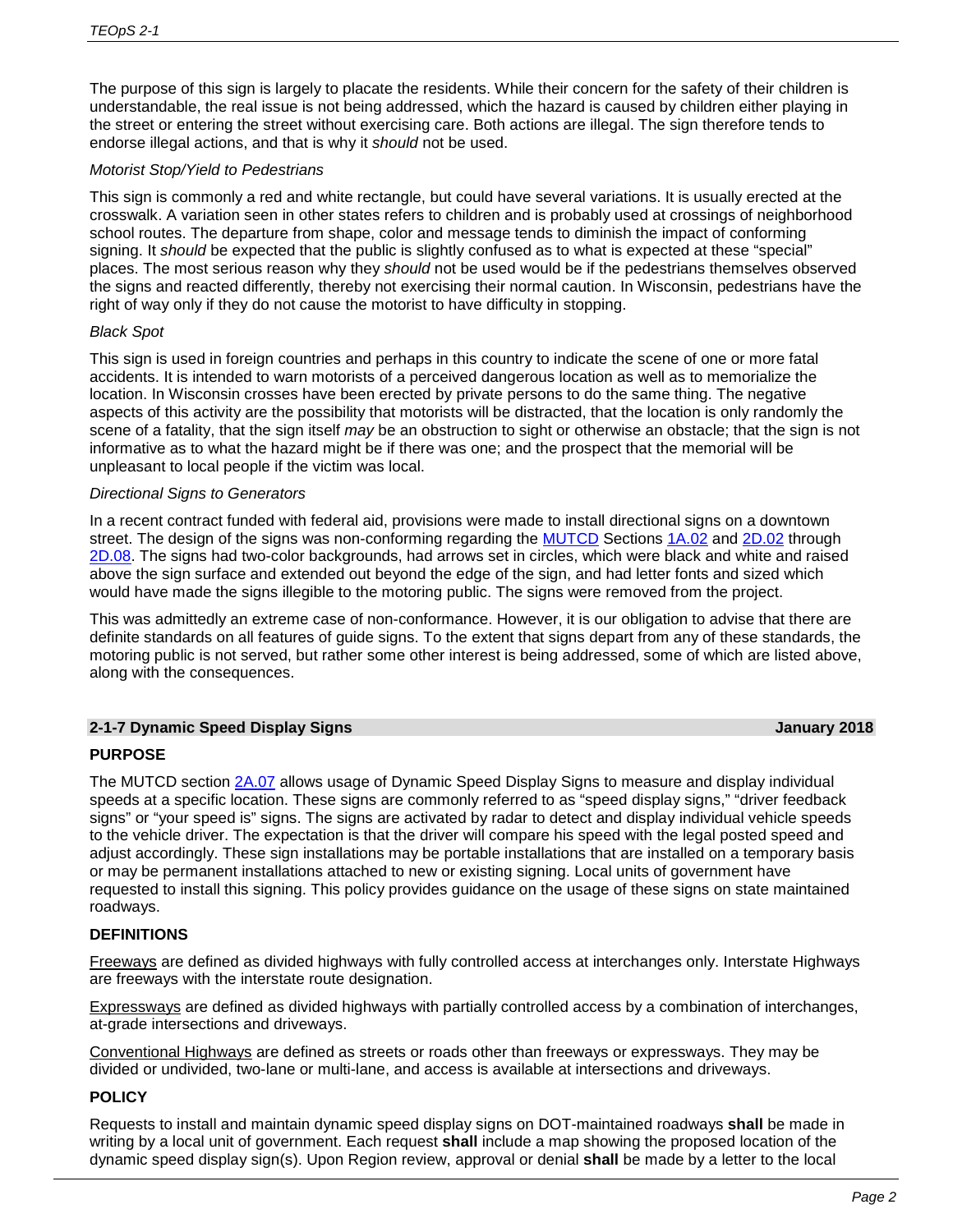unit of government. If approval is granted, the letter **shall** confirm that all provisions of this policy are met by the request. If approval is given, the Region *should* also provide a copy of the R2-1C standard sign plate with the approval letter so consistency is maintained in the design and manufacture of the signs.

# **QUALIFYING CRITERIA**

The following criteria **shall** be used by the Region to determine whether a roadway would qualify for dynamic speed display signs.

- 1. Dynamic Speed Display Signs *may* be allowed in the following locations on the state highway system:
	- a. School Speed Limit Zones
	- b. Reductions in Speed Zones within a community
	- c. Work Zone speed limit areas.
- 2. Portably mounted dynamic speed display signs *may* be permitted at locations where they can safely be deployed for a time not to exceed eight days.
- 3. Dynamic speed display signs for work zones *may* be allowed for the duration of the project. The decision to utilize dynamic speed display signs for construction work zones is determined through the work zone transportation management plan process.
- 4. Except for work zone areas, dynamic speed display signs **shall not** be allowed on freeways and expressways, including ramps.
- 5. The usage of dynamic speed display signs is limited to one sign per approach of speed transition zones such as at city limits, school zones or speed reduction transition. Transition points from expressways to conventional highways may be permitted.
- 6. Dynamic Speed Display sign installations **shall** comply with all NCHRP 350 crashworthy requirements.
- 7. When permanent mounted dynamic speed display signs are used, they **shall** be placed next to or downstream (typically 100'-200') of the regulatory speed limit sign (R2-1) or school speed assembly sign (S4-51) sign. The signs **shall** be at the same mounting height.
- 8. Dynamic speed display signs that do not conform to this policy **shall** be removed. Notification to communities **shall** be made by written letter. If existing non-permitted signs are not removed, WisDOT will remove the sign(s) at the owner's expense.
- 9. The local unit of government **shall** be responsible for manufacture, liability, installation and maintenance costs.
- 10. The local unit of government **shall** affix an identification label to the back of each sign, per Wisconsin State Statute 86.19(5).
- 11. WisDOT reserves the right to remove or move dynamic speed display signs in the event of a speed zone change, maintenance work or improvement project. WisDOT will notify the local unit of government, in writing, of the work and all costs associated with moving or removing the dynamic message speed signs. All costs for such moves **shall** be paid by the local unit of government.
- 12. The size lettering used on dynamic speed display signs **shall**, at a minimum, match the adjacent speed limit sign (see R2-1C sign plate).

# **USAGE CRITERIA**

- 1. Dynamic speed display signs installed in permanent speed zones *should* operate 24 hours a day, 7 days a week.
- 2. Dynamic speed display signs installed on a temporary speed zone *should* operate for the time that the speed zone is in effect (e.g. school zones or work zones).
- 3. For work zones, the dynamic speed display signs *should not* be overused. Only one dynamic speed display sign *should* be used per direction of traffic flow.

# **SIGN DESIGN CRITERIA**

- 1. The R2-1C sign (See Figure 1) **shall** be used for permanent applications.
- 2. The changeable portion of the dynamic speed display sign **shall** have a black background with an amber (yellow) legend. On devices equipped with flip discs, the legend color *may* be yellow or green.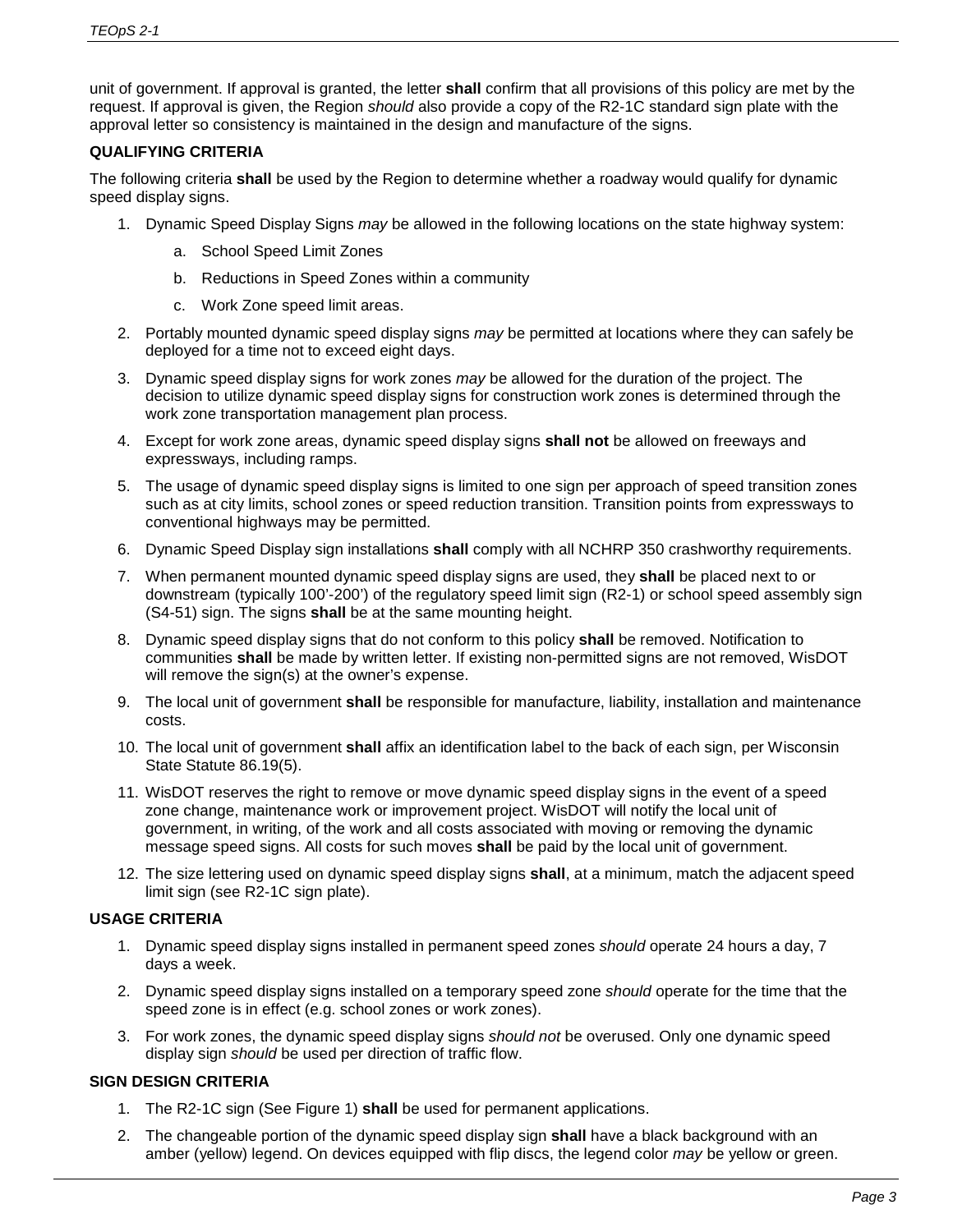Only one sign, in each direction of a two-way street approach or back-to-back signs, will be allowed for each crosswalk approach.

- 3. The changeable message portion of the sign **shall** display the speed of the approaching vehicle as "XX" in miles per hour. The following standards apply to the changeable message portion of the sign:
	- a. The sign **shall** flash at drivers traveling over the posted speed limit.
	- b. The flash rate *should* be between 50 and 60 cycles per minute.
	- c. Threshold speed setting *should* be set at 20mp below and above the posted speed.
	- d. For speeds measured over the speed threshold setting, the dynamic speed display sign **shall** go blank.
	- e. The dynamic speed display sign **shall** be either blank or display zeros when no vehicles are present.





# **2-1-8 LEDs (Blinker Signs) July 2018**

# **PURPOSE**

The MUTCD section [2A.07](https://wisconsindot.gov/dtsdManuals/traffic-ops/manuals-and-standards/wmutcd/mutcd-ch02a.pdf) provides standards and options for the usage of Light Emitting Diode (LED) units within the face of a sign and in the border of a sign to improve conspicuity and increase the legibility of sign legends and borders. This policy provides requirements and guidance on the proper use of the LED (commonly referred to as blinker) signs on state-maintained highways. Per the [MUTCD,](https://wisconsindot.gov/Pages/doing-bus/local-gov/traffic-ops/manuals-and-standards/wmutcd/wmutcd.aspx) these blinker signs *may* be used on STOP signs, Warning signs and other regulatory signs such as speed limit sign or school signs. This policy provides guidance and requirements for usage on state-maintained highways. Refer to [TEOpS 4-5-1](https://wisconsindot.gov/dtsdManuals/traffic-ops/manuals-and-standards/teops/04-05.pdf#4-5-1) for warning sign flasher enhancement device options for pedestrians.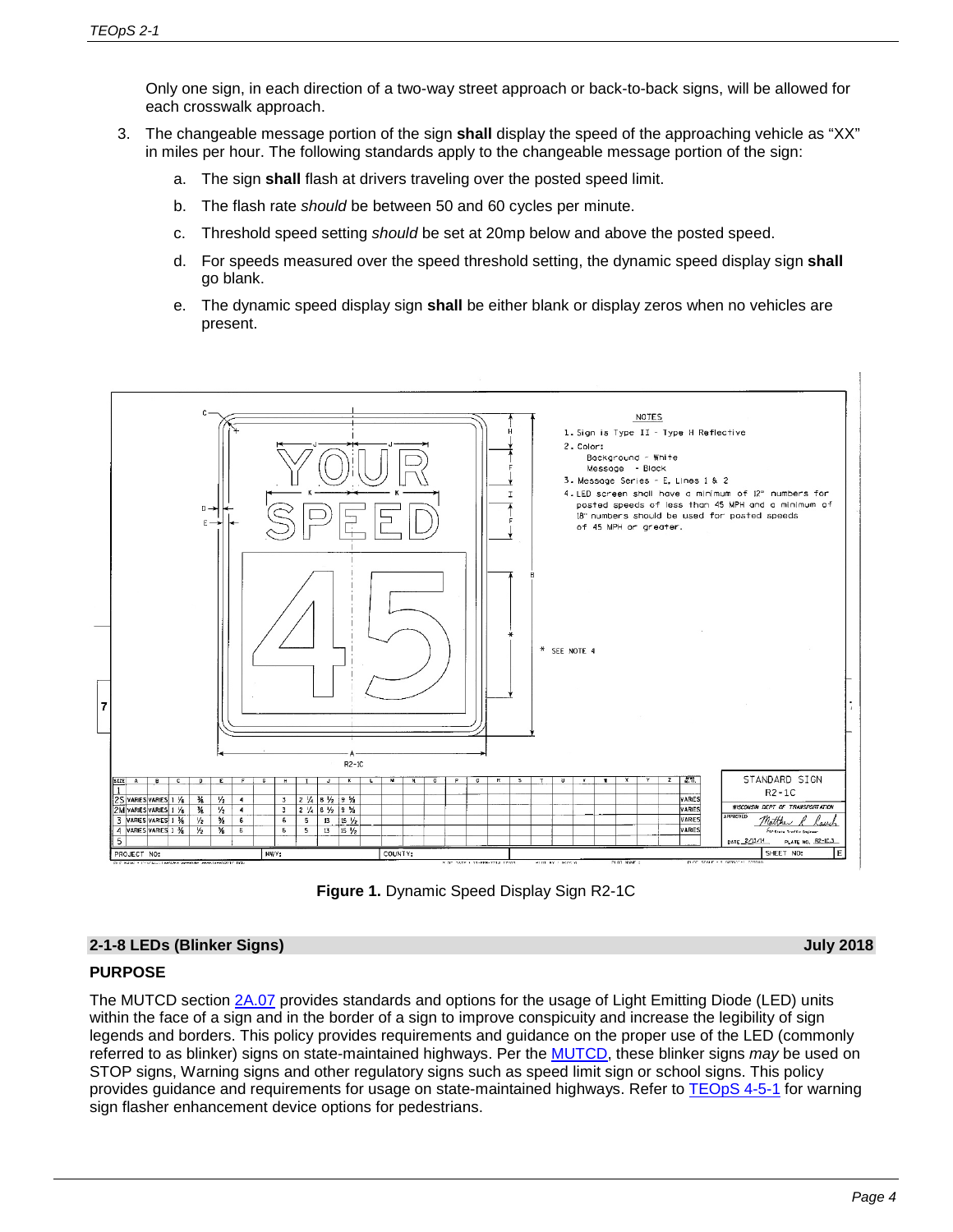# **BACKGROUND**

The [MUTCD in](https://wisconsindot.gov/Pages/doing-bus/local-gov/traffic-ops/manuals-and-standards/wmutcd/wmutcd.aspx)cludes language in [2A.07](https://wisconsindot.gov/dtsdManuals/traffic-ops/manuals-and-standards/wmutcd/mutcd-ch02a.pdf) which provides guidelines for the proper use of these devices. They are considered similar to flashing beacons in section [4L](https://wisconsindot.gov/dtsdManuals/traffic-ops/manuals-and-standards/wmutcd/mutcd-ch04.pdf) of the [MUTCD.](https://wisconsindot.gov/Pages/doing-bus/local-gov/traffic-ops/manuals-and-standards/wmutcd/wmutcd.aspx) The limiting guidelines under which they are considered in the Wisconsin Supplement are:

- § Guideline 1: Demonstrated crash problem
- § Guideline 2: Visibility restrictions
- § Guideline 3: Unusual geometrics
- § Guideline 4: Poor conspicuity—sign blending in with the environment

These four guidelines apply to all public highways and streets, including those not under state jurisdiction. The policy statements below pertain specifically to state-maintained highways.

# **DEFINITIONS AND MUTCD REQUIREMENTS (IF LEDS USED)**

- 1. LEDs **shall** have a maximum diameter of ¼ inch and **shall** be the following colors based on the type of sign:
	- a. White or red, if used with STOP or YIELD signs.
	- b. White, if used with regulatory signs other than STOP or YIELD signs.
	- c. White or yellow, if used with warning signs.
- 2. If flashed, the LED units **shall** flash simultaneously at a rate of more than 50 and less than 60 times per minute.
- 3. The uniformity of the sign design **shall** be maintained without any decrease in visibility, legibility, or driver comprehension during either daytime or nighttime conditions.
- 4. A module of multiple LED units used as a closely-spaced, single light source **shall** only be used within the sign face for legends or symbols.

# **POLICY**

The usage of any illumination methods for traffic signs, including LEDs, is strictly limited to situations with documented safety concerns.

- 1. Local authorities **shall not** be allowed to installed units on state-maintained highways.
- 2. Blinker signs **shall** only be considered at existing locations. A conversion from a two to four-way stop is also considered an existing location. New locations **shall not** be considered until a minimum of oneyear crash data, volume data and other traffic data is available for a traffic evaluation safety **shall** be submitted to the State Safety Engineer for review.
- 3. For blinker STOP and STOP AHEAD signs, at a minimum, consider at intersections that meet both of the following criteria:
	- a. Crashes due to failure to stop (i.e. running the stop sign), not failure to yield the right of way (i.e. stopping and then proceeding)
	- b. At least two documented failures (crash reports) to stop in the most recent 12-month period, or three documented failures to stop within the past five years.
- 4. Other countermeasures *should* be considered first, prior to installation of blinker STOP and STOP AHEAD signs, to address safety concerns such as:
	- a. Clearing vegetation
	- b. Double-marking STOP or STOP AHEAD signs
	- c. Flags on signs
	- d. Rumble strips
	- e. Increasing sign sizes
	- f. Flashing beacons
	- g. Others.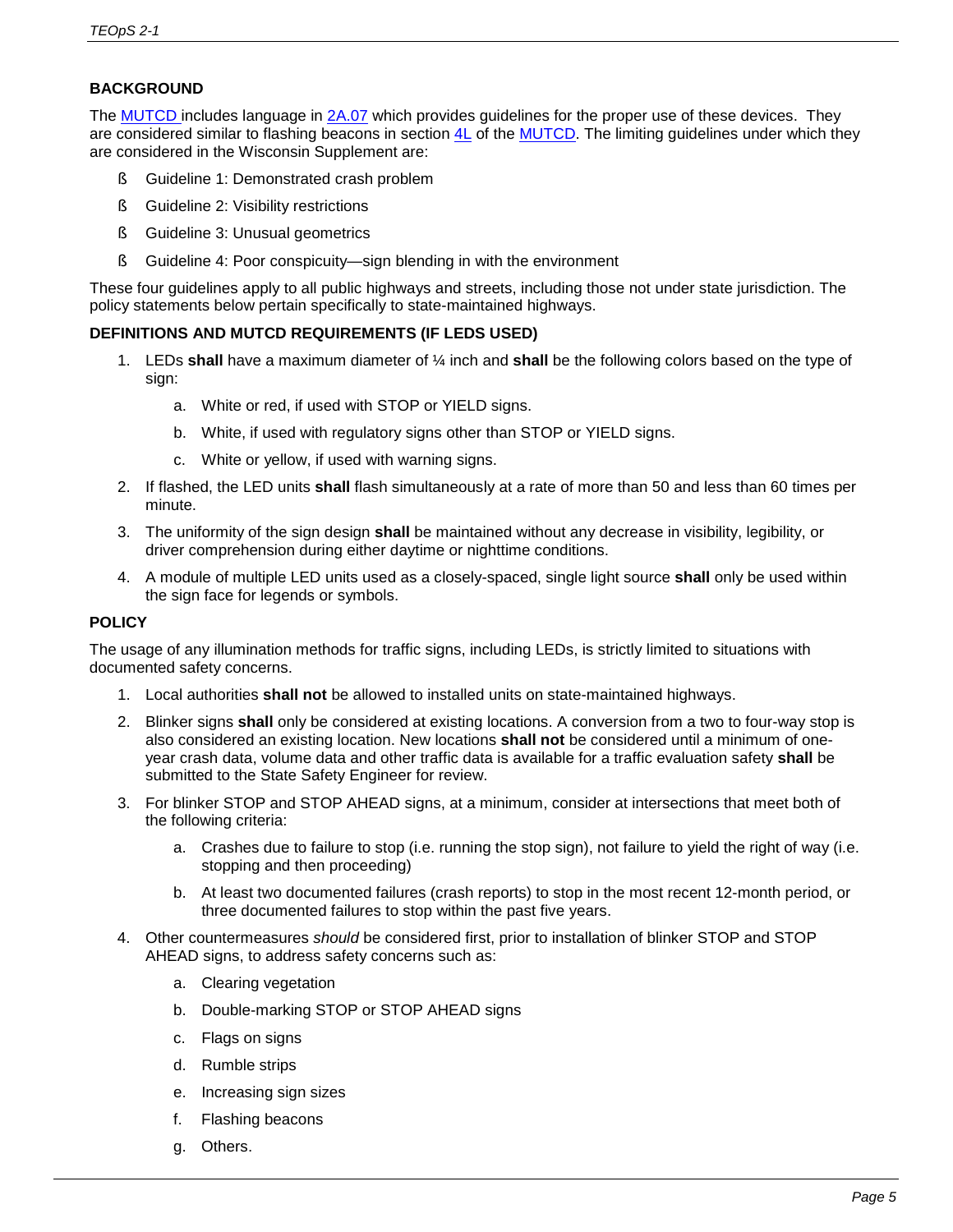- 5. Side-by-side ramps are common at partial cloverleaf interchanges where entrance and exit ramps operate directly adjacent to one another rat the interchange ramp terminal. Geometric design techniques to discourage wrong way maneuvers *should* be considered at side-by-side ramps. Where design constraints exist, blinker WRONG WAY signs *may* be utilized at side-by-side interchange ramps, provided there are documented wrong way movements noted by law enforcement or the Department. Blinker WRONG WAY signs **shall** not be used at locations other than side-by-side interchange ramps. WRONG WAY blinker signs shall only be used downstream of the ramp termini.
- 6. To maximize the effectiveness of the blinker WRONG WAY signs, vehicle actuated and time-of-day usage **shall** be considered by the Region. Some examples of time-of day usage would include:
	- a. Operation during periods when wrong way drivers are prevalent.
	- b. Operation during periods of low visibility or darkness, which may include a photocell operation.
- 7. Blinker signs **shall** only be used for STOP, STOP AHEAD, and WRONG WAY signs (at side-by-side ramps). These are considered the more important of the regulatory and warning sign series. Enhancements or blinkers on warning signs are allowed on pedestrian and school crossing warning signs, refer to [TEOpS 4-5-1.](https://wisconsindot.gov/dtsdManuals/traffic-ops/manuals-and-standards/teops/04-05.pdf#4-5-1) There is the longstanding concern that overuse of the blinker signs will diminish their effectiveness.

Any requests for additional blinker sign evaluations **shall** be approved by the Bureau of Traffic Operations.

- 8. Blinker STOP AHEAD signs **shall** be furnished and installed by WisDOT on state highways based on the criteria noted above.
- 9. Do not install blinker STOP signs and STOP AHEAD signs on the same approach. If used where there is a curve or hill approaching a STOP sign, use blinker on STOP AHEAD sign rather than STOP sign.
- 10. Do not mix beacons and blinker signs with STOP and STOP AHEAD signs on the same approach.

A cost comparison analysis *should* be done to determine where beacons or blinker sign is more appropriate. Studies have not been performed to determine if one device is more appropriate than the other.

#### **2-1-30 Sign Numbering January 2007**

[Section 86.19\(5\)](https://docs.legis.wisconsin.gov/statutes/statutes/86/19) [Wis. Stat.](http://docs.legis.wisconsin.gov/statutes/prefaces/toc) provides that all maintaining agencies in the state must affix a unique code number to each of their signs for identifying the owner of the sign if it *should* be found elsewhere. Whereas the vandalism sticker is prescribed by law to be applied to the face of the sign, there is no provision about sign numbers in [86.19 \(5\)](https://docs.legis.wisconsin.gov/statutes/statutes/86/19) to that effect, and therefor the number *may* be placed on the back of the sign, although it could be incorporated unobtrusively into the stenciling.

The format of the sign number *should* follow the example below for the Town of Big Flats in Adams County:

1-02

The numerals *should* be one inch in height and made of durable materials such as stencil paste on adhesivebacked vinyl film. Felt pen ink will not last. Paint applied directly to aluminum *may* come of if the aluminum is not specifically treated.

The numbers to be used are on the following pages.

| <b>1 ADAMS</b> |                                |     |                         |  |  |
|----------------|--------------------------------|-----|-------------------------|--|--|
|                | Cities & Villages<br>Townships |     |                         |  |  |
| 02             | Adams                          | 201 | Adams (C)               |  |  |
| 04             | <b>Big Flats</b>               | 291 | Friendship (V)          |  |  |
| 06             | Colburn                        |     |                         |  |  |
| 08             | Dell Prairie                   |     | Unincorporated Villages |  |  |
| 10             | Easton                         | 17  | Arkdale                 |  |  |
| 12             | Jackson                        | 10  | <b>Brooks</b>           |  |  |
| 14             | Leola                          | 17  | Dellwood                |  |  |
| 16             | Lincoln                        | 10  | Grand Marsh             |  |  |
| 18             | Monroe                         | 15  | New Rome                |  |  |
| 20             | New Chester                    | 04  | Plainville              |  |  |
| 22             | New Haven                      | 05  | White Creek             |  |  |
| 24             | Preston                        |     |                         |  |  |

| 26<br>28<br>30<br>32 | Quincy<br>Richfield<br>Rome<br>Springville |
|----------------------|--------------------------------------------|
| 34                   | <b>Strongs Prairie</b>                     |
|                      |                                            |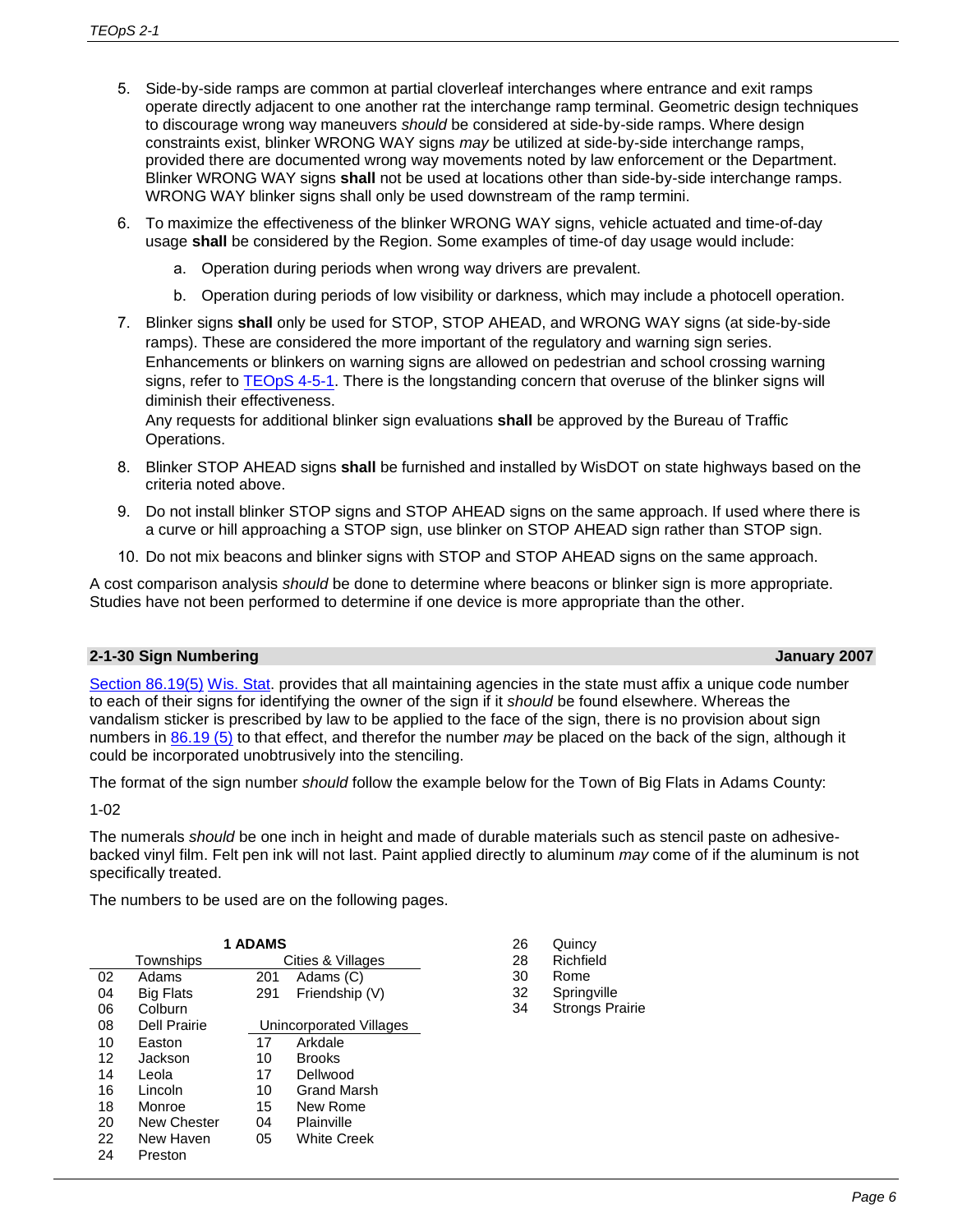| <b>2 ASHLAND</b> |                     |                   |                                |
|------------------|---------------------|-------------------|--------------------------------|
|                  | Townships           |                   | Cities & Villages              |
| 02               | Agenda              | 201               | $\overline{A}$ shland (C)      |
| 04               | Ashland             | 106               | Butternut (V)                  |
| 06               | Chippewa            | 251               | Mellen (C)                     |
| 08               | Gingles             |                   |                                |
| 10               | Gordon              |                   | <b>Unincorporated Villages</b> |
| 12               | Jacobs              | 09                | Cayuga                         |
| 14               | La Pointe           | 05                | Clam Lake                      |
| 16               | Marengo             | 06                | Glidden                        |
| 18               | Morse               | 02                | High Bridge                    |
| 20               | Peeksville          | 13                | Marengo                        |
| 22               | Sanborn             | 05                | Morse                          |
| 24               | Shanagolden         | 11                | Odanah                         |
| 26               | <b>White River</b>  | 13                | Sanborn                        |
|                  |                     |                   |                                |
|                  |                     | <b>3 BARRON</b>   |                                |
|                  | Townships           |                   | Cities & Villages              |
| 02               | Almena              | 101               | Almena (V)                     |
| 04               | Arland              | 206               | Barron (C)                     |
| 06               | Barron              | 111               | Cameron (V)                    |
| 08               | Bear Lake           | 211               | Chetek (C)                     |
| 10               | Cedar Lake          | 212               | Cumberland (C)                 |
| 12               | Chetek              | 116               | Dallas (V)                     |
| 14               | Clinton             | 136               | Haugen (V)                     |
| 16               | <b>Crystal Lake</b> | 171               | Prairie Farm (V)               |
| 18               | Cumberland          | 276               | Rice Lake (C)                  |
| 20               | Dallas              |                   |                                |
|                  |                     | 186               | Turtle Lake (V)                |
| 22<br>24         | Dovre               | 151               | New Auburn (V)                 |
|                  | Doyle               |                   | Also in Chippewa               |
| 26<br>28         | Lakeland            |                   |                                |
|                  | Maple Grove         |                   | Unincorporated Villages        |
| 30               | Maple Plain         | 05                | Angus                          |
| 32               | Oak Grove           | 13                | <b>Barronett</b>               |
| 34               | Prairie Farm        | 16                | Brill                          |
| 36               | Prairie Lake        | 19                | Campia                         |
| 38               | <b>Rice Lake</b>    | 23                | Canton                         |
| 40               | Sioux Creek         | 08                | Comstock                       |
| 42               | Stanfold            | 14                | Hillsdale                      |
| 44               | Stanley             | 23                | Lehigh                         |
| 46               | Sumner              | 05                | Mikana                         |
| 48               | Turtle Lake         | 07                | Poskin                         |
| 50               | Vance Creek         |                   |                                |
|                  |                     |                   |                                |
|                  | Townships           | <b>4 BAYFIELD</b> | Cities & Villages              |
| 02               | <b>Barksdale</b>    | 206               | Bayfield (C)                   |
| 04               | <b>Barnes</b>       | 201               | Ashland (C)                    |
| 06               | Bayfield            | 151               | Mason (V)                      |
| 08               | <b>Bay View</b>     | 291               | Washburn (C)                   |
| 10               | Bell                |                   |                                |
|                  |                     |                   |                                |

| 10 | Bell       |    |                         |
|----|------------|----|-------------------------|
| 12 | Cable      |    | Unincorporated Villages |
| 14 | Clover     | 07 | Barkpoint               |
| 16 | Delta      | 14 | Benoit                  |
| 18 | Drummond   | 02 | Bingo                   |
| 20 | Eileen     | 05 | Cornucopia              |
| 21 | Hughes     | 08 | Delta                   |
| 22 | Iron River | 02 | Fresh Air               |
| 24 | Kelly      | 22 | Grandview               |
| 26 | Keystone   | 07 | Herbster                |
| 28 | Lincoln    | 20 | Moquah                  |
| 30 | Mason      |    |                         |
| 32 | Namekegon  |    |                         |
| 34 | Orients    |    |                         |
| 36 | Oulu       |    |                         |
| 38 | Piben      |    |                         |

| 40 |  | Port Wing |
|----|--|-----------|
|----|--|-----------|

- Grandview
- Russell
- Tripp
- Washburn

# **5 BROWN**

|    | Townships              |                  | Cities & Villages                        |
|----|------------------------|------------------|------------------------------------------|
| 10 | Eaton                  | 102              | Allouez (V)                              |
| 12 | Glenmore               | 104              | Ashwaubenon (V)                          |
| 14 | Green Bay              | 106              | Bellevue (V)                             |
| 18 | Holland                | 126              | Hobart (V)                               |
| 22 | Humboldt               | 116              | Denmark (V)                              |
| 24 | Lawrence               | 216              | De Pere (C)                              |
| 25 | Ledgeview              | 231              | Green Bay (C)                            |
| 26 | Morrison               | 136              |                                          |
|    |                        |                  | Howard (V)                               |
| 28 | <b>New Denmark</b>     | 171              | Pulaski (V)                              |
| 30 | Pittsfield             | 178              | Suamico (V)                              |
| 34 | Rockland               | 191              | Wrightstown (V)                          |
| 36 | Scott                  |                  |                                          |
| 40 | Wrightstown            | 15               | <b>Unincorporated Villages</b><br>Anston |
|    |                        |                  |                                          |
|    |                        | 19               | <b>Big Suamico</b>                       |
|    |                        | 20               | Greenleaf                                |
|    |                        | 12               | Little Rapids                            |
|    |                        | 11               | New Franken                              |
|    |                        | 13               | Wayside                                  |
|    |                        | 20               | W. Wrightstown                           |
|    |                        |                  |                                          |
|    | <b>6 BUFFALO WSP-6</b> |                  |                                          |
|    | Townships              |                  | Cities & Villages                        |
| 02 | Alma                   | 201              | Alma (C)                                 |
| 04 | <b>Belvidere</b>       | 206              | Buffalo (C)                              |
| 06 | <b>Buffalo</b>         | 111              | Cochrane (V)                             |
| 08 | Canton                 | 226              | Fountain City (C)                        |
| 10 | Cross                  | 251              | Mondovi (C)                              |
| 12 | Dover                  | 154              | Nelson (V)                               |
| 14 | Gilmanton              |                  |                                          |
| 16 | Glencoe                |                  |                                          |
| 18 | Lincoln                |                  |                                          |
| 20 | Maxville               |                  |                                          |
| 22 | Milton                 |                  |                                          |
|    |                        |                  |                                          |
| 24 | Modena                 |                  |                                          |
| 26 | Mondovi                |                  |                                          |
| 28 | Montana                |                  |                                          |
| 30 | <b>Naples</b>          |                  |                                          |
| 32 | <b>Nelson</b>          |                  |                                          |
| 34 | Waumandee              |                  |                                          |
|    |                        |                  |                                          |
|    |                        | <b>7 BURNETT</b> |                                          |
| 02 | Townships<br>Anderson  |                  | Cities & Villages                        |
| 04 | <b>Blaine</b>          | 131<br>181       | Grantsburg (V)                           |
|    |                        |                  | Siren (V)                                |
| 06 | Daniels                | 191              | Webster (V)                              |
| 08 | Dewey                  |                  |                                          |
| 10 | Grantsburg             |                  | <b>Unincorporated Villages</b>           |
| 12 | Jackson                | 16               | Danbury                                  |
| 14 | La Follette            | 14               | Ferron Park                              |
| 16 | Lincoln                | 12               | Gaslyn                                   |
| 18 | Meenon                 | 07               | Hertel                                   |
| 20 | Oakland                | 01               | Randall                                  |
| 22 | Roosevelt              | 10               | Yellowlake                               |
| 24 | Rusk                   |                  |                                          |
| 26 | Sand Lake              |                  |                                          |
| 28 | Scott                  |                  |                                          |
| 30 | Siren                  |                  |                                          |
|    |                        |                  |                                          |
| 32 | Swiss                  |                  |                                          |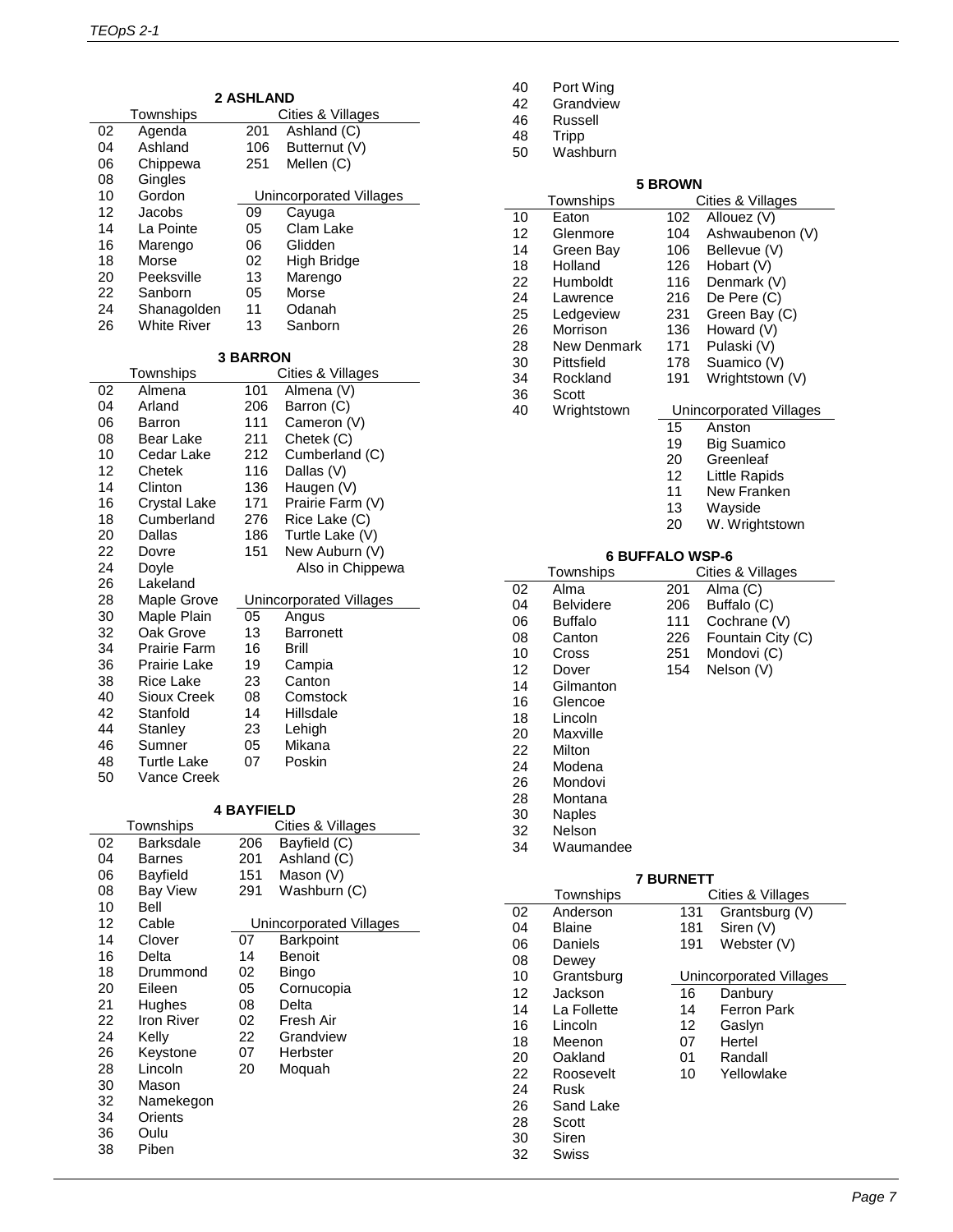Ļ.

- 34 Trade Lake<br>36 Union
- Union
- 38 Webb Lake<br>40 West Marsh
- 40 West Marshland<br>42 Wood River
- Wood River

# **8 CALUMET**

|    |                     | 8 CALUME I        |                                |
|----|---------------------|-------------------|--------------------------------|
|    | Townships           |                   | Cities & Villages              |
| 02 | <b>Brillion</b>     | 206               | Brillion (C)                   |
| 04 | <b>Brothertown</b>  | 211               | Chilton (C)                    |
| 06 | Charlestown         | 136               | Hilbert (V)                    |
| 08 | Chilton             | 261               | New Holstein (C)               |
| 10 | Harrison            | 179               | Sherwood (V)                   |
| 12 | New Holstein        | 181               | Stockbridge (V)                |
| 14 | Rantoul             | 201               | Appleton (C)                   |
| 16 | Stockbridge         | 160               | Potter                         |
| 18 | Woodville           | 241               | Kiel                           |
|    |                     | 251               | Menasha                        |
|    |                     |                   | Unincorporated Villages        |
|    |                     | 05                | Darboy                         |
|    |                     | 09                | Dundas                         |
|    |                     | 01                | <b>Forest Junction</b>         |
|    |                     | 03                | Hayton                         |
|    |                     | 05                | Highcliff                      |
|    |                     |                   |                                |
|    |                     | <b>9 CHIPPEWA</b> |                                |
|    | Townships           |                   | <b>Cities &amp; Villages</b>   |
| 02 | Anson               | 206               | Bloomer (C)                    |
| 04 | Arthur              | 106               | Boyd (V)                       |
| 06 | Auburn              | 111               | Cadott (V)                     |
| 08 | <b>Birch Creek</b>  | 211               | Chippewa Falls (C)             |
| 10 | Bloomer             | 213               | Cornell (C)                    |
| 12 | Cleveland           | 161               | New Auburn (V)                 |
| 14 | Colburn             |                   | also in Barron Co.             |
| 16 | <b>Cooks Valley</b> | 281               | Stanley (C)                    |
| 18 | Delmar              | 128               | Lake Hallie (V)                |
| 20 | Eagle Point         |                   |                                |
| 22 | Edson               |                   | <b>Unincorporated Villages</b> |
| 24 | Estella             | 16                | Albertville                    |
| 26 | Goetz               | 18                | Arnold                         |
| 28 | Hallie              | 02                | Cobban                         |
| 32 | Howard              | 10                | Eagleton                       |
| 34 | Lafayette           | 01                | Jim Falls                      |
| 35 | Lake Holcombe       |                   |                                |
| 36 | Ruby                |                   |                                |
| 38 | Sampson             |                   |                                |
| 40 | Sigel               |                   |                                |
| 42 | Tilden              |                   |                                |
| 44 | Wheaton             |                   |                                |
| 46 | Woodmohr            |                   |                                |
|    |                     | <b>10 CLARK</b>   |                                |
|    | Townships           |                   | Cities & Villages              |
| 02 | Beaver              | 201               | Abbotsford (C)                 |
| 04 | Butler              | 211               | Colby (C)                      |

 Colby 111 Curtiss (V) 08 Dewhurst 116 Dorchester (V)<br>10 Eaton 131 Granton (V) 10 Eaton 131 Granton (V)<br>12 Foster 231 Greenwood 12 Foster 231 Greenwood (C)<br>14 Fremont 246 Loyal (C) 14 Fremont 246 Loyal (C)<br>16 Grant 261 Neillsville 16 Grant 261 Neillsville (C)<br>18 Green Grove 265 Owen (C)

20 Hendren 286 Thorp (C)<br>22 Hewett 191 Withee (V 22 Hewett 191 Withee (V)<br>24 Hixon 186 Unity (V) 24 Hixon 186 Unity (V)<br>26 Hoard

18 Green Grove 265<br>20 Hendren 286

Hoard

÷,

| 28 | Levis       |    | Unincorporated Villages |
|----|-------------|----|-------------------------|
| 30 | Loyal       | 07 | Chili                   |
| 32 | Longwood    | 20 | Humbird                 |
| 3  | Lynn        | 27 | Riplinger               |
| 36 | Mayville    | 23 | Tioga                   |
| 38 | Mead        | 10 | Willard                 |
| 40 | Mentor      |    |                         |
| 42 | Pine Valley |    |                         |
| 44 | Reseberg    |    |                         |
| 46 | Seif        |    |                         |
| 48 | Sherman     |    |                         |
| 50 | Sherwood    |    |                         |
| 52 | Thorp       |    |                         |
| 54 | Unity       |    |                         |
| 56 | Warner      |    |                         |
| 58 | Washburn    |    |                         |
| 60 | Weston      |    |                         |
| 62 | Withee      |    |                         |
| 64 | Worden      |    |                         |

64 Worden<br>66 York York

#### **11 COLUMBIA**

|    | Townships               |     | Cities & Villages       |
|----|-------------------------|-----|-------------------------|
| 02 | Arlington               | 101 | Arlington (V)           |
| 04 | Caledonia               | 111 | Cambria (V)             |
| 06 | Columbus                | 211 | Columbus (C)            |
| 08 | Courtland               | 116 | Doylestown (V)          |
| 10 | Dekorra                 | 126 | Fall River (V)          |
| 12 | Ft. Winnebago           | 127 | Friesland (V)           |
| 14 | <b>Fountain Prairie</b> | 246 | Lodi (C)                |
| 16 | Hampden                 | 171 | Pardeeville (V)         |
| 18 | Leeds                   | 271 | Portage (C)             |
| 20 | Lewiston                | 172 | Poynette (V)            |
| 22 | Lodi                    | 176 | Randolph (V)            |
| 24 | Lowville                | 177 | Rio (V)                 |
| 26 | Marcellon               | 291 | Wisconsin Dells (C)     |
| 28 | Newport                 | 191 | Wyocena (V)             |
| 30 | Otsego                  |     |                         |
| 32 | Pacific                 |     | Unincorporated Villages |
| 34 | Randolph                | 119 | Okee                    |
| 36 | Scott                   |     |                         |
| 38 | Springville             |     |                         |
| 40 | <b>West Point</b>       |     |                         |
| 42 | Wyocena                 |     |                         |

# **12 CRAWFORD**

|    | Townships        |                | Cities & Villages       |
|----|------------------|----------------|-------------------------|
| 02 | Bridgeport       | 106            | Bell Center             |
| 04 | Clayton          | 116            | De Soto (V)             |
| 06 | Eastman          | 121            | Eastman (V)             |
| 08 | Freeman          | 126            | Ferryville (V)          |
| 10 | Hanev            | 131            | Gays Mills (V)          |
| 12 | Marietta         | 146            | Lynxville (V)           |
| 14 | Prairie du Chien | 151            | Mt. Sterling (V)        |
| 16 | Scott            | 271            | Prairie du Chien (C)    |
| 18 | Seneca           | 181            | Soldiers Grove (V)      |
| 20 | Utica            | 182            | Steuben (V)             |
| 22 | Wauzeka          | 191            | Wauzeka (V)             |
|    |                  |                | Unincorporated Villages |
|    |                  | 05             | Barnum                  |
|    |                  | 05             | Petersburg              |
|    |                  | <b>13 DANE</b> |                         |
|    | Townships        |                | Cities & Villages       |
| 02 | Albion           | 106            | Belleville (V)          |
| 04 | Berry            | 107            | Black Earth (V)         |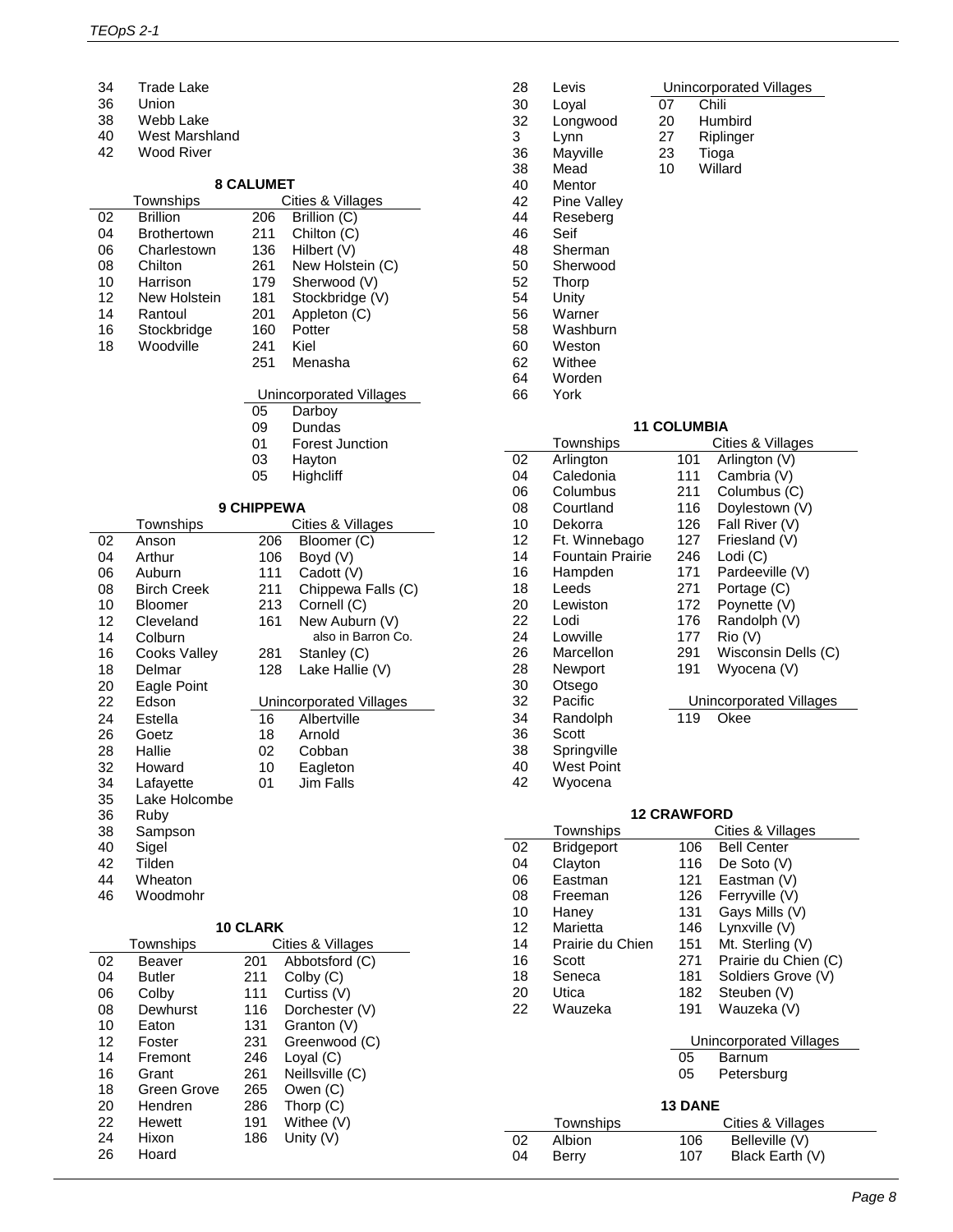| 06 | <b>Black Earth</b>      | 108 | Blue Mounds (V)         |
|----|-------------------------|-----|-------------------------|
|    |                         | 109 | Brooklyn (V)            |
| 08 | <b>Blooming Grove</b>   | 111 | Cambridge (V)           |
| 10 | <b>Blue Mounds</b>      | 112 | Cottage Grove (V)       |
| 12 | Bristol                 | 113 | Cross Plains (V)        |
| 14 | <b>Burke</b>            | 116 | Dane (V)                |
| 16 | Christiana              | 117 | Deerfield (V)           |
| 18 | Cottage Grove           | 118 | De Forest (V)           |
| 20 | Cross Plains            | 221 | Edgerton (V)            |
| 22 | Dane                    | 251 | Madison (C)             |
| 24 | Deerfield               | 151 | Maple Bluff (V)         |
| 26 | <b>Dunkirk</b>          | 154 | McFarland (V)           |
| 28 | Dunn                    | 152 | Marshall (V)            |
| 32 | Madison                 | 153 | Mazomanie (V)           |
| 34 | Mazomanie               | 255 | Middleton (C)           |
| 36 | Medina                  | 258 | Monona (C)              |
| 38 | Middleton               | 157 | Mt. Horeb (V)           |
| 40 | Montrose                | 165 | Oregon (V)              |
| 42 | Oregon                  | 176 | Rockdale (V)            |
| 44 | Perry                   | 181 | Shorewood Hills (V)     |
| 46 | <b>Pleasant Springs</b> | 281 | Stoughton (C)           |
| 48 | Primrose                | 282 | Sun Prairie (C)         |
| 50 | Roxbury                 | 286 | Verona (C)              |
| 52 | Rutland                 | 191 | Waunakee (V)            |
| 54 | Springdale              |     |                         |
| 56 | Springfield             |     | Unincorporated Villages |
| 58 | Sun Prairie             | 20  | Basco                   |
| 60 | Vermont                 | 27  | Klevenville             |
| 62 | Verona                  | 12  | London                  |
| 64 | Vienna                  | 34  | Morrisonville           |
| 66 | Westport                | 27  | Mt. Vernon              |
| 68 | Windsor                 | 20  | Paoli                   |
| 70 | York                    | 27  | <b>Riley</b>            |
|    |                         |     |                         |

# **14 DODGE**

|    | Townships      |     | Cities & Villages       |
|----|----------------|-----|-------------------------|
| 02 | Ashippun       | 206 | Beaver Dam (C)          |
| 04 | Beaver Dam     | 106 | Brownsville (V)         |
| 06 | <b>Burnett</b> | 111 | Clyman (V)              |
| 08 | Calamus        | 211 | Columbus (C)            |
| 10 | Chester        | 226 | Fox Lake (C)            |
| 12 | Clyman         | 230 | Hartford (C)            |
| 14 | Elba           | 236 | Horicon (C)             |
| 16 | Emmet          | 136 | Hustisford (V)          |
| 18 | Fox Lake       | 141 | Iron Ridge (V)          |
| 20 | Herman         | 241 | Juneau (C)              |
| 22 | Hubbard        | 143 | Kekoskee (V)            |
| 24 | Hustisford     | 146 | Lomira (V)              |
| 26 | Lebanon        | 147 | Lowell (V)              |
| 28 | Le Roy         | 251 | Mayville (C)            |
| 30 | Lomira         | 161 | Neosho (V)              |
| 32 | Lowell         | 176 | Randolph (V)            |
| 34 | Oak Grove      | 177 | Reeseville (V)          |
| 36 | Portland       | 186 | Theresa (V)             |
| 38 | Rubicon        | 291 | Watertown (C)           |
| 40 | Shields        | 292 | Waupun (C)              |
| 42 | Theresa        |     |                         |
| 44 | Trenton        |     | Unincorporated Villages |
| 46 | Westford       | 07  | Astico                  |
| 48 | Williamstown   | 05  | Atwater                 |
|    |                | 15  | Knowles                 |
|    |                | 21  | Marshville              |
|    |                | 17  | Minnesota Jct           |
|    |                | 20  | Richwood                |
|    |                | 17  | <b>Rolling Prairie</b>  |
|    |                | 10  | Woodland                |
|    |                |     |                         |

| 15 DOOR |                       |                   |                                |
|---------|-----------------------|-------------------|--------------------------------|
|         | Townships             |                   | Cities & Villages              |
| 02      | <b>Baileys Harbor</b> | 121               | Ephraim (V)                    |
| 04      | <b>Brussels</b>       | 127               | Forestville (V)                |
| 06      | Clay Banks            | 181               | Sister Bay (V)                 |
| 08      | Egg Harbor            | 281               | Sturgeon Bay (C)               |
| 10      | Forestville           | 118               | Egg Harbor (V)                 |
| 12      | Gardner               |                   |                                |
| 14      | Gibraltar             |                   |                                |
|         |                       |                   | Unincorporated Villages        |
| 16      | Jacksonport           | 14                | Detroit Harbor                 |
| 18      | <b>Liberty Grove</b>  | 09                | <b>Ellison Bay</b>             |
| 20      | Nasewaupee            | 07                | <b>Fish Creek</b>              |
| 22      | Sevastopol            | 08                | Jacksonport-Sturgeon           |
|         |                       |                   | Bay                            |
| 24      | Sturgeon Bay          | 05                | Mapelwood                      |
| 26      | Union                 | 53                | Sawyer-Sturgeon Bay            |
| 28      | Washington            | 14                | Washington Island              |
|         |                       | 04                | Carlsville                     |
|         |                       |                   |                                |
|         |                       | <b>16 DOUGLAS</b> |                                |
|         |                       |                   | Cities & Villages              |
|         | Townships             |                   |                                |
| 02      | Amnicon               | 146               | Lake Nebagamon (V)             |
| 04      | Bennett               | 165               | Oliver (V)                     |
| 06      | Brule                 | 171               | Poplar (V)                     |
| 08      | Cloverland            | 181               | Solon Springs (V)              |
| 10      | Dairyland             | 281               | Superior (C)                   |
| 12      | Gordon                | 182               | Superior Village (V)           |
| 14      | Hawthorne             |                   |                                |
| 16      | Highland              |                   | Unincorporated Villages        |
| 18      | Lakeside              | 55                | Allouez                        |
| 20      |                       | 14                |                                |
|         | Maple                 |                   | Amnicon Lake                   |
| 22      | Oakland               | 55                | <b>Billings Park</b>           |
| 24      | Parkland              | 10                | Blueberry                      |
| 26      | Solon Springs         | 55                | East End                       |
| 28      | Summit                | 14                | Foxboro                        |
| 30      | Superior              | 07                | Hines                          |
| 32      | Wascott               | 55                | Itesca                         |
|         |                       | 05                | Dairyland                      |
|         |                       | 14                | Patzau                         |
|         |                       | 12                | South Range                    |
|         |                       | 01                | Wentworth                      |
|         |                       |                   |                                |
|         |                       | <b>17 DUNN</b>    |                                |
|         | Townships             |                   | Cities & Villages              |
|         |                       |                   |                                |
| 02      | Colfax                | 106               | Boyceville (V)                 |
| 04      | Dunn                  | 111               | Colfax (V)                     |
| 06      | Eau Galle             | 116               | Downing (V)                    |
| 08      | <b>Elk Mound</b>      | 121               | Elk Mound (V)                  |
| 10      | Grant                 | 141               | Knapp (V)                      |
| 12      | Hay River             | 251               | Menomonie (C)                  |
| 14      | Lucas                 | 176               | Ridgeland (V)                  |
| 16      | Menomoniee            | 191               | Wheeler (V)                    |
| 18      | New Haven             |                   |                                |
| 20      | Otter Creek           |                   | <b>Unincorporated Villages</b> |
| 22      | Peru                  | 13                | Caryville                      |
|         |                       |                   |                                |
| 24      | <b>Red Cedar</b>      | 02                | Downsville                     |
| 26      | <b>Rock Creek</b>     | 11                | Meridean                       |
| 28      | Sand Creek            | 12                | Rusk                           |
| 30      | Sheridan              | 13                | <b>Rock Falls</b>              |
| 32      | Sherman               |                   |                                |
| 34      | Spring Brook          |                   |                                |
| 36      | Stanton               |                   |                                |
| 38      | Tainter               |                   |                                |
| 40      | Tiffany               |                   |                                |
| 42      | Weston                |                   |                                |
| 44      | Wilson                |                   |                                |
|         |                       |                   |                                |
|         |                       |                   |                                |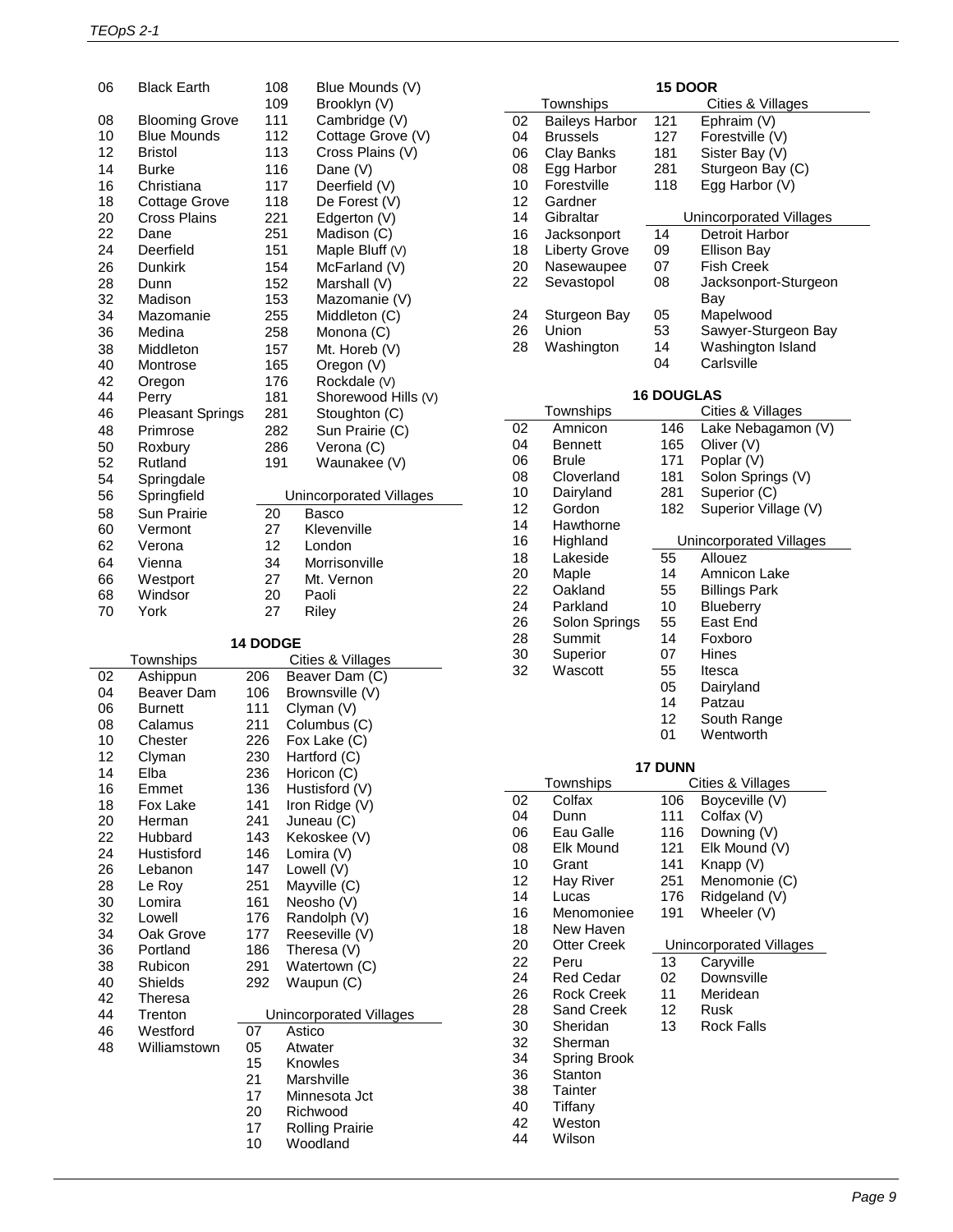|  |  | <b>18 EAU CLAIRE</b> |  |
|--|--|----------------------|--|
|--|--|----------------------|--|

|    | Townships              |     | Cities & Villages       |
|----|------------------------|-----|-------------------------|
| 02 | <b>Bridge Creek</b>    | 201 | Altoona (C)             |
| 04 | <b>Brunswick</b>       | 202 | Augusta (C)             |
| 06 | Clear Creek            | 221 | Eau Claire (C)          |
| 08 | Drammen                | 126 | Fairchild (V)           |
| 10 | Fairchild              | 127 | Fall Creek (V)          |
| 12 | Lincoln                |     |                         |
|    |                        |     |                         |
| 14 | Ludington              |     | Unincorporated Villages |
| 16 | Otter Creek            | 03  | Allen                   |
| 18 | <b>Pleasant Valley</b> | 03  | Foster                  |
| 20 | Seymour                |     |                         |
| 22 | Union                  |     |                         |
| 24 | Washington             |     |                         |

#### **19 FLORENCE**

|    | Townships    |    | Unincorporated Villages |
|----|--------------|----|-------------------------|
| 02 | Aurora       | 05 | Spread Eagle            |
| 04 | Commonwealth |    |                         |
| 06 | Fence        |    |                         |
| 08 | Fern         |    |                         |
| 10 | Florence     |    |                         |
| 12 | Homestead    |    |                         |
| 14 | Long Lake    |    |                         |
| 16 | Tipler       |    |                         |

# **20 FOND DU LAC**

|    | Townships   |     | Cities & Villages       |
|----|-------------|-----|-------------------------|
| 02 | Alto        | 106 | Brandon (V)             |
| 04 | Ashford     | 111 | Campbellsport (V)       |
| 06 | Auburn      | 121 | Eden (V)                |
| 08 | Byron       | 126 | Fair Water (V)          |
| 10 | Calumet     | 226 | Fond du Lac (C)         |
| 12 | Eden        | 151 | Mt. Calvary             |
| 14 | Eldorado    | 161 | N. Fond du Lac (V)      |
| 16 | Empire      | 165 | Oakfield (V)            |
| 18 | Fond du Lac | 276 | Ripon (C)               |
| 20 | Forest      | 176 | Rosendale (V)           |
| 22 | Friendship  | 181 | St. Cloud (V)           |
| 24 | Lamartine   | 142 | Kewauskum (V)           |
| 26 | Marshfield  | 292 | Waupun (C)              |
| 28 | Metomen     |     |                         |
| 30 | Oakfield    |     | Unincorporated Villages |
| 32 | Osceola     | 13  | Calvary                 |
| 34 | Ripon       | 04  | Hamilton                |
| 36 | Rosendale   | 20  | Malone                  |
| 38 | Springvale  | 15  | Oak Center              |
| 40 | Taycheedah  | 20  | Peebles                 |
| 42 | Waupun      | 04  | S. Byron                |
|    |             | 11  | Van Dyne                |
|    |             |     |                         |

#### **21 FOREST**

|    | Townships              |     | Cities & Villages       |
|----|------------------------|-----|-------------------------|
| 02 | Alvin                  | 211 | Crandon (C)             |
| 04 | Argonne                |     |                         |
| 06 | <b>Armstrong Creek</b> |     | Unincorporated Villages |
| 08 | <b>Blackwell</b>       | 02  | Argonne                 |
| 10 | Caswell                | 14  | Carter                  |
| 12 | Crandon                | 05  | Cavour                  |
| 14 | Freedom                | 08  | Hiles                   |
| 16 | Hiles                  | 11  | Jones Spur              |
| 18 | Laona                  | 11  | Mole Lake               |
| 20 | Lincoln                | 11  | Nashville               |
| 22 | Nashville              | 01  | Nelma                   |
| 24 | Popple River           | 13  | Newald                  |
| 26 | Ross                   | 14  | Padus                   |

| 28 | Wabeno | 10 | Planets |
|----|--------|----|---------|
|----|--------|----|---------|

- Soperton
- Keith

# **22 GRANT**

|    |                      |          | 22 GRANT |                         |
|----|----------------------|----------|----------|-------------------------|
|    | Townships            |          |          | Cities & Villages       |
| 02 | Beetown              |          | 106      | Bagley (V)              |
| 04 | Bloomington          |          | 107      | Bloomington (V)         |
| 06 | <b>Boscobel</b>      |          | 108      | Blue River (V)          |
| 08 | Cassville            |          | 206      | Boscobel (C)            |
| 10 | Castle Rock          |          | 111      | Cassville (V)           |
| 12 | Clifton              |          | 211      | Cuba City (C)           |
| 14 | Ellenboro            |          | 116      | Dickeyville (V)         |
| 16 | Fennimore            |          | 226      | Fennimore (C)           |
| 18 | Glen Haven           |          | 136      | Hazel Green (V)         |
| 20 | Harrison             |          | 246      | Lancaster (C)           |
| 22 | <b>Hazel Green</b>   |          | 147      | Livingston (V)          |
| 24 | <b>Hickory Grove</b> |          | 151      | Montfort (V)            |
| 26 | Jamestown            |          | 152      | Mt. Hope (V)            |
| 28 | Liberty              |          | 153      | Muscoda (V)             |
| 30 | Lima                 |          | 171      | Patch Grove (V)         |
| 32 | <b>Little Grant</b>  |          | 271      | Platteville (C)         |
| 34 | Marion               |          | 172      | Potosi (V)              |
| 36 | Millville            |          | 186      | Tennyson (V)            |
| 38 | Mt. Hope             |          | 191      | Woodman (V)             |
| 40 | Mt. Ida              |          |          |                         |
| 42 | Muscoda              |          |          | Unincorporated Villages |
| 44 | North Lancaster      |          | 27       | Georgetown              |
| 46 | Paris                |          | 13       | Kieler                  |
| 48 | Patch Grove          |          | 13       | Louisburg               |
| 50 | Platteville          |          | 11       | Sinsinawa               |
| 52 |                      |          | 14       | <b>Stitzer</b>          |
|    | Potosi               |          |          |                         |
| 54 | Smelser              |          | 20       | Werley                  |
| 56 | South Lancaster      |          |          |                         |
| 58 | Waterloo             |          |          |                         |
| 60 | Watterstown          |          |          |                         |
| 62 | Wingville            |          |          |                         |
| 64 | Woodman              |          |          |                         |
| 66 | Wyalusing            |          |          |                         |
|    |                      |          |          |                         |
|    |                      | 23 GREEN |          |                         |
|    | Townships<br>Adams   |          |          | Cities & Villages       |
| 02 |                      | 101      |          | Albany (V)              |
| 04 | Albany               | 206      |          | Brodhead (C)            |
| 06 | Brooklyn             | 106      |          | Brooklyn (V)            |
| 08 | Cadiz                | 110      |          | Browntown (V)           |
| 10 | Clarno               | 251      |          | Monroe (C)              |
| 12 | Decatur              | 151      |          | Monticello (V)          |
| 14 | Exeter               | 161      |          | New Glarus (V)          |
| 16 | Jefferson            |          |          |                         |
| 18 | Jordan               |          |          | Unincorporated Villages |
| 20 | Monroe               | 05       |          | Clarno                  |
| 22 | Mt. Pleasant         | 08       |          | Juda                    |
| 24 | <b>New Glarus</b>    | 04       |          | Martintown              |
| 26 | <b>Spring Grove</b>  |          |          |                         |
| 28 | Sylvester            |          |          |                         |
| 30 | Washington           |          |          |                         |
| 32 | York                 |          |          |                         |
|    |                      |          |          |                         |

# **24 GREEN LAKE**

| Townships |                 |     | Cities & Villages |
|-----------|-----------------|-----|-------------------|
| 02        | <b>Berlin</b>   | 206 | Berlin (C)        |
| 04        | <b>Brooklyn</b> | 231 | Green Lake (C)    |
| 06        | Green Lake      | 141 | Kingston (V)      |
| 08        | Kingston        | 251 | Markesan (C)      |
| 10        | Mackford        | 154 | Marquette (V)     |
| 12        | Manchester      | 271 | Princeton (C)     |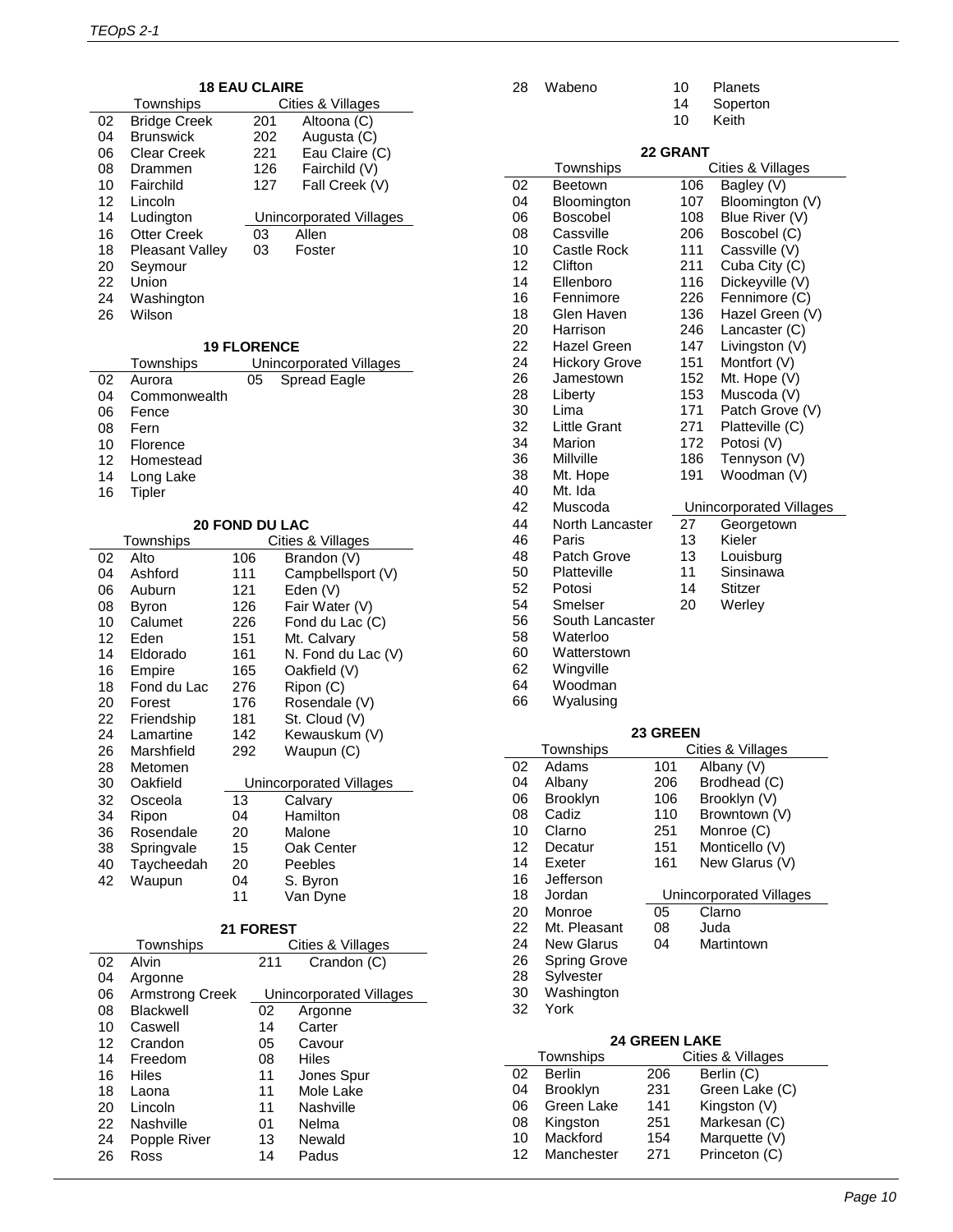Marquette

| 16 Princeton |    | <b>Unincorporated Villages</b> |  |
|--------------|----|--------------------------------|--|
| 18 St. Marie | 04 | Dalton                         |  |

Seneca

#### **25 IOWA**

|    | Townships            |     | Cities & Villages  |
|----|----------------------|-----|--------------------|
| 02 | Arena                | 101 | Arena (V)          |
| 04 | Brigham              | 102 | Avoca (V)          |
| 06 | Clyde                | 106 | Barnevald (V)      |
| 08 | Dodgeville           | 108 | Blanchardville (V) |
| 10 | Eden                 | 111 | Cobb (V)           |
| 12 | Highland             | 216 | Dodgeville (C)     |
| 14 | Landen               | 136 | Highland (V)       |
| 16 | Mifflin              | 137 | Hollandale (V)     |
| 18 | <b>Mineral Point</b> | 146 | Linden (V)         |
| 20 | Moscow               | 147 | Livingston (V)     |
| 22 | Pulaski              |     | Also in Grant Co.  |
| 24 | Ridgeway             | 251 | Mineral Point (C)  |
| 26 | Waldwick             | 151 | Montfort           |
| 28 | Wyoming              | 176 | Rewey (V)          |
|    |                      | 177 | Ridgeway (V)       |
|    |                      | 153 | Muscoda (V)        |

| TUZ | AVOCA (V)          |
|-----|--------------------|
| 106 | Barnevald (V)      |
| 108 | Blanchardville (V) |
| 111 | Cobb (V)           |
| 216 | Dodgeville (C)     |
| 136 | Highland (V)       |
| 137 | Hollandale (V)     |
| 146 | Linden (V)         |
| 147 | Livingston (V)     |
|     | Also in Grant Co.  |
| 251 | Mineral Point (C)  |
| 151 | Montfort           |
| 176 | Rewey (V)          |
| 177 | Ridgeway (V)       |
| 152 | Muecode/M          |

 Muscoda (V) Also in Grant Co.

|    | Unincorporated Villages |  |
|----|-------------------------|--|
| 07 | Edmund                  |  |

Jonesdale

#### **26 IRON**

|    | Townships |     | Cities & Villages       |
|----|-----------|-----|-------------------------|
| 02 | Anderson  | 236 | Hurley (C)              |
| 04 | Carev     | 251 | Montreal (C)            |
| 06 | Gurney    |     |                         |
| 08 | Kimball   |     | Unincorporated Villages |
| 10 | Knight    | 03  | Cedar                   |
| 12 | Mercer    | 04  | Defer                   |
| 14 | Oma       | 08  | Gile                    |
| 16 | Pence     | 05  | Iron Belt               |
| 18 | Saxon     | 06  | Manitowish              |
| 20 | Sherman   | 10  | Powell                  |
|    |           | 07  | Sandrock                |
|    |           | 10  | Springstead             |
|    |           | 01  | Upson                   |
|    |           | 07  | Van Buskirk             |

#### **27 JACKSON**

|    | Townships         |     | Cities & Villages       |
|----|-------------------|-----|-------------------------|
| 02 | Adams             | 101 | Alma Center (V)         |
| 04 | Albion            | 206 | Black River Falls (C)   |
| 06 | Alma              | 136 | Hixton (V)              |
| 08 | Bear Bluff        | 151 | Melrose (V)             |
| 10 | <b>Brockway</b>   | 152 | Merrillan (V)           |
| 12 | <b>City Point</b> | 186 | Taylor (V)              |
| 14 | Cleveland         |     |                         |
| 16 | Curran            |     | Unincorporated Villages |
| 18 | Franklin          | 01  | Disco                   |
| 20 | Garden Valley     | 05  | Pray                    |
| 22 | Garfield          | 11  | Sechlerville            |
| 24 | Garfield          |     |                         |
| 26 | Irving            |     |                         |
| 28 | Knapp             |     |                         |
| 30 | Komensky          |     |                         |
| 32 | Manchester        |     |                         |
| 34 | Melrose           |     |                         |
| 36 | Millston          |     |                         |
| 38 | North Bend        |     |                         |

Northfield

Springfield

# **28 JEFFERSON**

|    | Townships   |     | Cities & Villages       |
|----|-------------|-----|-------------------------|
| 02 | Aztalan     | 111 | Cambridge (V)           |
| 04 | Cold Spring | 226 | Ft. Atkinson (C)        |
| 06 | Concord     | 241 | Jefferson (C)           |
| 08 | Farmington  | 141 | Johnson Creek (V)       |
| 10 | Hebron      | 146 | Lac LaBelle (V)         |
| 12 | Ixonia      | 246 | Lake Mills (C)          |
| 14 | Jefferson   | 171 | Palmyra (V)             |
| 16 | Koshkonong  | 181 | Sullivan (V)            |
| 18 | Lake Mills  | 290 | Waterloo (C)            |
| 20 | Milford     | 291 | Watertown (C)           |
| 22 | Oakland     | 292 | Whitewater (C)          |
| 24 | Palmyra     |     |                         |
| 26 | Sullivan    |     | Unincorporated Villages |
| 28 | Sumner      | 07  | Helenville              |
| 30 | Waterloo    | 10  | Hubbleton               |
| 32 | Watertown   | 01  | Jefferson Jct           |
|    |             | 13  | Oak Hill                |
|    |             | 13  | Rome                    |

#### **29 JUNEAU**

|    | Townships  |     | Cities & Villages       |
|----|------------|-----|-------------------------|
| 02 | Armenia    | 111 | Camp Douglas (V)        |
| 04 | Clearfield | 221 | Elroy (C)               |
| 06 | Cutler     | 136 | Hustler (V)             |
| 08 | Finley     | 146 | Lyndon Station (V)      |
| 10 | Fountain   | 251 | Mauston (C)             |
| 12 | Germantown | 161 | Necedah (V)             |
| 14 | Kildare    | 261 | New Lisbon (C)          |
| 16 | Kingston   | 186 | Union Center (V)        |
| 18 | Lemonweir  | 291 | Wisconsin Dells (C)     |
| 20 | Lindina    | 191 | Wonewoc (V)             |
| 22 | Lisbon     |     |                         |
| 24 | Lyndon     |     | Unincorporated Villages |
| 26 | Marion     | 14  | Cloverdale              |
| 28 | Necedah    | 04  | Finley                  |
| 30 | Orange     | 08  | Mather                  |
| 32 | Plymouth   | 08  | Meadow Valley           |
| 34 | Seven Mile | 14  | Sprague                 |
|    | Creek      |     |                         |
| 36 | Summit     |     |                         |
| 38 | Wonewoc    |     |                         |

# **30 KENOSHA**

|    | Townships               |     | Cities & Villages       |
|----|-------------------------|-----|-------------------------|
| 02 | <b>Brighton</b>         | 241 | Kenosha (C)             |
| 04 | Bristol                 | 131 | Genoa City (V)          |
| 06 | Paris                   | 171 | Paddock Lake (V)        |
| 10 | <b>Pleasant Prairie</b> | 174 | Pleasant Prairie (V)    |
| 12 | Randall                 | 181 | Silver Lake (V)         |
| 14 | Salem                   | 186 | Twin Lakes (V)          |
| 16 | Somers                  |     |                         |
|    |                         |     | Unincorporated Villages |
|    |                         | 05  | Bassett                 |
|    |                         | 06  | Benet Lake              |
|    |                         | 06  | Camp Lake               |
|    |                         | 05  | Cross Lake              |
|    |                         | 05  | Crow Lake               |
|    |                         | 06  | Fox River               |
|    |                         | 08  | <b>New Munster</b>      |
|    |                         | 05  | Powers Lake             |
|    |                         | 05  | Richmond, Ill           |
|    |                         | 08  | Slades Corners          |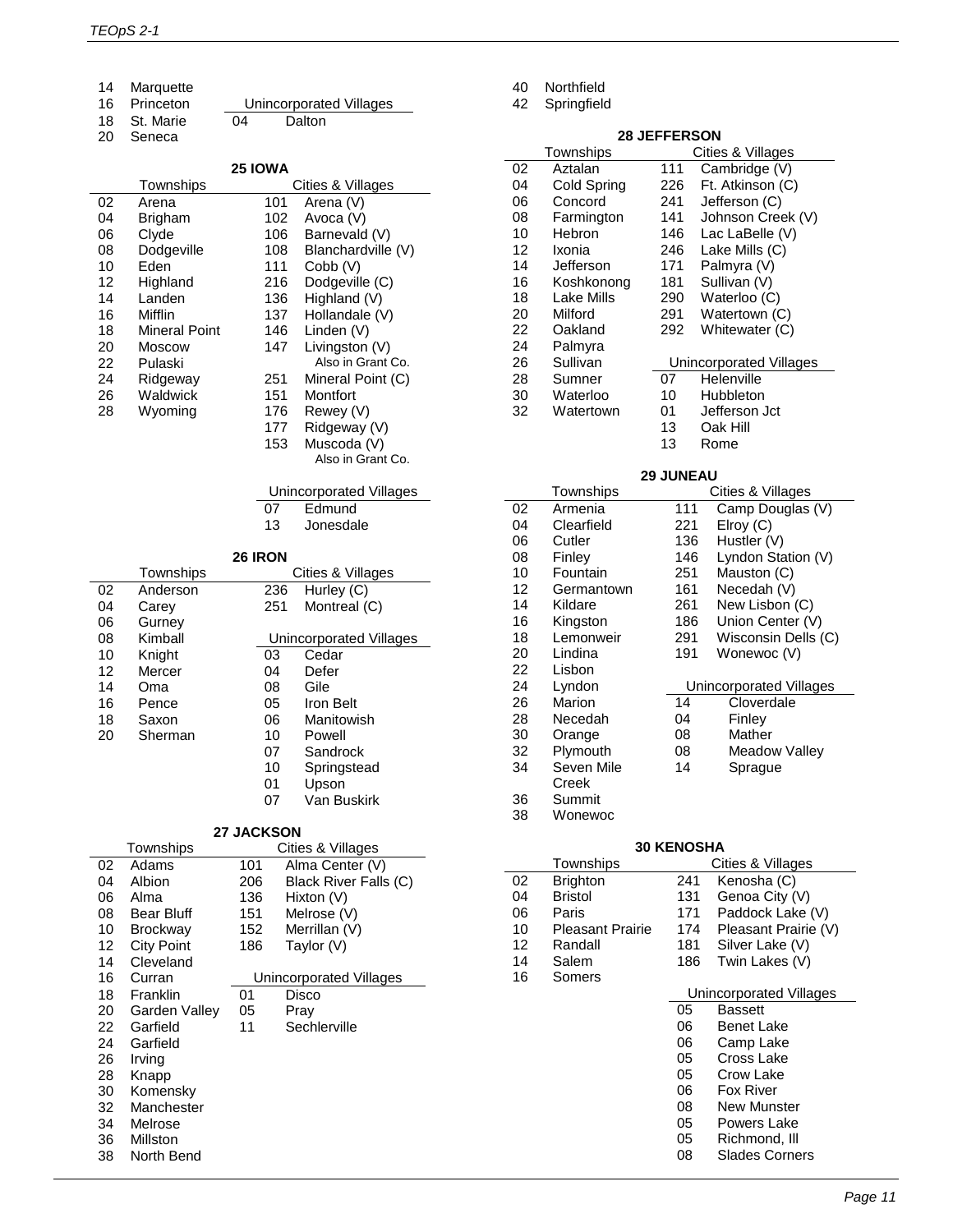- 06 Trevor<br>04 Truesd
- 04 Truesdell<br>06 Wilmot
- 06 Wilmot<br>02 Woodw
- Woodworth

# **31 KEWAUNEE**

|    | Townships  |     | Cities & Villages |  |
|----|------------|-----|-------------------|--|
| 02 | Ahnapee    | 111 | Casco (V)         |  |
| 04 | Carlton    | 146 | Luxemburg (V)     |  |
| 06 | Casco      | 201 | Algoma (C)        |  |
| 10 | Franklin   | 241 | Kewaunee (C)      |  |
| 12 | Lincoln    |     |                   |  |
| 14 | Luxemburg  |     |                   |  |
| 16 | Montpelier |     |                   |  |
| 18 | Pierce     |     |                   |  |
| 20 | Red River  |     |                   |  |
|    |            |     |                   |  |

### **32 LA CROSSE**

|    | Townships  |     | Cities & Villages       |  |
|----|------------|-----|-------------------------|--|
| 02 | Bangor     | 106 | Bangor (V)              |  |
| 04 | Barre      | 136 | Holmen (V)              |  |
| 06 | Burns      | 246 | La Crosse (C)           |  |
| 08 | Campbell   | 265 | Onalaska (C)            |  |
| 10 | Farmington | 176 | Rockland (V)            |  |
| 12 | Greenfield | 191 | West Salem (V)          |  |
| 14 | Hamilton   |     |                         |  |
| 16 | Holland    |     | Unincorporated Villages |  |
| 18 | Medary     | 09  | Midway                  |  |
| 20 | Onalaska   | 05  | Mindoro                 |  |
| 22 | Shelby     |     |                         |  |
| 24 | Washington |     |                         |  |

#### **33 LAFAYETTE**

| Townships |                       | Cities & Villages |                         |
|-----------|-----------------------|-------------------|-------------------------|
| 02        | Argyle                | 101               | Argyle (V)              |
| 04        | <b>Belmont</b>        | 106               | Belmont (V)             |
| 06        | Benton                | 107               | Benton (V)              |
| 08        | Blanchard             | 108               | Blanchardville (V)      |
| 10        | Darlington            | 211               | Cuba City (C)           |
| 12        | <b>Elk Grove</b>      | 216               | Darlington (C)          |
| 14        | Fayette               | 131               | Gratiot (V)             |
| 16        | Gratiot               | 281               | Shullsburg (C)          |
| 18        | Kendall               | 181               | South Wayne (V)         |
| 20        | Lamont                | 136               | Hazel Green (C)         |
| 22        | Monticello            |                   |                         |
| 24        | New Diggings          |                   | Unincorporated Villages |
| 26        | Seymour               | 17                | Calamine                |
| 28        | Shullsburg            | 14                | Dunbarton               |
| 30        | Wayne                 | 12                | Leadmine                |
| 32        | White Oak Springs     | 02                | Leslie                  |
| 34        | <b>Willow Springs</b> | 18                | Woodford                |
| 36        | Wiota                 |                   |                         |

# **34 LANGLADE**

| Townships |           | Cities & Villages       |                |  |
|-----------|-----------|-------------------------|----------------|--|
| 02        | Ackley    | 201                     | Antigo (C)     |  |
| 04        | Ainsworth | 191                     | White Lake (V) |  |
| 06        | Antigo    |                         |                |  |
| 08        | Elcho     | Unincorporated Villages |                |  |
| 10        | Evergreen | 12                      | <b>Bryant</b>  |  |
| 12        | Langlade  | 07                      | Deerbrook      |  |
| 14        | Neva      | 05                      | Elton          |  |
| 16        | Norwood   | 17                      | Hollister      |  |
| 18        | Parrish   | 07                      | Kempster       |  |
| 20        | Peck      | 06                      | Lily           |  |
| 22        | Polar     | 17                      | Markton        |  |
| 24        | Price     | 02                      | Pearson        |  |

- Rolling 08 Phlox
- Summit 06 Pickerel
- 30 Upham 15 Summit Lake<br>32 Vilas
- Vilas
- Wolf River

# **35 LINCOLN**

| Townships           |                |     | Cities & Villages       |  |
|---------------------|----------------|-----|-------------------------|--|
| 02                  | Birch          | 251 | Merrill (C)             |  |
| 04                  | <b>Bradley</b> | 286 | Tomahawk (C)            |  |
| 06                  | Corning        |     |                         |  |
| 08                  | Harding        |     | Unincorporated Villages |  |
| 10                  | Harrison       | 10  | 119 Bloomville          |  |
| 12                  | King           | 11  | Doering                 |  |
| 14                  | Merrill        | 10  | Gleason                 |  |
| 16                  | Pine River     | 01  | Irma                    |  |
| 18                  | Rock Falls     | 05  | Jeffris                 |  |
| 20                  | Russell        | 15  | <b>Spirit Falls</b>     |  |
| 22                  | Schlev         | 02  | <b>Heafford Jct</b>     |  |
| 24                  | Scott          |     |                         |  |
| 26                  | Skanawan       |     |                         |  |
| 28                  | Somo           |     |                         |  |
| 30                  | Tomahawk       |     |                         |  |
| 32                  | Wilson         |     |                         |  |
|                     |                |     |                         |  |
| <b>36 MANITOWOC</b> |                |     |                         |  |
|                     | Townehine      |     | Citiae & Village        |  |

|    | Townships          |     | Cities & Villages       |
|----|--------------------|-----|-------------------------|
| 02 | Cato               | 112 | Cleveland (V)           |
| 04 | Centerville        | 126 | Francis Creek (V)       |
| 06 | Cooperstown        | 241 | Kiel (C)                |
| 08 | Eaton              | 251 | Manitowoc (C)           |
| 10 | Franklin           | 151 | Mishicot (V)            |
| 12 | Gibson             | 176 | Reedsville (V)          |
| 14 | Kossuth            | 181 | St. Nazianz (V)         |
| 16 | Liberty            | 286 | Two Rivers (C)          |
| 18 | Manitowoc          | 186 | Valders (V)             |
| 20 | Manitowoc Rapids   | 191 | Whitelaw (V)            |
| 22 | <b>Maple Grove</b> | 147 | Maribel (V)             |
| 24 | Meeme              | 132 | Kellnersville (V)       |
| 26 | Mishicot           |     |                         |
| 28 | Newton             |     | Unincorporated Villages |
| 30 | Rockland           | 10  | <b>Branch</b>           |
| 32 | Schleswig          | 15  | Collins                 |
| 34 | <b>Two Creeks</b>  | 01  | Grimms                  |
| 36 | Two Rivers         | 02  | Hika                    |
|    |                    | 15  | Quarry                  |

# Tisch Mills

# **37 MARATHON**

|    | Townships    |     | Cities & Villages |
|----|--------------|-----|-------------------|
| 02 | Bergen       | 201 | Abbotsford (C)    |
| 04 | Berlin       | 102 | Athens (V)        |
| 06 | Bern         | 104 | Birnamwood (V)    |
| 08 | Bevent       | 106 | Brokaw (V)        |
| 10 | Frighton     | 211 | Colby (C)         |
| 12 | Cassel       | 116 | Dorchester (V)    |
| 14 | Cleveland    | 121 | Edgar $(V)$       |
| 16 | Day          | 122 | Elderon (V)       |
| 18 | Easton       | 126 | Fenwood (V)       |
| 20 | Eau Pleine   | 136 | Hatley (V)        |
| 22 | Elderon      | 145 | Kronewetter (V)   |
| 24 | Emmett       | 151 | Marathon City (V) |
| 26 | Frankfort    | 250 | Marshfield (C)    |
| 28 | Franzen      | 251 | Mosinee (C)       |
| 30 | Green Valley | 176 | Rothschild (V)    |
| 32 | Guenther     | 281 | Schofield (C)     |
| 34 | Halsey       | 181 | Spencer (V)       |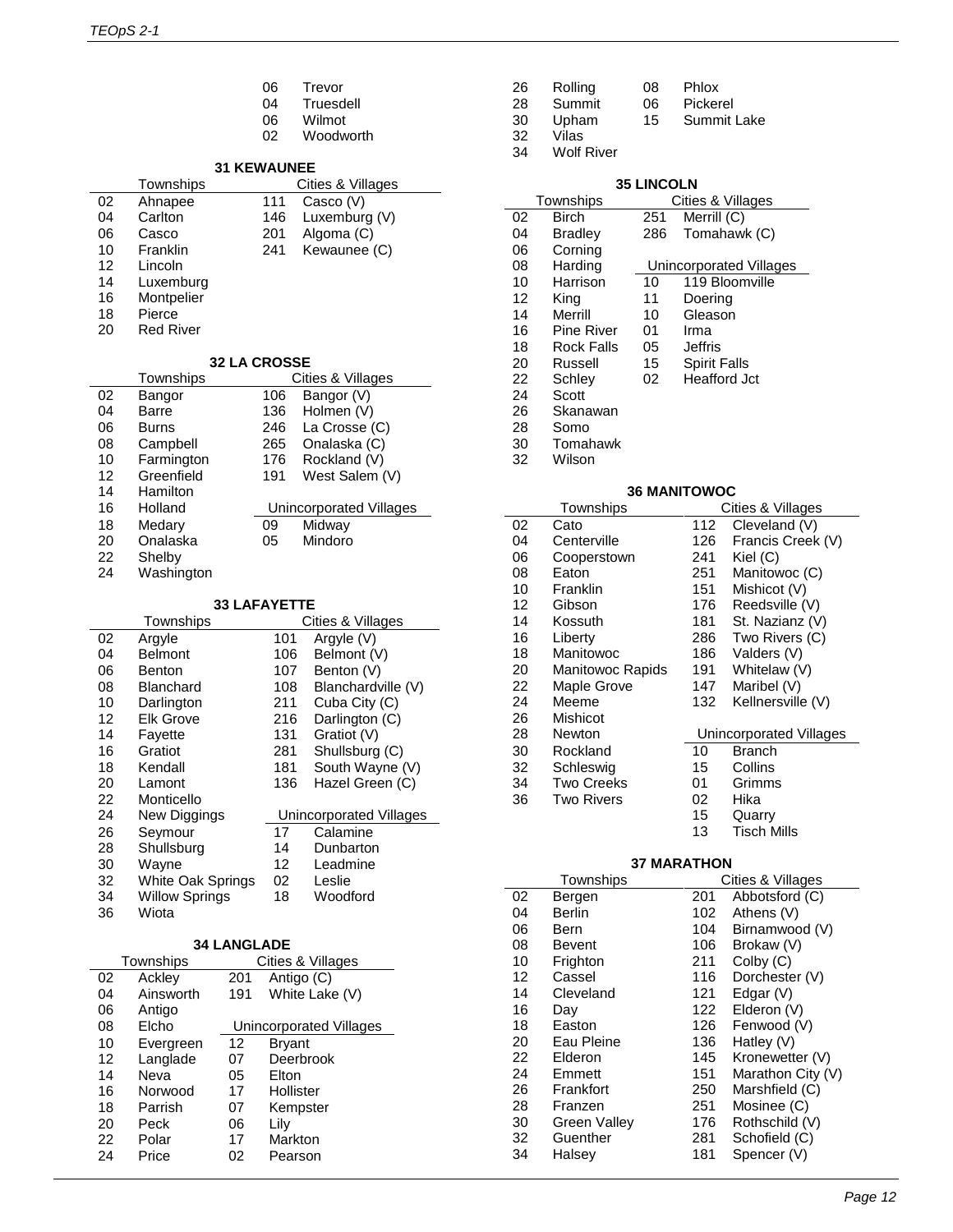| 36 | Hamburg             | 182 |     | Stratford (V)          |
|----|---------------------|-----|-----|------------------------|
| 38 | Harrison            |     | 186 | Unity $(V)$            |
| 40 | <b>Hewitt</b>       | 291 |     | Wausau (C)             |
| 42 | Holton              |     | 192 | Weston (V)             |
| 44 | Hull                |     |     |                        |
| 46 | Johnson             |     |     | Unincorporated Villag  |
| 48 | Knowlton            | 23  |     | Corinth                |
| 52 | Maine               | 24  |     | Dancy                  |
| 54 | Marathon            | 14  |     | Galloway               |
| 56 | Mc Millan           | 39  |     | <b>Granite Heights</b> |
| 58 | Mosinee             | 23  |     | Milan                  |
| 60 | Norrie              | 12  |     | Moon                   |
| 62 | Plover              | 02  |     | Naugart                |
| 64 | Reid                | 08  |     | Rozellville            |
| 66 | <b>Rib Falls</b>    |     |     |                        |
| 68 | <b>Rib Mountain</b> |     |     |                        |
| 70 | Rietbrock           |     |     |                        |
| 72 | Ringle              |     |     |                        |
| 74 | Spencer             |     |     |                        |
| 76 | Stettin             |     |     |                        |
| 78 | Texas               |     |     |                        |
| 80 | Wausau              |     |     |                        |
| 82 | Weston              |     |     |                        |
|    |                     |     |     |                        |

82 Weston<br>84 Wien Wien

| Hamburg      | 182. | Stratford (V)           |
|--------------|------|-------------------------|
| Harrison     | 186  | Unity (V)               |
| Hewitt       | 291  | Wausau (C)              |
| Holton       | 192  | Weston (V)              |
| Hull         |      |                         |
| Johnson      |      | Unincorporated Villages |
| Knowlton     | 23   | Corinth                 |
| Maine        | 24   | Dancy                   |
| Marathon     | 14   | Galloway                |
| Mc Millan    | 39.  | <b>Granite Heights</b>  |
| Mosinee      | 23   | Milan                   |
| Norrie       | 12   | Moon                    |
| Plover       | 02   | Naugart                 |
| Reid         | 08   | Rozellville             |
| Rib Falls    |      |                         |
| Rib Mountain |      |                         |
| Rietbrock    |      |                         |
| Ringle       |      |                         |
| Spencer      |      |                         |
| Stettin      |      |                         |
|              |      |                         |

|  | <b>38 MARINETTE</b> |  |
|--|---------------------|--|
|--|---------------------|--|

|    | Townships    |     | Cities & Villages       |
|----|--------------|-----|-------------------------|
| 02 | Amberg       | 111 | Coleman (V)             |
| 04 | Athelstane   | 251 | Marinette (C)           |
| 06 | Beaver       | 261 | Niagara (V)             |
| 08 | Beecher      | 271 | Peshtigo (C)            |
| 10 | Dunbar       | 171 | Pound (V)               |
| 12 | Goodman      | 191 | Wausaukee (V)           |
| 14 | Grover       | 121 | Crivitz (V)             |
| 16 | Lake         |     |                         |
| 18 | Middle Inlet |     | Unincorporated Villages |
| 20 | Niagara      | 01  | 189 Cedarville          |
| 22 | Pembine      | 02  | Intervale               |
| 24 | Peshtigo     | 08  | Loomis                  |
| 26 | Porterfield  | 17  | Mc Allister             |
| 28 | Pound        | 01  | Marek                   |
| 30 | Silver Cliff | 13  | Walsh                   |
| 32 | Stephenson   |     |                         |
| 34 | Wagner       |     |                         |
| 36 | Wausaukee    |     |                         |

#### **39 MARQUETTE**

|    | Townships                 |     | Cities & Villages       |  |
|----|---------------------------|-----|-------------------------|--|
| 02 | <b>Buffalo</b>            | 121 | Endeavor (V)            |  |
| 04 | Crystal Lake              | 251 | Montello (C)            |  |
| 06 | Douglas                   | 161 | Neshkoro (V)            |  |
| 08 | Harris                    | 165 | Oxford $(V)$            |  |
| 10 | Mecan                     | 191 | Westfield (V)           |  |
| 12 | Montello                  |     |                         |  |
| 14 | Moundville                |     | Unincorporated Villages |  |
| 16 | Neshkoro                  | 03  | <b>Briggsville</b>      |  |
| 18 | Newton                    | 06  | Glen Oak                |  |
| 20 | Oxford                    |     |                         |  |
| 22 | Packwaukee                |     |                         |  |
| 24 | Shields                   |     |                         |  |
| 26 | Springfield               |     |                         |  |
| 28 | Westfield                 |     |                         |  |
|    |                           |     |                         |  |
|    | <b>73 MENOMONEE</b>       |     |                         |  |
| 01 | <b>Indian Reservation</b> |     |                         |  |
|    | Township of Menomonee     |     |                         |  |

County of Menomonee

| Unincorporated Villages w/Post Offices |  |  |
|----------------------------------------|--|--|

- 01 Keshena<br>01 Neopit
- **Neopit**

| υı | <b>INCONI</b>                           |                  |     |                                |  |  |  |
|----|-----------------------------------------|------------------|-----|--------------------------------|--|--|--|
|    | <b>40 MILWAUKEE</b>                     |                  |     |                                |  |  |  |
|    | Cities & Villages<br>Unincorp. Villages |                  |     |                                |  |  |  |
| 57 | Alois                                   |                  | 106 | Bayside (V)                    |  |  |  |
| 57 | Bay View                                |                  | 107 | Brown Deer (V)                 |  |  |  |
| 67 | Carrollville                            |                  | 211 | Cudahy (C)                     |  |  |  |
| 57 | Granville                               |                  | 126 | Fox Point (V)                  |  |  |  |
| 57 | North Milwaukee                         |                  |     |                                |  |  |  |
|    |                                         |                  | 226 | Franklin (C)                   |  |  |  |
| 67 | Oakwood                                 |                  | 231 | Glendale (C)                   |  |  |  |
| 68 | <b>Saint Martins</b>                    |                  | 131 | Greendale (V)                  |  |  |  |
| 56 | Silverdale                              |                  | 236 | Greenfield (C)                 |  |  |  |
| 57 | Tippecanoe<br>Wood                      |                  | 136 | Hales Corners (V)              |  |  |  |
| 57 |                                         |                  | 251 | Milwaukee (C)                  |  |  |  |
|    |                                         |                  | 265 | Oak Creek (C)                  |  |  |  |
|    |                                         |                  | 176 | River Hills (V)                |  |  |  |
|    |                                         |                  | 281 | Saint Francis (C)              |  |  |  |
|    |                                         |                  | 181 | Shorewood (V)                  |  |  |  |
|    |                                         |                  | 281 | South Milwaukee (C)            |  |  |  |
|    |                                         |                  | 291 | Wauwatosa (C)                  |  |  |  |
|    |                                         |                  | 292 | West Allis (C)                 |  |  |  |
|    |                                         |                  | 191 | West Milwaukee (V)             |  |  |  |
|    |                                         |                  | 192 | Whitefish Bay (V)              |  |  |  |
|    |                                         | <b>41 MONROE</b> |     |                                |  |  |  |
|    | Townships                               |                  |     | Cities & Villages              |  |  |  |
| 02 | Adrian                                  | 111              |     | Cashton (V)                    |  |  |  |
| 04 | Angelo                                  | 141              |     | Kendall (V)                    |  |  |  |
| 06 | <b>Byron</b>                            | 151              |     | Melvina (V)                    |  |  |  |
| 08 | Clifton                                 | 161              |     | Norwalk (V)                    |  |  |  |
| 10 | Glendale                                | 165              |     | Oakdale (V)                    |  |  |  |
| 12 | Grant                                   | 281              |     | Sparta (C)                     |  |  |  |
| 14 | Greenfield                              | 286              |     | Tomah (C)                      |  |  |  |
| 16 | Jefferson                               | 191              |     | Wilton (V)                     |  |  |  |
| 18 | La Fayette                              | 192              |     | Wyeville (V)                   |  |  |  |
| 20 | La Grange                               | 185              |     | Warrens (V)                    |  |  |  |
| 22 | Leon                                    |                  |     |                                |  |  |  |
| 24 | Lincoln                                 |                  |     | Unincorporated Villages        |  |  |  |
| 26 | Little Falls                            | 02               |     | Camp Mc Coy                    |  |  |  |
| 28 | New Lyme                                | 13               |     | Cataract                       |  |  |  |
| 30 | Oakdale                                 | 03               |     | Shennington                    |  |  |  |
| 32 | Portland                                | 02               |     | Sparta Military                |  |  |  |
| 34 | Ridgeville                              | 07               |     | Tunnel City                    |  |  |  |
| 36 | Scott                                   | 03               |     | Valley Jct                     |  |  |  |
| 38 | Sheldon                                 |                  |     |                                |  |  |  |
| 40 | Sparta                                  |                  |     |                                |  |  |  |
| 42 | Tomah                                   |                  |     |                                |  |  |  |
| 44 | Wellington                              |                  |     |                                |  |  |  |
| 46 | Wells                                   |                  |     |                                |  |  |  |
| 48 | Wilton                                  |                  |     |                                |  |  |  |
|    |                                         | <b>42 OCONTO</b> |     |                                |  |  |  |
|    | Townships                               |                  |     | Cities & Villages              |  |  |  |
| 02 | Abrams                                  | 231              |     | Gillett (C)                    |  |  |  |
| 06 | Armstruck                               | 146              |     | Lena (V)                       |  |  |  |
| 08 | <b>Bagley</b>                           | 265              |     | Oconto (C)                     |  |  |  |
| 10 | <b>Brazeau</b>                          | 266              |     | Oconto Falls (C)               |  |  |  |
| 12 | <b>Breed</b>                            | 171              |     | Pulaski (V)                    |  |  |  |
| 14 | Chase                                   | 181              |     | Suring (V)                     |  |  |  |
| 16 | Doty                                    |                  |     |                                |  |  |  |
| 18 | Gillett                                 |                  |     | <b>Unincorporated Villages</b> |  |  |  |

 How 23 Lakewood Lakewood 08 229 Mosling Lena 02 Mountain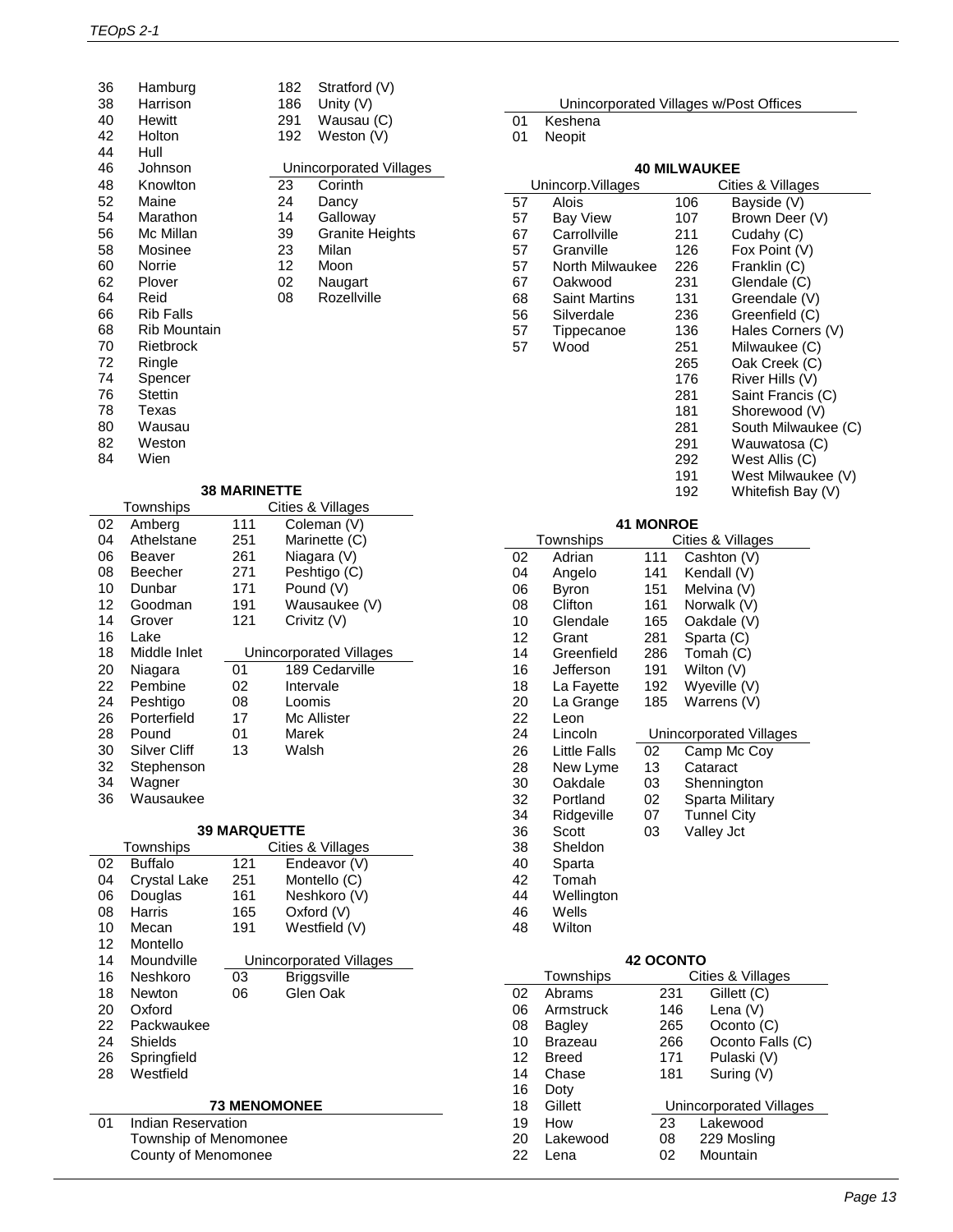| 24 | <b>Little River</b> | 12 | Sobieski |  |
|----|---------------------|----|----------|--|
| 26 | Little Suamico      |    |          |  |
| 28 | Maple Valley        |    |          |  |
| 29 | Morgan              |    |          |  |
| 30 | Oconto              |    |          |  |
| 32 | Oconto Falls        |    |          |  |
| 34 | Pensaukee           |    |          |  |
| 36 | Riverview           |    |          |  |
| 38 | Spruce              |    |          |  |
| 40 | <b>Stiles</b>       |    |          |  |

- Townsend
- Underhill

#### **43 ONEIDA**

|    | Townships     |     | Cities & Villages       |
|----|---------------|-----|-------------------------|
| 02 | Cassian       | 276 | Rhinelander (C)         |
| 04 | Crescent      |     |                         |
| 06 | Enterprise    |     | Unincorporated Villages |
| 08 | Hazelhurst    | 17  | Clearwater Lake         |
| 10 | Lake Tomahawk | 12  | Gagen                   |
| 12 | Little Rice   | 01  | Harshaw                 |
| 14 | Lynne         | 10  | McNaughton              |
| 16 | Minocqua      | 14  | Pelican Lake            |
| 18 | Monico        | 16  | <b>Robbins</b>          |
| 20 | Newbold       | 15  | Roosevelt               |
| 22 | Nokomis       | 15  | <b>Starks</b>           |
| 24 | Pelican       | 07  | Tripoli                 |
| 26 | Piehl         |     |                         |
| 28 | Pine Lake     |     |                         |
| 30 | Schoepke      |     |                         |
| 32 | Stella        |     |                         |
| 34 | Sugar Camp    |     |                         |
| 36 | Three Lakes   |     |                         |
| 38 | Woodboro      |     |                         |
| 40 | Woodruff      |     |                         |

#### **44 OUTAGAMIE**

|    | Townships          |     | Cities & Villages       |
|----|--------------------|-----|-------------------------|
| 02 | <b>Black Creek</b> | 201 | Appleton (C)            |
| 04 | Bovina             | 106 | Bear Creek (V)          |
| 06 | <b>Buchanan</b>    | 107 | Black Creek (V)         |
| 08 | Center             | 111 | Combined Locks (V)      |
| 10 | Cicero             | 136 | Hortonville (V)         |
| 12 | Dale               | 137 | Howard (V)              |
| 14 | Deer Creek         | 241 | Kaukauna (C)            |
| 16 | Ellington          | 141 | Kimberly (V)            |
| 18 | Freedom            | 146 | Little Chute (V)        |
| 20 | <b>Grand Chute</b> | 261 | New London (C)          |
| 22 | Grenville          | 155 | Nichols (V)             |
| 24 | Hortonia           | 281 | Seymour (C)             |
| 26 | Kaukauna           | 181 | Shiocton (V)            |
| 28 | Liberty            | 191 | Wrightstown (V)         |
| 30 | Maine              |     |                         |
| 32 | Maple Creek        |     | Unincorporated Villages |
| 34 | Oneida             | 06  | Medina                  |
| 36 | Osborne            | 16  | Sugar Bush              |
| 38 | Seymour            |     |                         |
| 40 | Vandenbrock        |     |                         |

#### **45 OZAUKEE**

| Cities & Villages |
|-------------------|

| Unincorp. Villages |                    |                  | 181 | Saukville (V)           |
|--------------------|--------------------|------------------|-----|-------------------------|
| 03                 | Waubeka            |                  | 186 | Thiensville (V)         |
|                    |                    |                  | 161 | Newburg (V)             |
|                    |                    |                  |     |                         |
|                    |                    | <b>46 PEPIN</b>  |     |                         |
|                    | Townships          |                  |     | Cities & Villages       |
| 02                 | Albany             | 216              |     | Durand (C)              |
| 04                 | Durand             | 171              |     | Pepin (V)               |
| 06                 | Frankfort          | 181              |     | Stockholm (V)           |
| 08                 | Lima               |                  |     |                         |
| 10                 | Pepin              |                  |     | Unincorporated Villages |
| 12                 | Stockholm          | 07               |     | Arkansaw                |
| 14                 | Waterville         |                  |     |                         |
| 16                 | Waubeek            |                  |     |                         |
|                    |                    |                  |     |                         |
|                    |                    | <b>47 PIERCE</b> |     |                         |
|                    | Townships          |                  |     | Cities & Villages       |
| 02                 | Clifton            | 106              |     | Bay City (V)            |
| 04                 | Diamond Bluff      | 121              |     | Ellsworth (V)           |
| 06                 | Ellsworth          | 122              |     | Elmwood (V)             |
| 08                 | El Paso            | 151              |     | Maiden Rock (V)         |
| 10                 | Gilman             | 171              |     | Plum City (V)           |
| 12                 | Hartland           | 271              |     | Prescott (C)            |
| 14                 | Isabelle           | 276              |     | River Falls (C)         |
| 16                 | Maiden Rock        | 181              |     | Spring Valley (V)       |
| 18                 | Martell            |                  |     |                         |
| 20                 | Oak Grove          |                  |     | Unincorporated Villages |
| 22                 | <b>River Falls</b> | 16               |     | Beldenville             |
| 24                 | Rock Elm           | 02               |     | Diamond Bluff           |
| 26                 | Salem              | 15               |     | <b>Hager City</b>       |
| 28                 | <b>Spring Lake</b> | 09               |     | Martell                 |
| 30                 | Trenton            |                  |     |                         |
| 32                 | Trimbelle          |                  |     |                         |
| 34                 | Union              |                  |     |                         |

Pt. Washington (C)

#### **48 POLK**

|    | Townships          |     | Cities & Villages       |
|----|--------------------|-----|-------------------------|
| 02 | Alden              | 201 | Amery (C)               |
| 04 | <b>Apple River</b> | 106 | Balsam Lake (V)         |
| 06 | Balsam Lake        | 111 | Centura (C)             |
| 08 | Beaver             | 112 | Clayton (V)             |
| 10 | Black Brook        | 113 | Clear Lake (V)          |
| 12 | Bone Lake          | 116 | Dresser (V)             |
| 14 | Clam Falls         | 126 | Frederic (V)            |
| 16 | Clayton            | 146 | Luck (V)                |
| 18 | Clear Lake         | 151 | Milltown (V)            |
| 20 | Eureka             | 165 | Osceola (V)             |
| 22 | Farmington         | 281 | St. Croix Falls (C)     |
| 24 | Garfield           | 168 | Turtle Lake (V)         |
| 26 | Georgetown         |     | Also in Barron Co.      |
| 28 | Johnstown          |     | Unincorporated Villages |
| 30 | Laketown           | 14  | Andrus                  |
| 32 | Lincoln            | 23  | Cushing                 |
| 34 | Lorain             | 16  | Deronda                 |
| 36 | Luck               | 23  | Evergreen               |
| 38 | Mc Kinley          | 08  | Joel                    |
| 40 | Milltown           | 07  | Lewis                   |
| 42 | Osceola            | 19  | Lorain                  |
| 44 | St. Croix Falls    | 21  | Nye                     |
| 46 | Sterling           | 12  | Wanderoos               |
| 48 | West Sweden        | 10  | Wolfcreek               |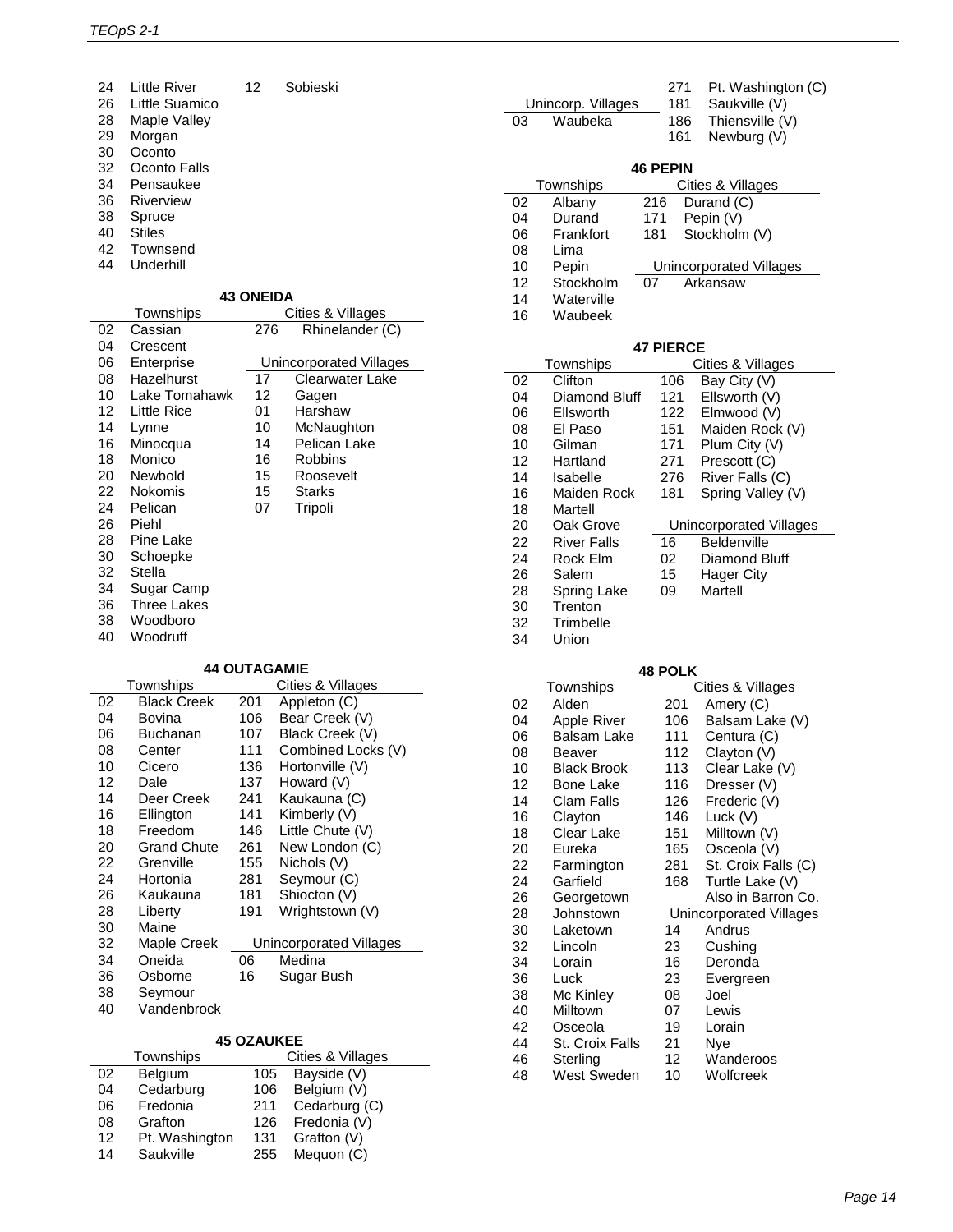| Townships<br>Cities & Villages<br>Almond (V)<br>02<br>Alban<br>101<br>04<br>102<br>Amherst (V)<br>Almond<br>Amherst Jct (V)<br>06<br>103<br>Amherst<br>Junction City (V)<br>141<br>08<br>Belmont<br>10<br><b>Buena Vista</b><br>151<br>Milladore (V)<br>12<br>161<br>Nelsonville (V)<br>Carson<br>Park Ridge (V)<br>14<br>171<br>Dewey<br>Eau Pleine<br>16<br>176<br>Rosholt (V)<br>Stevens Point (C)<br>18<br>281<br>Grant<br>Whiting (V)<br>20<br>Hull<br>191<br>22<br>173<br>Plover (V)<br>Lanark<br>24<br>Linwood<br>26<br>New Hope<br>Unincorporated Villages<br>Arnott<br>28<br>Pine Grove<br>17<br>30<br>Plover<br>14<br>Bancroft<br>32<br>Sharon<br>Coddington<br>05<br>34<br>Stockton<br>17<br>Custer<br>Polonia<br>16<br>50 PRICE<br>Cities & Villages<br>Townships<br>02<br>Catawba (V)<br>Catawba<br>111<br>Kennan (V)<br>04<br>Eisenstein<br>141<br>Park Falls (C)<br>06<br>Elk<br>271<br>Phillips (C)<br>08<br>272<br>Emery<br>Fifield<br>Prentice (V)<br>10<br>171<br>12<br>Flambeau<br>14<br><b>Unincorporated Villages</b><br>Georgetown<br>Hackett<br>12<br>16<br>Brantwood<br>18<br>Harmony<br>04<br>Dover<br>20<br>13<br>Hill<br>Kaiser<br>22<br>13<br>Kennan<br>Kennedy<br>24<br>06<br>Lugerville<br>Knox<br>26<br>Lake<br>28<br>Ogema<br>30<br>Prentice<br>32<br>Spirit<br>34<br>Worcester<br><b>51 RACINE</b><br>Townships<br>Cities & Villages<br>02<br>Burlington<br>Burlington (C)<br>206<br>Caledonia<br>04<br>104<br>Caledonia (V)<br>06<br>121<br>Elmwood Park (V)<br>Dover<br>08<br>Mt. Pleasant<br>151<br>Mt Pleasant (V)<br>10<br>161<br>North Bay (V)<br>Norway<br>12<br>276<br>Racine (C)<br>Raymond<br>14<br>Rochester<br>176<br>Rochester (V)<br>Waterford<br>16<br>181<br>Sturtevant (V)<br>186 |    | <b>49 PORTAGE</b> |  |                 |  |
|--------------------------------------------------------------------------------------------------------------------------------------------------------------------------------------------------------------------------------------------------------------------------------------------------------------------------------------------------------------------------------------------------------------------------------------------------------------------------------------------------------------------------------------------------------------------------------------------------------------------------------------------------------------------------------------------------------------------------------------------------------------------------------------------------------------------------------------------------------------------------------------------------------------------------------------------------------------------------------------------------------------------------------------------------------------------------------------------------------------------------------------------------------------------------------------------------------------------------------------------------------------------------------------------------------------------------------------------------------------------------------------------------------------------------------------------------------------------------------------------------------------------------------------------------------------------------------------------------------------------------------------------------------------------------------------------------------------------------------------|----|-------------------|--|-----------------|--|
|                                                                                                                                                                                                                                                                                                                                                                                                                                                                                                                                                                                                                                                                                                                                                                                                                                                                                                                                                                                                                                                                                                                                                                                                                                                                                                                                                                                                                                                                                                                                                                                                                                                                                                                                      |    |                   |  |                 |  |
|                                                                                                                                                                                                                                                                                                                                                                                                                                                                                                                                                                                                                                                                                                                                                                                                                                                                                                                                                                                                                                                                                                                                                                                                                                                                                                                                                                                                                                                                                                                                                                                                                                                                                                                                      |    |                   |  |                 |  |
|                                                                                                                                                                                                                                                                                                                                                                                                                                                                                                                                                                                                                                                                                                                                                                                                                                                                                                                                                                                                                                                                                                                                                                                                                                                                                                                                                                                                                                                                                                                                                                                                                                                                                                                                      |    |                   |  |                 |  |
|                                                                                                                                                                                                                                                                                                                                                                                                                                                                                                                                                                                                                                                                                                                                                                                                                                                                                                                                                                                                                                                                                                                                                                                                                                                                                                                                                                                                                                                                                                                                                                                                                                                                                                                                      |    |                   |  |                 |  |
|                                                                                                                                                                                                                                                                                                                                                                                                                                                                                                                                                                                                                                                                                                                                                                                                                                                                                                                                                                                                                                                                                                                                                                                                                                                                                                                                                                                                                                                                                                                                                                                                                                                                                                                                      |    |                   |  |                 |  |
|                                                                                                                                                                                                                                                                                                                                                                                                                                                                                                                                                                                                                                                                                                                                                                                                                                                                                                                                                                                                                                                                                                                                                                                                                                                                                                                                                                                                                                                                                                                                                                                                                                                                                                                                      |    |                   |  |                 |  |
|                                                                                                                                                                                                                                                                                                                                                                                                                                                                                                                                                                                                                                                                                                                                                                                                                                                                                                                                                                                                                                                                                                                                                                                                                                                                                                                                                                                                                                                                                                                                                                                                                                                                                                                                      |    |                   |  |                 |  |
|                                                                                                                                                                                                                                                                                                                                                                                                                                                                                                                                                                                                                                                                                                                                                                                                                                                                                                                                                                                                                                                                                                                                                                                                                                                                                                                                                                                                                                                                                                                                                                                                                                                                                                                                      |    |                   |  |                 |  |
|                                                                                                                                                                                                                                                                                                                                                                                                                                                                                                                                                                                                                                                                                                                                                                                                                                                                                                                                                                                                                                                                                                                                                                                                                                                                                                                                                                                                                                                                                                                                                                                                                                                                                                                                      |    |                   |  |                 |  |
|                                                                                                                                                                                                                                                                                                                                                                                                                                                                                                                                                                                                                                                                                                                                                                                                                                                                                                                                                                                                                                                                                                                                                                                                                                                                                                                                                                                                                                                                                                                                                                                                                                                                                                                                      |    |                   |  |                 |  |
|                                                                                                                                                                                                                                                                                                                                                                                                                                                                                                                                                                                                                                                                                                                                                                                                                                                                                                                                                                                                                                                                                                                                                                                                                                                                                                                                                                                                                                                                                                                                                                                                                                                                                                                                      |    |                   |  |                 |  |
|                                                                                                                                                                                                                                                                                                                                                                                                                                                                                                                                                                                                                                                                                                                                                                                                                                                                                                                                                                                                                                                                                                                                                                                                                                                                                                                                                                                                                                                                                                                                                                                                                                                                                                                                      |    |                   |  |                 |  |
|                                                                                                                                                                                                                                                                                                                                                                                                                                                                                                                                                                                                                                                                                                                                                                                                                                                                                                                                                                                                                                                                                                                                                                                                                                                                                                                                                                                                                                                                                                                                                                                                                                                                                                                                      |    |                   |  |                 |  |
|                                                                                                                                                                                                                                                                                                                                                                                                                                                                                                                                                                                                                                                                                                                                                                                                                                                                                                                                                                                                                                                                                                                                                                                                                                                                                                                                                                                                                                                                                                                                                                                                                                                                                                                                      |    |                   |  |                 |  |
|                                                                                                                                                                                                                                                                                                                                                                                                                                                                                                                                                                                                                                                                                                                                                                                                                                                                                                                                                                                                                                                                                                                                                                                                                                                                                                                                                                                                                                                                                                                                                                                                                                                                                                                                      |    |                   |  |                 |  |
|                                                                                                                                                                                                                                                                                                                                                                                                                                                                                                                                                                                                                                                                                                                                                                                                                                                                                                                                                                                                                                                                                                                                                                                                                                                                                                                                                                                                                                                                                                                                                                                                                                                                                                                                      |    |                   |  |                 |  |
|                                                                                                                                                                                                                                                                                                                                                                                                                                                                                                                                                                                                                                                                                                                                                                                                                                                                                                                                                                                                                                                                                                                                                                                                                                                                                                                                                                                                                                                                                                                                                                                                                                                                                                                                      |    |                   |  |                 |  |
|                                                                                                                                                                                                                                                                                                                                                                                                                                                                                                                                                                                                                                                                                                                                                                                                                                                                                                                                                                                                                                                                                                                                                                                                                                                                                                                                                                                                                                                                                                                                                                                                                                                                                                                                      |    |                   |  |                 |  |
|                                                                                                                                                                                                                                                                                                                                                                                                                                                                                                                                                                                                                                                                                                                                                                                                                                                                                                                                                                                                                                                                                                                                                                                                                                                                                                                                                                                                                                                                                                                                                                                                                                                                                                                                      |    |                   |  |                 |  |
|                                                                                                                                                                                                                                                                                                                                                                                                                                                                                                                                                                                                                                                                                                                                                                                                                                                                                                                                                                                                                                                                                                                                                                                                                                                                                                                                                                                                                                                                                                                                                                                                                                                                                                                                      |    |                   |  |                 |  |
|                                                                                                                                                                                                                                                                                                                                                                                                                                                                                                                                                                                                                                                                                                                                                                                                                                                                                                                                                                                                                                                                                                                                                                                                                                                                                                                                                                                                                                                                                                                                                                                                                                                                                                                                      |    |                   |  |                 |  |
|                                                                                                                                                                                                                                                                                                                                                                                                                                                                                                                                                                                                                                                                                                                                                                                                                                                                                                                                                                                                                                                                                                                                                                                                                                                                                                                                                                                                                                                                                                                                                                                                                                                                                                                                      |    |                   |  |                 |  |
|                                                                                                                                                                                                                                                                                                                                                                                                                                                                                                                                                                                                                                                                                                                                                                                                                                                                                                                                                                                                                                                                                                                                                                                                                                                                                                                                                                                                                                                                                                                                                                                                                                                                                                                                      |    |                   |  |                 |  |
|                                                                                                                                                                                                                                                                                                                                                                                                                                                                                                                                                                                                                                                                                                                                                                                                                                                                                                                                                                                                                                                                                                                                                                                                                                                                                                                                                                                                                                                                                                                                                                                                                                                                                                                                      |    |                   |  |                 |  |
|                                                                                                                                                                                                                                                                                                                                                                                                                                                                                                                                                                                                                                                                                                                                                                                                                                                                                                                                                                                                                                                                                                                                                                                                                                                                                                                                                                                                                                                                                                                                                                                                                                                                                                                                      |    |                   |  |                 |  |
|                                                                                                                                                                                                                                                                                                                                                                                                                                                                                                                                                                                                                                                                                                                                                                                                                                                                                                                                                                                                                                                                                                                                                                                                                                                                                                                                                                                                                                                                                                                                                                                                                                                                                                                                      |    |                   |  |                 |  |
|                                                                                                                                                                                                                                                                                                                                                                                                                                                                                                                                                                                                                                                                                                                                                                                                                                                                                                                                                                                                                                                                                                                                                                                                                                                                                                                                                                                                                                                                                                                                                                                                                                                                                                                                      |    |                   |  |                 |  |
|                                                                                                                                                                                                                                                                                                                                                                                                                                                                                                                                                                                                                                                                                                                                                                                                                                                                                                                                                                                                                                                                                                                                                                                                                                                                                                                                                                                                                                                                                                                                                                                                                                                                                                                                      |    |                   |  |                 |  |
|                                                                                                                                                                                                                                                                                                                                                                                                                                                                                                                                                                                                                                                                                                                                                                                                                                                                                                                                                                                                                                                                                                                                                                                                                                                                                                                                                                                                                                                                                                                                                                                                                                                                                                                                      |    |                   |  |                 |  |
|                                                                                                                                                                                                                                                                                                                                                                                                                                                                                                                                                                                                                                                                                                                                                                                                                                                                                                                                                                                                                                                                                                                                                                                                                                                                                                                                                                                                                                                                                                                                                                                                                                                                                                                                      |    |                   |  |                 |  |
|                                                                                                                                                                                                                                                                                                                                                                                                                                                                                                                                                                                                                                                                                                                                                                                                                                                                                                                                                                                                                                                                                                                                                                                                                                                                                                                                                                                                                                                                                                                                                                                                                                                                                                                                      |    |                   |  |                 |  |
|                                                                                                                                                                                                                                                                                                                                                                                                                                                                                                                                                                                                                                                                                                                                                                                                                                                                                                                                                                                                                                                                                                                                                                                                                                                                                                                                                                                                                                                                                                                                                                                                                                                                                                                                      |    |                   |  |                 |  |
|                                                                                                                                                                                                                                                                                                                                                                                                                                                                                                                                                                                                                                                                                                                                                                                                                                                                                                                                                                                                                                                                                                                                                                                                                                                                                                                                                                                                                                                                                                                                                                                                                                                                                                                                      |    |                   |  |                 |  |
|                                                                                                                                                                                                                                                                                                                                                                                                                                                                                                                                                                                                                                                                                                                                                                                                                                                                                                                                                                                                                                                                                                                                                                                                                                                                                                                                                                                                                                                                                                                                                                                                                                                                                                                                      |    |                   |  |                 |  |
|                                                                                                                                                                                                                                                                                                                                                                                                                                                                                                                                                                                                                                                                                                                                                                                                                                                                                                                                                                                                                                                                                                                                                                                                                                                                                                                                                                                                                                                                                                                                                                                                                                                                                                                                      |    |                   |  |                 |  |
|                                                                                                                                                                                                                                                                                                                                                                                                                                                                                                                                                                                                                                                                                                                                                                                                                                                                                                                                                                                                                                                                                                                                                                                                                                                                                                                                                                                                                                                                                                                                                                                                                                                                                                                                      |    |                   |  |                 |  |
|                                                                                                                                                                                                                                                                                                                                                                                                                                                                                                                                                                                                                                                                                                                                                                                                                                                                                                                                                                                                                                                                                                                                                                                                                                                                                                                                                                                                                                                                                                                                                                                                                                                                                                                                      |    |                   |  |                 |  |
|                                                                                                                                                                                                                                                                                                                                                                                                                                                                                                                                                                                                                                                                                                                                                                                                                                                                                                                                                                                                                                                                                                                                                                                                                                                                                                                                                                                                                                                                                                                                                                                                                                                                                                                                      |    |                   |  |                 |  |
|                                                                                                                                                                                                                                                                                                                                                                                                                                                                                                                                                                                                                                                                                                                                                                                                                                                                                                                                                                                                                                                                                                                                                                                                                                                                                                                                                                                                                                                                                                                                                                                                                                                                                                                                      |    |                   |  |                 |  |
|                                                                                                                                                                                                                                                                                                                                                                                                                                                                                                                                                                                                                                                                                                                                                                                                                                                                                                                                                                                                                                                                                                                                                                                                                                                                                                                                                                                                                                                                                                                                                                                                                                                                                                                                      |    |                   |  |                 |  |
|                                                                                                                                                                                                                                                                                                                                                                                                                                                                                                                                                                                                                                                                                                                                                                                                                                                                                                                                                                                                                                                                                                                                                                                                                                                                                                                                                                                                                                                                                                                                                                                                                                                                                                                                      |    |                   |  |                 |  |
|                                                                                                                                                                                                                                                                                                                                                                                                                                                                                                                                                                                                                                                                                                                                                                                                                                                                                                                                                                                                                                                                                                                                                                                                                                                                                                                                                                                                                                                                                                                                                                                                                                                                                                                                      |    |                   |  |                 |  |
|                                                                                                                                                                                                                                                                                                                                                                                                                                                                                                                                                                                                                                                                                                                                                                                                                                                                                                                                                                                                                                                                                                                                                                                                                                                                                                                                                                                                                                                                                                                                                                                                                                                                                                                                      |    |                   |  |                 |  |
|                                                                                                                                                                                                                                                                                                                                                                                                                                                                                                                                                                                                                                                                                                                                                                                                                                                                                                                                                                                                                                                                                                                                                                                                                                                                                                                                                                                                                                                                                                                                                                                                                                                                                                                                      |    |                   |  |                 |  |
|                                                                                                                                                                                                                                                                                                                                                                                                                                                                                                                                                                                                                                                                                                                                                                                                                                                                                                                                                                                                                                                                                                                                                                                                                                                                                                                                                                                                                                                                                                                                                                                                                                                                                                                                      |    |                   |  |                 |  |
|                                                                                                                                                                                                                                                                                                                                                                                                                                                                                                                                                                                                                                                                                                                                                                                                                                                                                                                                                                                                                                                                                                                                                                                                                                                                                                                                                                                                                                                                                                                                                                                                                                                                                                                                      |    |                   |  |                 |  |
|                                                                                                                                                                                                                                                                                                                                                                                                                                                                                                                                                                                                                                                                                                                                                                                                                                                                                                                                                                                                                                                                                                                                                                                                                                                                                                                                                                                                                                                                                                                                                                                                                                                                                                                                      |    |                   |  |                 |  |
|                                                                                                                                                                                                                                                                                                                                                                                                                                                                                                                                                                                                                                                                                                                                                                                                                                                                                                                                                                                                                                                                                                                                                                                                                                                                                                                                                                                                                                                                                                                                                                                                                                                                                                                                      |    |                   |  |                 |  |
|                                                                                                                                                                                                                                                                                                                                                                                                                                                                                                                                                                                                                                                                                                                                                                                                                                                                                                                                                                                                                                                                                                                                                                                                                                                                                                                                                                                                                                                                                                                                                                                                                                                                                                                                      |    |                   |  |                 |  |
|                                                                                                                                                                                                                                                                                                                                                                                                                                                                                                                                                                                                                                                                                                                                                                                                                                                                                                                                                                                                                                                                                                                                                                                                                                                                                                                                                                                                                                                                                                                                                                                                                                                                                                                                      | 18 | Yorkville         |  | Union Grove (V) |  |

| 02 | Franksville |
|----|-------------|
| 03 | Kansasville |
| 05 | Wind Lake   |

#### **52 RICHLAND**

Unincorp. Villages 192 Wind Point (V)

Waterford (V)

| Townships |              |     | Cities & Villages   |
|-----------|--------------|-----|---------------------|
| 02        | Akan         | 106 | Boaz (V)            |
| 04        | <b>Bloom</b> | 11  | Cazenovia (V)       |
| 06        | Buena Vista  | 146 | Lone Rock (V)       |
| 08        | Dayton       | 276 | Richland Center (C) |
| 10        | Eagle        | 186 | Viola (V)           |

| 12       | Forest                  | 196            | Yuba (V)                           |
|----------|-------------------------|----------------|------------------------------------|
| 14       | Henrietta               |                |                                    |
| 16       | Ithaca                  |                | Unincorporated Villages            |
| 18       | Marshall                | 02             | <b>Bloom City</b>                  |
| 20       | Orion                   | 12             | Excelsior                          |
| 22       | Richland                | 09             | Gillingham                         |
| 24       | Richwood                | 03             | Gotham                             |
| 26       | Rockbridge              | 03             | Sextonville                        |
| 28       | Sylvan                  | 12             | Tavera                             |
| 30       | Westford                | 10             | <b>Twin Bluffs</b>                 |
| 32       | Willow                  | 02             | West Lima                          |
|          |                         |                |                                    |
|          |                         | 53 ROCK        |                                    |
|          | Townships               |                | Cities & Villages                  |
| 02       | Avon                    | 206            | $\overline{\mathsf{B}}$ eloit (C)  |
| 04       | <b>Beloit</b>           | 210            | Brodhead (C)                       |
| 06       | <b>Bradford</b>         | 111            | Clinton (V)                        |
| 08       | Center                  | 221            | Edgerton (C)                       |
| 10       | Clinton                 | 222            | Evansville (C)                     |
| 12       | Fulton                  | 126            | Footville (V)                      |
| 14       | Harmony                 | 241            | Janesville (C)                     |
| 16       | Janesville              | 257            | Milton (V)                         |
| 18       | Johnstown               | 165            | Orfordville (V)                    |
| 20       | La Prairie              |                |                                    |
| 22       | Lima                    |                | Unincorporated Villages            |
| 24       | Magnolia                | 17             | Afton                              |
| 26       | Milton                  | 03             | Avalon                             |
| 28       | Newark                  | 15             | Hanover                            |
| 30       | Plymouth                | 11             | Lima Center                        |
| 32       | Porter                  | 19             | Shopiere                           |
| 34       | Rock                    | 19             | Tiffany                            |
| 36       | <b>Spring Valley</b>    | 03             | <b>Emerald Grove</b>               |
| 38       | Turtle                  | 12             | Cainville                          |
| 40       | Union                   |                |                                    |
|          |                         | <b>54 RUSK</b> |                                    |
|          | Townships               |                | Cities & Villages                  |
| 02       | Atlanta                 | 106            | Bruce (V)                          |
| 04       | Big Bend                | 111            | Conrath (V)                        |
| 06       | <b>Big Falls</b>        | 131            | Glen Flora (V)                     |
| 08       | Cedar Rapids            | 136            | Hawkins (V)                        |
| 10       | Dewey                   | 141            | Ingram (V)                         |
| 12       | Flambeau                | 246            | Ladysmith (C)                      |
| 14       | Grant                   | 181            | Sheldon (V)                        |
| 16       | Grow                    | 186            | Tony (V)                           |
| 18       | Hawkins                 | 191            | Weyerhaueer (V)                    |
| 20       | Hubbard                 |                |                                    |
| 22       | Lawrence                |                | <b>Unincorporated Villages</b>     |
| 24       | Marshall                | 02             | Apollonia                          |
| 26       | Murry                   | 10             | Crane                              |
| 28       | Richland                | 17             | Horseman                           |
| 30       |                         | 02             | <b>Island Lake</b>                 |
| 32       | Rusk                    |                |                                    |
| 34       | South Forks             | 17             | Kalish                             |
|          | Strickland              | 11             | Walrath                            |
|          | <b>Stubbs</b>           |                |                                    |
| 36<br>38 | Thornapple              |                |                                    |
| 40       | True                    |                |                                    |
| 42       |                         |                |                                    |
| 44       | Washington<br>Wilkinson |                |                                    |
| 46       | Willard                 |                |                                    |
| 48       | Wilson                  |                |                                    |
|          |                         |                |                                    |
|          |                         | 55 ST. CROIX   |                                    |
|          | Townships               |                | Cities & Villages                  |
| 02       | <b>Baldwin</b>          | 106            | Baldwin (V)                        |
| 04<br>06 | Cady<br>Cylon           | 116<br>231     | Deer Park (V)<br>Glenwood City (C) |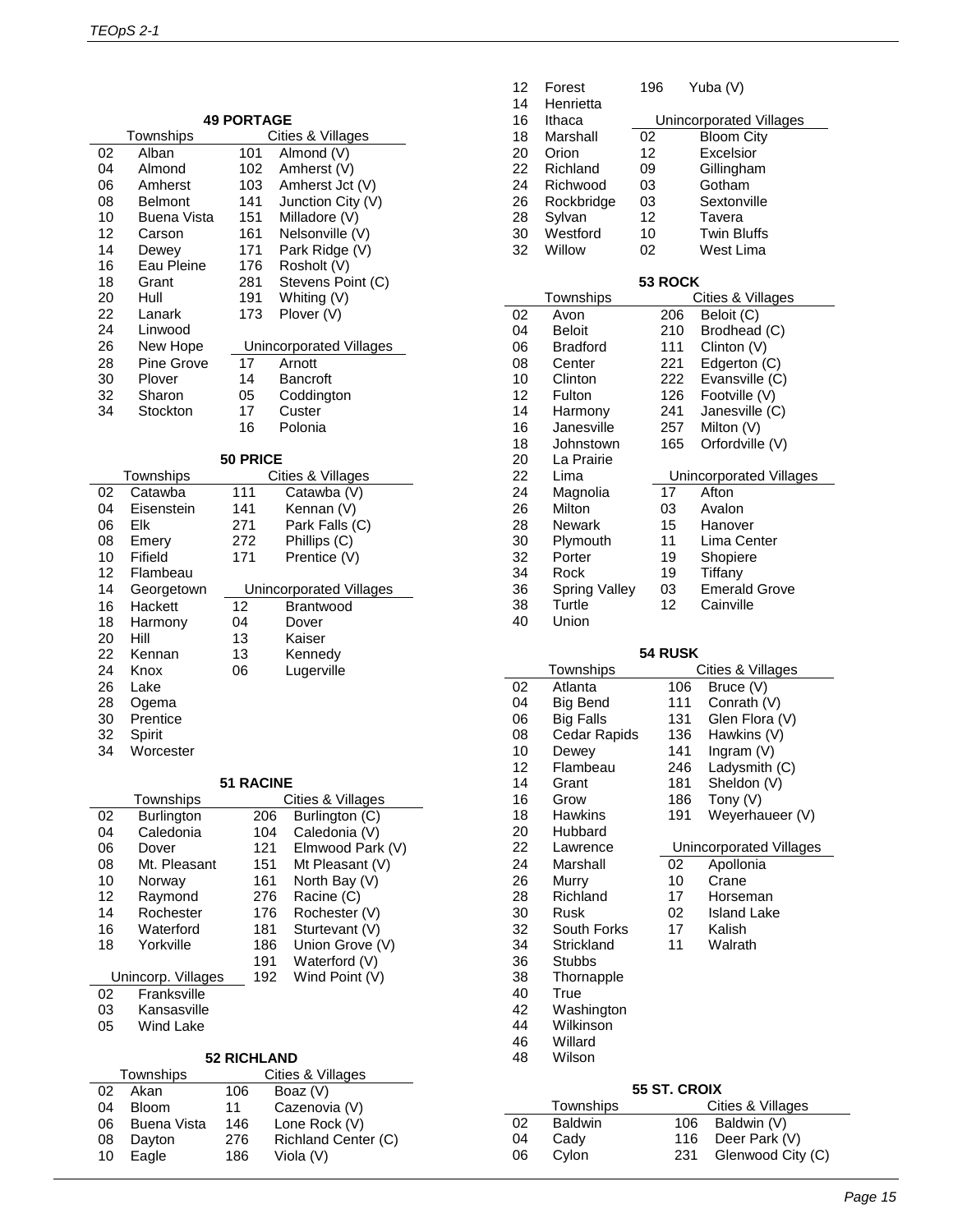| 08 | Eau Galle              | 136 | Hammond (V)             |
|----|------------------------|-----|-------------------------|
| 10 | Emerald                | 236 | Hudson (C)              |
| 12 | Erin Prairie           | 261 | New Richmond (C)        |
| 14 | Forest                 | 161 | North Hudson (V)        |
| 16 | Glenwood               | 276 | River Falls (C)         |
| 18 | Hammond                | 176 | Roberts (V)             |
| 20 | Hudson                 | 181 | Somerset (V)            |
| 22 | Kinnickinnic           | 182 | Star Prairie (V)        |
| 24 | <b>Pleasant Valley</b> | 184 | Spring Valley (V)       |
| 26 | Richmond               | 191 | Wilson (V)              |
| 28 | Rush River             | 192 | Woodville (V)           |
| 30 | St. Joseph             |     |                         |
| 32 | Somerset               |     | Unincorporated Villages |
| 34 | Springfield            | 13  | Boardman                |
| 36 | Stanton                | 15  | <b>Burkhardt</b>        |
| 38 | <b>Star Prairie</b>    | 17  | Hersey                  |
| 40 | Troy                   | 15  | Houlton                 |
| 42 | Warren                 | 06  | Jewett                  |

**56 SAUK**

|    | יוטריט            |     |                         |  |  |
|----|-------------------|-----|-------------------------|--|--|
|    | Townships         |     | Cities & Villages       |  |  |
| 02 | Baraboo           | 206 | Baraboo (C)             |  |  |
| 04 | <b>Bear Creek</b> | 111 | Cazenovia (V)           |  |  |
| 06 | Dellona           | 141 | Ironton (V)             |  |  |
| 08 | Delton            | 146 | Lake Delton (V)         |  |  |
| 10 | Excelsior         | 147 | La Valle (V)            |  |  |
| 12 | Fairfield         | 148 | Lime Ridge (V)          |  |  |
| 14 | Franklin          | 149 | Loganville (V)          |  |  |
| 16 | Freedom           | 151 | Merrimac (V)            |  |  |
| 18 | Greenfield        | 161 | North Freedom (V)       |  |  |
| 20 | Honey Creek       | 171 | Plain (V)               |  |  |
| 22 | Ironton           | 172 | Prairie du Sac          |  |  |
| 24 | La Valle          | 276 | Reedsburg (C)           |  |  |
| 26 | Merrimac          | 176 | Rock Springs (V)        |  |  |
| 28 | Prairie du Sac    | 181 | Sauk City (V)           |  |  |
| 30 | Reedsburg         | 182 | Spring Green (V)        |  |  |
| 32 | Spring Green      | 191 | West Baraboo (V)        |  |  |
| 34 | Sumpter           | 291 | Wis Dells (C)           |  |  |
| 36 | Troy              |     |                         |  |  |
| 38 | Washington        |     | Unincorporated Villages |  |  |
| 40 | Westfield         | 17  | Badger                  |  |  |
| 42 | Winfield          | 01  | Devils Lake             |  |  |
| 44 | Woodland          | 19  | Hillpoint               |  |  |
|    |                   | 04  | Mirror Lake             |  |  |

**57 SAWYER**

| 37 SAW IER |             |     |                         |  |
|------------|-------------|-----|-------------------------|--|
|            | Townships   |     | Cities & Villages       |  |
| 02         | Bass Lake   | 111 | Corderay (V)            |  |
| 04         | Couderay    | 121 | Exeland (V)             |  |
| 06         | Draper      | 236 | Hayward (C)             |  |
| 08         | Edgewater   | 176 | Radisson (V)            |  |
| 10         | Hayward     | 190 | Winter (V)              |  |
| 12         | Hunter      |     |                         |  |
| 14         | Lenroot     |     | Unincorporated Villages |  |
| 16         | Meadow Rock | 14  | Hauer                   |  |
| 18         | Meteor      | 02  | Lemington               |  |
| 20         | Ojibwa      | 03  | Loretta                 |  |
| 22         | Radisson    | 03  | Oxbow                   |  |
| 24         | Round Lake  | 14  | Reserve                 |  |
| 26         | Sand Lake   | 14  | Stone Lake              |  |
| 28         | Spider Lake | 16  | Weirgor                 |  |
| 30         | Weirgor     | 04  | Wooddale                |  |
| 32         | Winter      | 04  | Yarnell                 |  |
|            |             |     |                         |  |

| <b>58 SHAWANO</b> |                    |     |                         |
|-------------------|--------------------|-----|-------------------------|
|                   | Townships          |     | Cities & Villages       |
| 02                | Almon              | 101 | Aniwa (V)               |
| 04                | Angelica           | 106 | Birnamwood (V)          |
| 06                | Aniwa              | 107 | Bonduel (V)             |
| 08                | Bartelme           | 108 | Bowler (V)              |
| 10                | Belle Plaine       | 111 | Cecil (V)               |
| 12                | Birnamwood         | 121 | Eland (V)               |
| 14                | Fairbanks          | 131 | Gresham (V)             |
| 16                | Germania           | 282 | Marion (C)              |
| 18                | Grant              | 151 | Mattoon (V)             |
| 20                | Green Valley       | 171 | Pulaski (V)             |
| 22                | Hartland           | 281 | Shawano (C)             |
| 24                | Herman             | 186 | Tigerton (V)            |
| 26                | <b>Hutchins</b>    | 191 | Wittenberg (V)          |
| 28                | Lessor             |     |                         |
| 30                | Maple Grove        |     | Unincorporated Villages |
| 32                | <b>Morris</b>      | 09  | Caroline                |
| 34                | Navarino           | 09  | Hunting                 |
| 36                | Pella              | 02  | Krakow                  |
| 38                | <b>Red Springs</b> | 12  | Leopolis                |
| 40                | Richmond           | 12  | Lyndhurst               |
| 42                | Seneca             | 10  | Pulcifer                |
| 44                | Washington         | 20  | <b>Red River</b>        |
| 46                | Waukechon          | 01  | Shepley                 |
| 48                | Wescott            | 07  | <b>Split Rock</b>       |

#### **59 SHEBOYGAN**

Zachow

50 Wittenberg 20 Thornton<br>52 Stockbridge 21 Tilleda Stockbridge 21<br>02

|    | Townships       |     | Cities & Villages       |
|----|-----------------|-----|-------------------------|
| 02 | Greenbush       | 101 | Adell (V)               |
| 04 | Herman          | 111 | Cascade (V)             |
| 06 | Holland         | 112 | Cedar Grove (V)         |
| 08 | Lima            | 121 | Elkhart Lake (V)        |
| 10 | Lyndon          | 131 | Glenbeulah (V)          |
| 12 | Mitchell        | 135 | Howards Grove (V)       |
| 14 | Mosel           | 141 | Kohler (V)              |
| 16 | Plymouth        | 165 | Oostburg (V)            |
| 18 | Rhine           | 271 | Plymouth (C)            |
| 20 | Russell         | 176 | Random Lake (V)         |
| 22 | Scott           | 281 | Sheboygan (C)           |
| 24 | Sheboygan       | 282 | Sheboygan Falls (C)     |
| 26 | Sheboygan Falls | 191 | Waldo (V)               |
| 28 | Sherman         |     |                         |
| 30 | Wilson          |     | Unincorporated Villages |
|    |                 | 07  | Haven                   |
|    |                 | 04  | Hingham                 |
|    |                 |     |                         |

#### **60 TAYLOR**

|    | Townships         |     | Cities & Villages       |
|----|-------------------|-----|-------------------------|
| 02 | Aurora            | 131 | Gilman (V)              |
| 04 | Browning          | 146 | Lublin (V)              |
| 06 | Chelsea           | 251 | Medford (C)             |
| 08 | Cleveland         | 176 | Rib Lake (V)            |
| 10 | Deer Creek        | 181 | Stetsonville (V)        |
| 12 | Ford              |     |                         |
| 14 | Goodrich          |     | Unincorporated Villages |
| 16 | Greenwood         | 18  | Donald                  |
| 18 | Hammel            | 04  | Hannibal                |
| 20 | Holway            | 08  | Interwald               |
| 22 | <b>Jump River</b> | 09  | Perkinstown             |
| 24 | Little Black      | 06  | Polley                  |
| 26 | Mc Kinley         | 03  | Whittlesey              |
| 28 | Maplehurst        |     |                         |
| 30 | <b>McKinley</b>   |     |                         |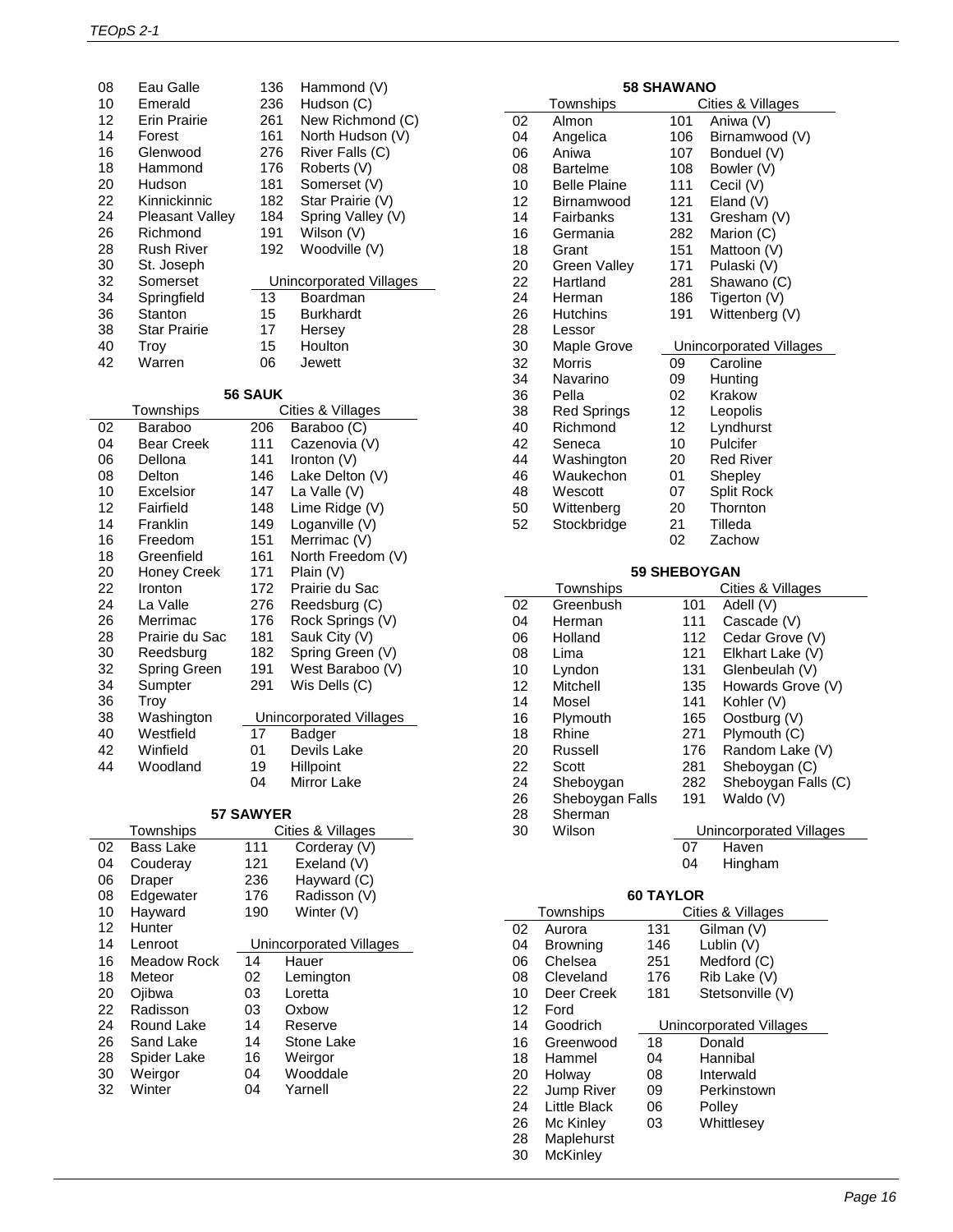| Medford   |  |
|-----------|--|
| Molitor   |  |
| Pershing  |  |
| Rib Lake  |  |
| Roosevelt |  |
|           |  |

- Taft
- Westboro

#### **61 TREMPEALEAU**

|    | Townships           |     | Cities & Villages       |
|----|---------------------|-----|-------------------------|
| 02 | Albion              | 201 | Arcadia (C)             |
| 04 | Arcadia             | 206 | Blair (C)               |
| 06 | <b>Burnside</b>     | 121 | Eleva (V)               |
| 08 | Caledonia           | 122 | Ettrick (V)             |
| 10 | <b>Chimney Rock</b> | 231 | Galesville (C)          |
| 12 | Dodge               | 241 | Independence (C)        |
| 14 | Ettrick             | 265 | Osseo (C)               |
| 16 | Gale                | 173 | Pigeon Falls (V)        |
| 18 | Hale                | 181 | Strum (V)               |
| 20 | Lincoln             | 186 | Trempealeau (V)         |
| 22 | Pigeon              | 291 | Whitehall (C)           |
| 24 | Preston             |     |                         |
| 26 | Sumner              |     | Unincorporated Villages |
| 28 | Trempealeau         | 14  | Centerville             |
| 30 | Unity               |     |                         |

# **62 VERNON**

|    | Townships  |     | Cities & Villages       |
|----|------------|-----|-------------------------|
| 02 | Bergen     | 111 | Chaseburg (V)           |
| 04 | Christiana | 112 | Coon Valley (V)         |
| 06 | Clinton    | 116 | De Soto (V)             |
| 08 | Coon       | 131 | Genoa (V)               |
| 10 | Forest     | 236 | Hillsboro (C)           |
| 12 | Franklin   | 146 | La Farge (V)            |
| 14 | Genoa      | 165 | Ontario (V)             |
| 16 | Greenwood  | 176 | Readstown (V)           |
| 18 | Hamburg    | 181 | Stoddard (V)            |
| 20 | Harmony    | 186 | Viola (V)               |
| 22 | Hillsboro  | 286 | Viroqua (C)             |
| 24 | Jefferson  | 291 | Westby (C)              |
| 26 | Kickapoo   |     |                         |
| 28 | Liberty    |     | Unincorporated Villages |
| 30 | Stark      | 05  | Mt. Tabor               |
| 32 | Sterling   | 21  | Rockton                 |
| 34 | Union      | 05  | Valley                  |
| 36 | Viroqua    | 20  | Victory                 |
| 38 | Webster    | 16  | West Prairie            |
| 40 | Wheatland  |     |                         |
| 42 | Whitestown |     |                         |

#### **63 VILAS**

|    | Townships                |     | Cities & Villages       |
|----|--------------------------|-----|-------------------------|
| 02 | Arbor Vitae              | 221 | Eagle River (C)         |
| 04 | Boulder Junction         |     |                         |
| 06 | Cloverland               |     | Unincorporated Villages |
| 08 | Conover                  | 12  | Knudson                 |
| 10 | Lac Du Flambeau          | 05  | Lac Du Flambeau         |
| 12 | Lincoln                  | 12  | Land O'Lakes            |
| 14 | Phelps                   | 14  | Mishike                 |
| 16 | Plum Lake                | 09  | Presque Lake            |
| 18 | Presque Isle             | 05  | Rest lake               |
| 20 | St. Germain              | 10  | St. Germain             |
| 22 | <b>Manitowish Waters</b> | 08  | Sayner                  |
| 24 | Land O'Lakes             | 08  | Starlake                |
| 26 | Washington               | 01  | <b>Trout Lake</b>       |
| 28 | Winchester               | 09  | Winegar                 |
|    |                          |     |                         |

# **64 WALWORTH**

|    | Townships             |     | Cities & Villages       |
|----|-----------------------|-----|-------------------------|
| 02 | Bloomfield            | 206 | Burlington (C)          |
|    |                       | 116 | Darien (V)              |
| 04 | Darien                | 216 | Delavan (C)             |
| 06 | Delavan               | 121 | East Troy (V)           |
| 08 | East Troy             | 221 | Elkhorn (C)             |
| 10 | Geneva                | 126 | Fontana (V)             |
| 12 | La Fayette            | 131 | Genoa City (V)          |
| 14 | La Grange             | 246 | Lake Geneva (C)         |
| 16 | Linn                  | 153 | Mukwonago (V)           |
| 18 | Lyons                 | 181 | Sharon (V)              |
| 20 | Richmond              | 191 | Walworth (V)            |
| 22 | Sharon                | 291 | Whitewater (C)          |
| 24 | <b>Spring Prairie</b> | 192 | Williams Bay (V)        |
| 26 | Sugar Creek           |     |                         |
| 28 | Troy                  |     | Unincorporated Villages |
| 30 | Walworth              | 02  | 119 Allen Grove         |
| 32 | Whitewater            | 15  | College Camp            |
|    |                       | 12  | Honey Creek             |
|    |                       | 04  | Lake Beulah             |
|    |                       | 01  | Pell Lake               |
|    |                       | 09  | Springfield             |
|    |                       | 14  | <b>Troy Center</b>      |
|    |                       | 08  | Zenda                   |

## **65 WASHBURN**

|    | Townships        |     | Cities & Villages       |
|----|------------------|-----|-------------------------|
| 02 | <b>Barronett</b> | 106 | Birchwood (V)           |
| 04 | Bashaw           | 151 | Minong (V)              |
| 06 | Bass Lake        | 282 | Shell Lake (C)          |
| 08 | Beaver Brook     | 281 | Spooner (C)             |
| 10 | <b>Birchwood</b> |     |                         |
| 12 | Brooklyn         |     | Unincorporated Villages |
| 14 | Casev            | 18  | Earl                    |
| 16 | Chicog           | 06  | Lampson                 |
| 18 | Crystal          |     |                         |
| 20 | Evergreen        |     |                         |
| 22 | Frog Creek       |     |                         |
| 24 | <b>Gull Lake</b> |     |                         |
| 26 | Long Lake        |     |                         |
| 28 | Madge            |     |                         |
| 30 | Minong           |     |                         |
| 32 | Sarona           |     |                         |
| 34 | Spooner          |     |                         |
| 36 | Spring Brook     |     |                         |
| 38 | <b>Stinnett</b>  |     |                         |
| 40 | Stone Lake       |     |                         |
| 42 | Trego            |     |                         |
|    |                  |     |                         |

#### **66 WASHINGTON**

 $\overline{a}$ 

|    | Townships  |     | Cities & Villages       |
|----|------------|-----|-------------------------|
| 02 | Addison    | 131 | Germantown (V)          |
| 04 | Barton     | 236 | Hartford (C)            |
| 06 | Erin       | 141 | Jackson (V)             |
| 08 | Farmington | 142 | Kewaskum (V)            |
| 10 | Germantown | 251 | Milwaukee (C)           |
| 12 | Hartford   | 181 | Slinger (V)             |
| 14 | Jackson    | 291 | West Bend (C)           |
| 16 | Kewaskum   | 161 | Newburg (V)             |
| 18 | Polk       |     |                         |
| 20 | Richfield  |     | Unincorporated Villages |
| 22 | Trenton    | 01  | Aurora                  |
| 24 | Wayne      | 01  | Allenton                |
| 26 | West Bend  | 10  | Colgate                 |
|    |            | 10  | <b>Hubertus</b>         |
|    |            | 05  | Rockfield               |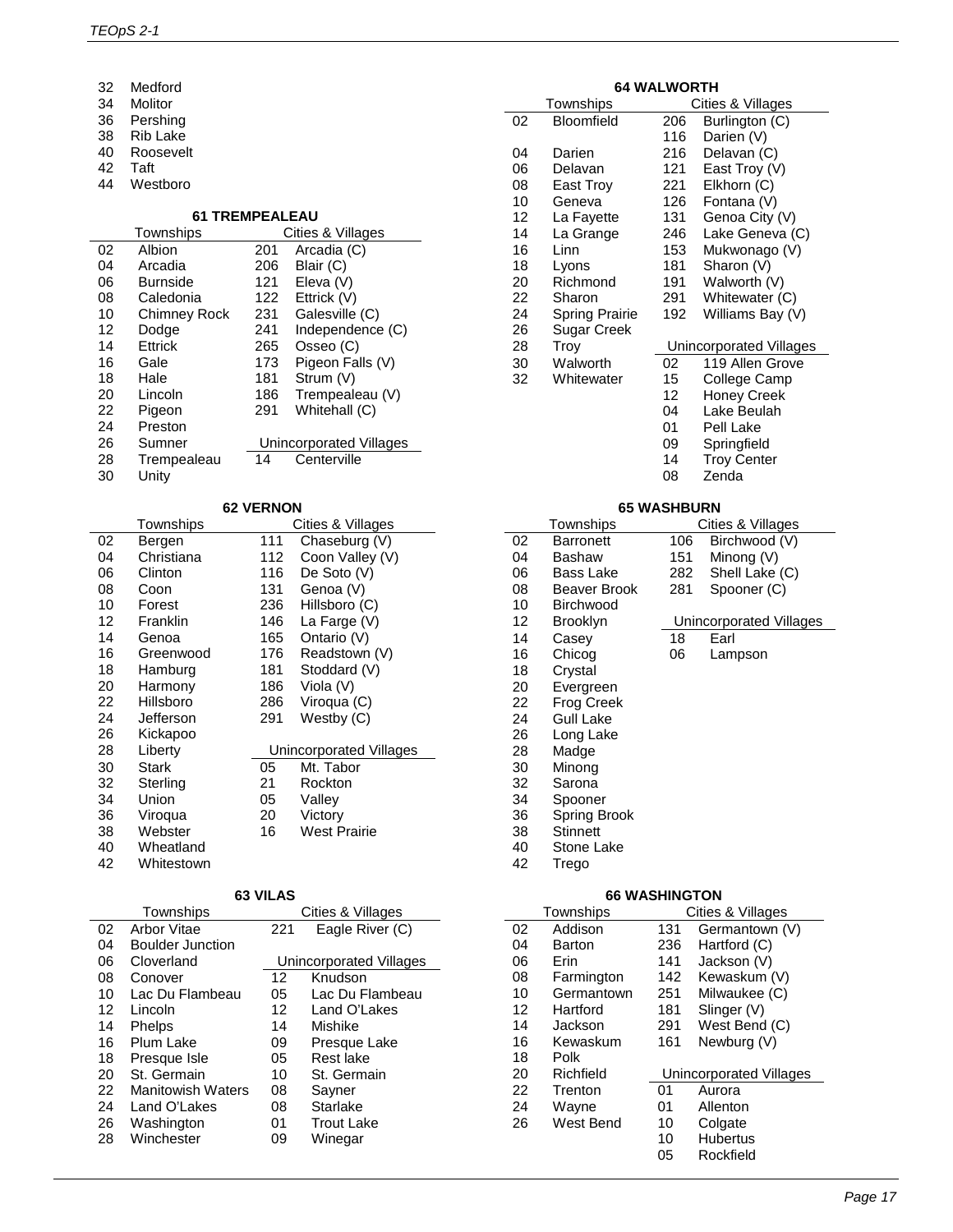| <b>67 WAUKESHA</b> |                    |                   |                         |
|--------------------|--------------------|-------------------|-------------------------|
|                    | Townships          |                   | Cities & Villages       |
| 02                 | <b>Brookfield</b>  | 106               | Big Bend (V)            |
| 04                 | Delafield          | 206               | Brookfield (C)          |
| 06                 | Eagle              | 107               | Butler (V)              |
| 08                 | Genesee            | 111               | Chenequa (V)            |
| 10                 | Lisbon             | 216               | Delafield (C)           |
| 14                 | Merton             | 116               | Dousman (V)             |
| 16                 | Mukwonago          | 121               | Eagle (V)               |
| 22                 | Oconomowoc         | 122               | Elm Grove (V)           |
| 24                 | Ottawa             | 136               | Hartland (V)            |
| 28                 | Summit             | 146               | Lac La Belle (V)        |
| 30                 | Vernon             | 147               | Lannon (V)              |
| 32                 | Waukesha           | 151               | Menomonee Falls (V)     |
|                    |                    | 152               | Merton (V)              |
|                    | Unincorp. Villages | 250               | Milwaukee (C)           |
| 13                 | Duplainville       | 251               | Muskego (C)             |
| 04                 | Genesee Depot      | 153               | Mukwonago (V)           |
| 07                 | North Lake         | 158               | Nashotah (V)            |
| 11                 | Okauchee           | 261               | New Berlin (C)          |
| 02                 | Statesan           | 161               | North Prairie (V)       |
| 05                 | Templeton          | 265               | Oconomowoc (C)          |
|                    |                    | 166               | Oconomowoc Lake (V)     |
|                    |                    | 171               | Pewaukee (V)            |
|                    |                    | 270               | Pewaukee (C)            |
|                    |                    | 181               | Sussex (V)              |
|                    |                    | 191               | Wales (V)               |
|                    |                    | 291               | Waukesha (C)            |
|                    |                    |                   |                         |
|                    |                    | <b>68 WAUPACA</b> |                         |
|                    | Townships          |                   | Cities & Villages       |
| 02                 | <b>Bear Creek</b>  | 106               | Big Falls (V)           |
| 04                 | Caledonia          | 211               | Clintonville (C)        |
| 06                 | Dayton             | 121               | Embarrass (V)           |
| 08                 | Dupont             | 126               | Fremont (V)             |
| 10                 | Farmington         | 141               | Iola (V)                |
| 12                 | Fremont            | 251               | Manawa (C)              |
| 14                 | Harrison           | 252               | Marion (C)              |
| 16                 | Helvetia           | 261               | New London (C)          |
| 18                 | Iola               | 165               | Ogdensburg (V)          |
| 20                 | Larrabee           | 181               | Scandinavia (V)         |
| 22                 | Lebanon            | 291               | Waupaca (C)             |
| 24                 | Lind               | 292               | Weyauwega (C)           |
| 26                 | Little Wolf        |                   |                         |
| 28                 | Matteson           |                   | Unincorporated Villages |
| 30                 | Mukwa              | 05                | King                    |
| 32                 | Royalton           | 07                | Northland               |
| 36                 | Scandinavia        | 15                | Northport               |
| 38                 | Union              | 02                | Readfield               |
| 40                 | Waupaca            | 05                | Sheridan                |
| 42                 | Weyauwega          | 19                | Symco                   |

# **69 WAUSHARA**

Wyoming

|    | Townships         |     | Cities & Villages |
|----|-------------------|-----|-------------------|
| 02 | Aurora            | 111 | Coloma (V)        |
| 04 | <b>Bloomfield</b> | 136 | Hancock (V)       |
| 06 | Coloma            | 146 | Lohrville (V)     |
| 08 | Dakota            | 171 | Plainfield (V)    |

| 10<br>12<br>14<br>16<br>18<br>20<br>22<br>24<br>26<br>28<br>30<br>32<br>34<br>36 | Deerfield<br>Hancock<br>Leon<br>Marion<br>Mt. Morris<br>Oasis<br>Plainfield<br>Poy Sippi<br>Richford<br>Rose<br>Saxeville<br>Springwater<br>Warren<br>Wautoma | 191<br>291<br>191<br>01<br>07<br>02 | Redgranite (V)<br>Wautoma (C)<br>Wild Rose (V)<br><b>Unincorporated Villages</b><br>Auroraville<br>Pine River<br>W. Bloomfield |
|----------------------------------------------------------------------------------|---------------------------------------------------------------------------------------------------------------------------------------------------------------|-------------------------------------|--------------------------------------------------------------------------------------------------------------------------------|
|                                                                                  |                                                                                                                                                               | <b>70 WINNEBAGO</b>                 |                                                                                                                                |
|                                                                                  | Townships                                                                                                                                                     |                                     | Cities & Villages                                                                                                              |
| 02                                                                               | Algoma<br><b>Black Wolf</b>                                                                                                                                   | 201                                 | Appleton (C)                                                                                                                   |
| 04<br>06                                                                         | Clayton                                                                                                                                                       | 251<br>261                          | Menasha (C)<br>Neenah (C)                                                                                                      |
| 08                                                                               | Menasha                                                                                                                                                       | 265                                 | Omro (C)                                                                                                                       |
| 10                                                                               | Neenah                                                                                                                                                        | 266                                 | Oshkosh (C)                                                                                                                    |
| 12                                                                               | Nekimi                                                                                                                                                        | 191                                 | Winneconne (V)                                                                                                                 |
| 14                                                                               | Nepeuskun                                                                                                                                                     |                                     |                                                                                                                                |
| 16<br>18                                                                         | Omro<br>Oshkosh                                                                                                                                               | 13                                  | <b>Unincorporated Villages</b><br>Allenville                                                                                   |
| 20                                                                               | Poygan                                                                                                                                                        | 15                                  | <b>Butte Des Morts</b>                                                                                                         |
| 22                                                                               | Rushford                                                                                                                                                      | 11                                  | Eureka                                                                                                                         |
| 24                                                                               | Utica                                                                                                                                                         | 12                                  | Fisk                                                                                                                           |
| 26                                                                               | Vinland                                                                                                                                                       | 03                                  | Larsen                                                                                                                         |
| 28<br>30                                                                         | Winchester<br>Winneconne                                                                                                                                      | 12<br>07                            | Pickett<br>Rush Lake                                                                                                           |
| 32                                                                               | Wolf River                                                                                                                                                    | 11                                  | Waukau                                                                                                                         |
|                                                                                  |                                                                                                                                                               | 09                                  | Winnebago                                                                                                                      |
|                                                                                  |                                                                                                                                                               |                                     |                                                                                                                                |
|                                                                                  | Townships                                                                                                                                                     | <b>71 WOOD</b>                      | Cities & Villages                                                                                                              |
| 02                                                                               | Arpin                                                                                                                                                         | 101                                 | Auburndale (V)                                                                                                                 |
| 04                                                                               | Auburndale                                                                                                                                                    | 106                                 | Biron (V)                                                                                                                      |
| 06                                                                               | Cameron                                                                                                                                                       | 271                                 | Pittsville (C)                                                                                                                 |
| 08                                                                               | Cary                                                                                                                                                          | 171                                 | Port Edwards (V)                                                                                                               |
| 10<br>12                                                                         | Cranmoor                                                                                                                                                      | 251<br>151                          | Marshfield (C)<br>Milladore (V)                                                                                                |
| 14                                                                               | Dexter<br><b>Grand Rapids</b>                                                                                                                                 | 261                                 | Nekoosa (C)                                                                                                                    |
| 16                                                                               | Hansen                                                                                                                                                        | 178                                 | Rudolph (V)                                                                                                                    |
| 18                                                                               | Hiles                                                                                                                                                         | 186                                 | Vesper (V)                                                                                                                     |
| 20                                                                               | Lincoln                                                                                                                                                       | 291                                 | Wisconsin Rapids (C)                                                                                                           |
| 22<br>24                                                                         | Marshfield<br>Milladore                                                                                                                                       | 122<br>100                          | Hewitt (V)                                                                                                                     |
| 26                                                                               | Port Edwards                                                                                                                                                  |                                     | Arpin (V)                                                                                                                      |
| 28                                                                               | Remington                                                                                                                                                     |                                     | Unincorporated Villages                                                                                                        |
| 30                                                                               | Richfield                                                                                                                                                     | 14                                  | <b>Babcock</b>                                                                                                                 |
| 32                                                                               | Rock                                                                                                                                                          | 12                                  | <b>Blenker</b>                                                                                                                 |
| 34                                                                               | Rudolph                                                                                                                                                       | 06                                  | Dexterville                                                                                                                    |
| 36<br>38                                                                         | Saratoga<br>Seneca                                                                                                                                            | 16                                  | Lindsey                                                                                                                        |
| 40                                                                               | Sherry                                                                                                                                                        |                                     |                                                                                                                                |
| 42                                                                               | Sigel                                                                                                                                                         |                                     |                                                                                                                                |
| 44                                                                               | Wood                                                                                                                                                          |                                     |                                                                                                                                |
|                                                                                  |                                                                                                                                                               |                                     |                                                                                                                                |

 $\overline{\phantom{0}}$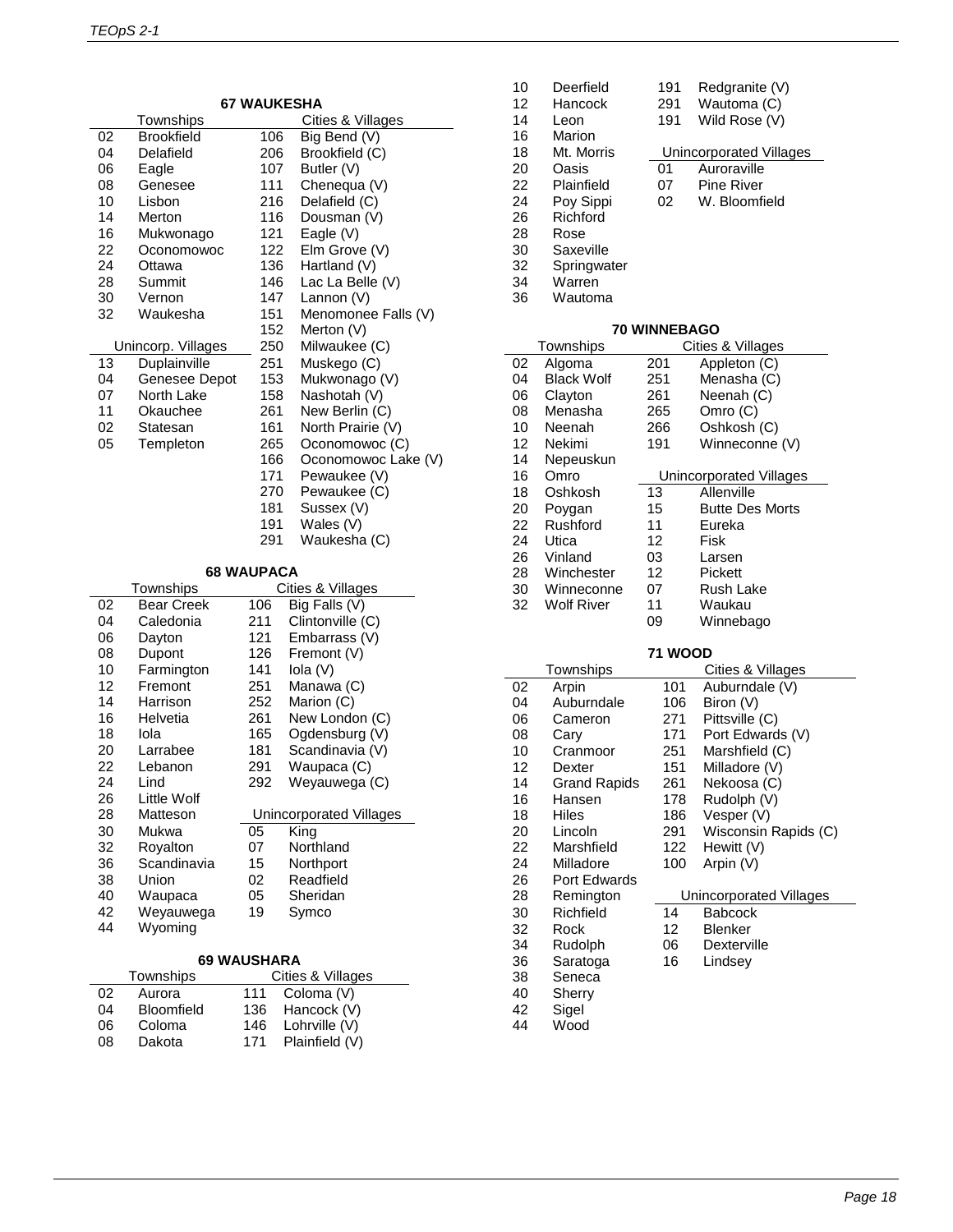# **PURPOSE**

This subject provides general guidance on the sizes of signs to be used based on certain highway characteristics. **This guideline does not apply to sizes for STOP signs. There is a separate guideline pertaining to the required sizes for STOP signs for roadways [\(TEOpS](https://wisconsindot.gov/dtsdManuals/traffic-ops/manuals-and-standards/teops/02-02.pdf#2-2-5) 2-2-5).**

#### **DEFINITIONS**

For the purposes of this guideline, highways are grouped by certain characteristics into a defined highway facility:

Freeways are divided arterial highway facilities that have full control of access by means of grade separation at interchanges only.

Expressways are divided arterial highway facilities that have partial control of access, generally with grade separations at major intersections.

Conventional highways are either divided or undivided roadway facilities that have no control of access and no grade separations at intersections.

2S is the sign size designation of conventional highway signs for single-lane conventional highways or multilane conventional highways with a posted speed of 35mph or less.

2M is the sign size designation of regulatory and warning signs for multi-lane conventional highways with a posted speed of 40mph.

# **POLICY**

This guideline establishes the standard sign size to be used for each defined highway facility. Signs larger than the standard size *may* be used selectively and with documentation of the specific situational reason for use of a sign larger than the standard. Whenever a sign smaller than the standard is used, the conditions such as space or visibility constraints *should* be documented and approved by the Regional traffic engineer. The designer **shall** work with the Region Traffic Section to determine the proper sign sizes:

- 1. Freeways and interstate highways, size 5 signs, regardless of the posted speed limit.
- 2. Expressways with posted speed limits of 65 mph, use size 5 signs. Expressways with posted speed limits of 60, 55, or 50 mph, use size 4 signs. Use size 2S signs for side road approaches or that when approaching a highway facility would require a larger sign size under this guideline, use the larger size.
- 3. On and off ramps for service interchanges, use size 2S signs. System interchange ramps, use size 5 signs.
- 4. Conventional highways with single lanes (all speeds) and multi-lane conventional highways with a posted speed of 35 mph or less, use size 2S signs. Size 2M signs *may* also be used, at the discretion of the Region, to upsize sign sizes on single lane conventional highways or multi-lane conventional highways with a posted speed of 35 mph or less.
- 5. Conventional multilane roadways, with a posted speed of 40 mph, use size 2M regulatory and warning signs.
- 6. Conventional multi-lane roadways, with a posted speed of 45 mph or greater, us size 3 signs. As an option, size 2M *may* be used for urban conventional multi-lane roadways with posted speeds of 45 mph if there are limiting physical factors that would not make size 3 signs feasible. Some of these limiting physical factors would include: narrow terrace or median widths, close driveway spacing and close intersection spacing.
- 7. Size 1 signs *may* be used on streets and highways which are neither state trunk highways, nor connecting highways when there is no more than one lane of traffic in each direction, and the posted speed limit is 30 mph or less.
- 8. Additional sign size criteria for bypasses are contained in [TEOpS 2-15-53](https://wisconsindot.gov/dtsdManuals/traffic-ops/manuals-and-standards/teops/02-15.pdf#2-15-53) (bypass Signing).

#### **2-1-41 Jurisdictional Boundary Signs July 2018**

#### **GENERAL**

Communities *may* request informational signing to either identify their municipal boundaries or to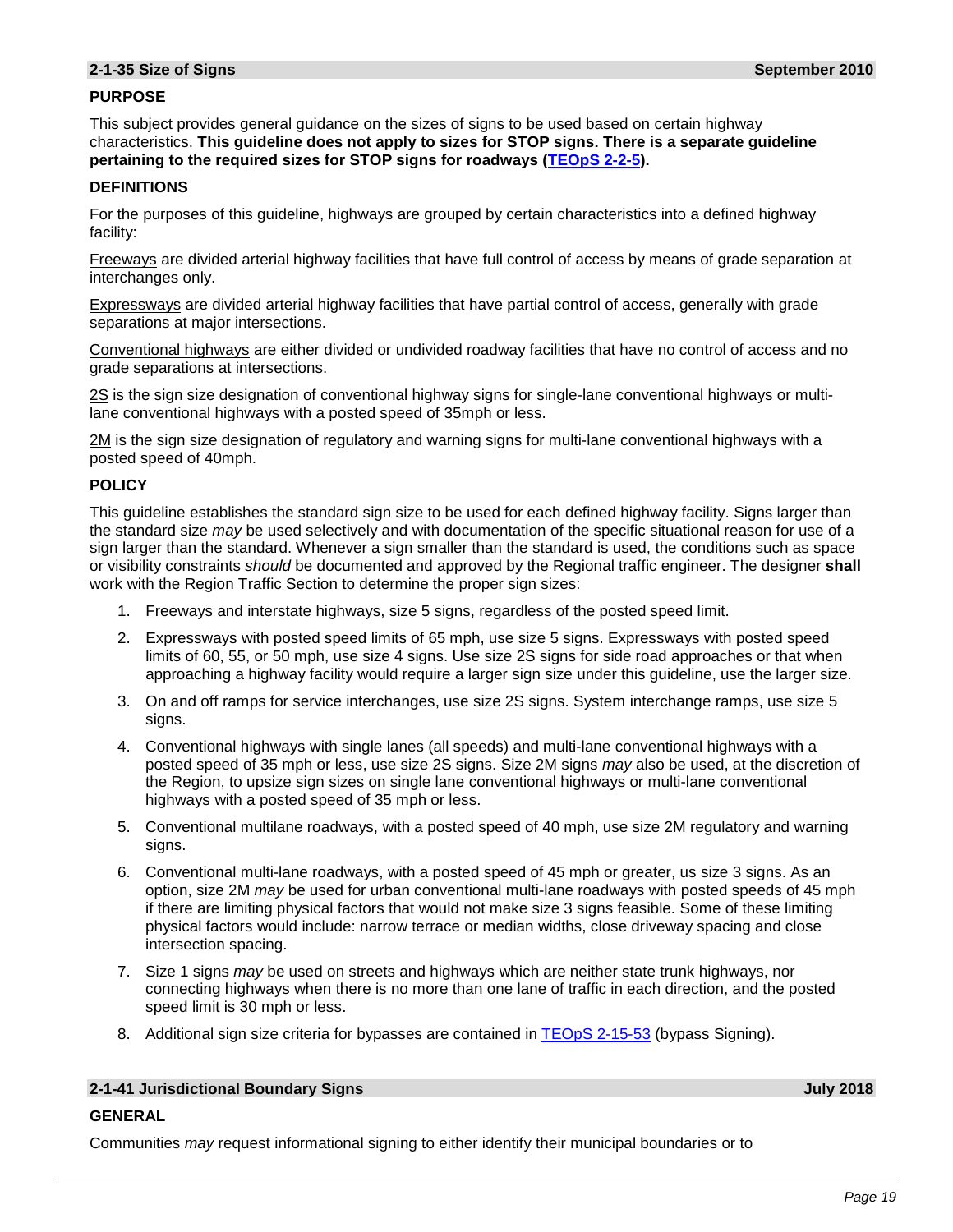promote/advertise their community. These types of signs are considered to be Jurisdictional Boundary signs and *may* take the form of three different types of signs:

- § Welcome signs
- **§** Enhanced political boundary signs
- **§** Community population signs.

The community population signs and enhanced political boundary signs are considered a traffic sign and are allowed on the highway right-of-way. Per Wis. Stat. s. 86.19 (1n), municipal welcome signs are not traffic control devices and are not subject to the provisions of the WisMUTCD. A municipality *may* erect and maintain within the right-of-way of any highway, a municipal welcome sign as defined in s.84.30(2)(hm), within the boundaries of the municipality. This policy provides guidance for working with these types of signing requests.

# **AUTHORITY**

[Wis. Stat. s. 86.19](https://docs.legis.wisconsin.gov/statutes/statutes/86/19) prohibits signs within the limits of any highway except as are necessary for the guidance or warning of traffic and certain other exceptions as provided in that section. This statute also requires the Department to prescribe regulations with respect to erection of signs on public highways.

The MUTCD Section [1A.01](https://wisconsindot.gov/dtsdManuals/traffic-ops/manuals-and-standards/wmutcd/mutcd-ch01.pdf) states that advertising messages **shall not** appear on traffic control devices and Section [1A.10](https://wisconsindot.gov/dtsdManuals/traffic-ops/manuals-and-standards/wmutcd/mutcd-ch01.pdf) states that the design, application and placement of traffic control devices, other than those adopted in the MUTCD are prohibited.

Therefore, the 2009 MUTCD and Wisconsin State Statute 86.19 have specific standards regarding the design and installation of such signing:

# **POLICY FOR COMMUNITY WELCOME SIGNS**

Welcome signs are defined as an official sign that is erected and maintained by or for a local government within the boundaries of the municipality boundary to inform motorists of the territorial boundaries of the municipality.

The Highway Maintenance Manual 09-20-30 contains the formal detailed policy governing the permitting of Municipal Welcome Signs.

In summary, HMM 09-20-30 states:

- 1. Welcome signs along state highways *may* be permitted when located on or off the highway right-of-way. When off the right-of-way, the sign is considered an outdoor advertising sign and a permit is required under [s. 84.30](http://docs.legis.wisconsin.gov/statutes/statutes/84/30/) and [Trans 201.05.](https://docs.legis.wisconsin.gov/code/admin_code/trans/201/05)
- 2. Unpermitted municipal welcome signs **should** be removed if conditions warrant that the sign cannot be permitted as is. Prior to removal, the Department will work with the community to determine if the sign may be moved to a different location, rebuilt with yielding features/materials, shielded, etc. to allow issuance of a DT1812 permit.
- 3. Welcome signs installed within the highway right-of-way shall require a work on right-of-way permit [\(DT](http://wisconsindot.gov/Documents/formdocs/dt1812.docx)  [1812](http://wisconsindot.gov/Documents/formdocs/dt1812.docx) form).
- 4. Welcome signs that are within the clear zone or clear recovery area on the right-of-way **should** be constructed with breakaway or yielding features/materials. If not, then WisDOT approved shielding **shall** be provided for the sign.
- 5. No welcome sign will be allowed to remain if it is a safety hazard. The permittee **shall** be responsible for any costs incurred by the Department to correct or eliminate hazards related to the welcome sign.
- 6. Municipal welcome signs **shall not** have auxiliary plaques, as these are considered advertising, and not allowed per s. 86.19.
- 7. Municipal welcome signs are not allowed to be placed within the right-of-way of a highway designated as part of the national system of interstate and defense highways.
- 8. Municipal welcome signs are not owned or installed by the Department.
- 9. Municipal Welcome signs **shall not** be installed where vision corners may be blocked, such as at intersections or median breaks.
- 10. Care shall be taken to ensure that vision of existing or planned traffic signs is not blocked.

#### **POLICY FOR ENHANCED POLITICAL BOUNDARY SIGNS**

Enhanced political boundary signs are more of an informational sign as they do not directly provide a guidance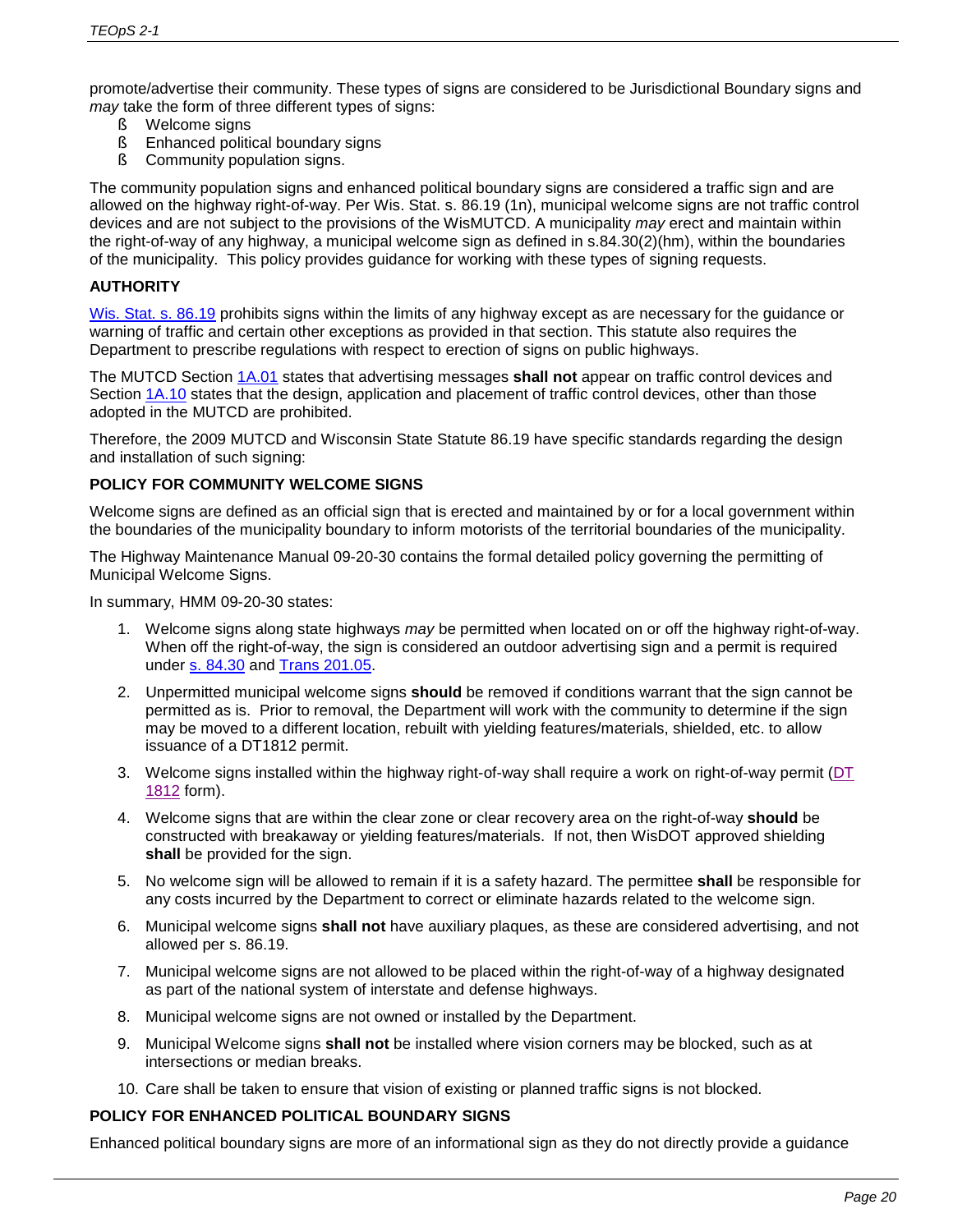function for the motorist. These signs are traffic signs that are installed on conventional highways, in the highway right-of-way, at the municipal limits by permit. The signs serve the functions of conveying the municipal limits of a community and *may* tie into the theme of the community by utilizing different colors and/or a pictograph on the sign.

# **GENERAL POLICY CRITERIA**

- 1. If off-right-of-way location efforts fail for a welcome sign, then a community could apply for a permit to install and maintain an "enhanced political boundary sign." Enhanced political boundary signs **shall not**  be allowed if there is an off-right-of-way welcome sign in place.
- 2. If an enhanced political boundary sign is installed, then WisDOT would remove the standard population sign.
- 3. Enhanced political boundary signs *should* be ground-mounted on the right side of the roadway. Groundmounted median signs *may* be installed if right-side installation opportunities are not available. No overhead sign installations are allowed.
- 4. Supplemental signs (tree city USA, 1979 baseball champs, lions clubs, etc.) **shall not** be allowed on the enhanced political boundary signs or supports.
- 5. Enhanced political boundary signs **shall** only be allowed on conventional highways for incorporated cities and villages, located at the municipality border. Enhanced political boundary signs **shall not** be allowed for townships or unincorporated communities.
- 6. All enhanced political boundary sign requests, including CSS projects, **shall** be approved by the Region Traffic Engineer. Requestor **shall** furnish proposed locations, sign and pictograph design and type of supports used.
- 7. The community population number *may* be included on the enhanced political boundary sign.
- 8. The community **shall** be responsible for all costs associated with the manufacture, installation and maintenance of the permitted enhanced political boundary signs.

#### **SIGN DESIGN STANDARDS**

- 1. Destinations, arrows or specific traffic generators **shall not** be allowed on the signs.
- 2. The pictograph (logo) height **shall not** exceed two times the height of the upper case letters and **shall** be located at the top or left side of the sign. The pictograph **shall** be the official designation adopted by the jurisdiction. The pictograph *may* contain wording, provided it is not a commercial advertising message. Only one pictograph is allowed per sign.
- 3. Enhanced political boundary signs **shall not** be lighted or contain any animated or moving parts, flashing lights or disks.
- 4. At minimum, enhanced political boundary signs **shall** utilize Type H—High Intensity sheeting.
- 5. Minimum letter size **shall** be 4 ½" lowercase, 6: uppercase letters. Maximum sign size **shall** be 72: width by 48: height.
- 6. Sign base material **shall** be in accordance with [Section 637 of the WisDOT Standard Construction](http://wisconsindot.gov/rdwy/stndspec/ss-06-37.pdf#ss637)  [Specifications.](http://wisconsindot.gov/rdwy/stndspec/ss-06-37.pdf#ss637)
- 7. The sign shape **shall** be rectangular. Aluminum signs **shall** have rounded corners.
- 8. Border is required on the signs and **shall** be retroreflective, and of the same color as the text.
- 9. Colors **shall** meet the standards for highway colors specified by the Federal Highway Administration.

Two color combinations *may* be used which are:

- § White or yellow on blue, green or brown
- § Blue, green, black or brown on white
- § Red or orange on white, but not the reverse
- § The background colors of orange, red, yellow, purple, or the fluorescent versions thereof, fluorescent yellow green and fluorescent pink **shall not** be allowed. One background color only allowed. Lettering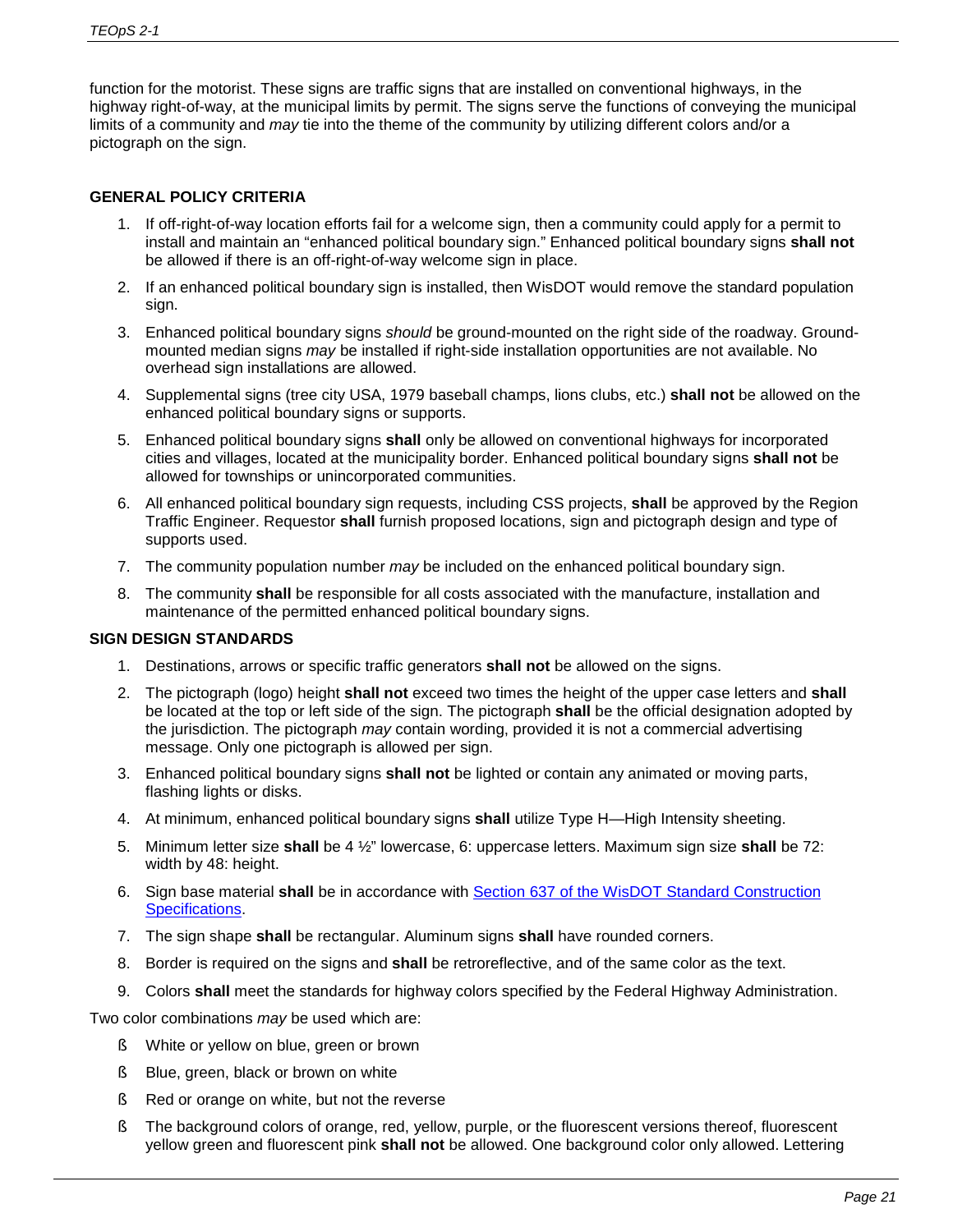and border (if used) **shall** be of the same color.

# **SIGN INSTALLATION STANDARDS**

- 1. The standard WisDOT posts (4" x 6" wood or 2" x 2" tube steel) *may* be used. The community also *may* be allowed to utilize other types of sign posts. Non-standard sign posts **shall** conform to [TEOpS](https://wisconsindot.gov/dtsdManuals/traffic-ops/manuals-and-standards/teops/02-15.pdf#2-15-52) 2-15- [52.](https://wisconsindot.gov/dtsdManuals/traffic-ops/manuals-and-standards/teops/02-15.pdf#2-15-52)
- 2. Sign installation and placement **shall** be per WisDOT standards.
- 3. Sign mounting height **shall** be five feet to bottom of sign.
- 4. Sign locations **shall** be approved by WisDOT. Signs **shall** be located outside of the influence area of an intersection (typically 200' minimum distance from the intersection).
- 5. WisDOT **shall** approve any proposed landscaping plans. Any landscaping items **shall** meet breakaway standards or be shielded with FHWA approved shielding. For example, there is a 20" high decorative curb that meets FHWA standards.

# **POLICY FOR COMMUNITY POPULATION SIGNS**

- 1. City or village limit signs *may* be installed on freeways or expressways at or near where the highway enters the municipality, unless the city or village is identified on the primary guide signs or a supplemental guide sign.
- 2. City or village population signs **shall** be installed on conventional highways at or near where the highway enters the municipal limits. WisDOT will install and maintain the standard signs with the official current decennial census figures. No other signs **shall** share the supports.
- 3. If the city or village requests a population update, the Regional Traffic Engineer *may* authorize the municipality to modify the numbers with a white on green Type H adhesive overlay, using the same size and font as the original sign.
- 4. Signing for unincorporated communities is covered in [TEOpS](https://wisconsindot.gov/dtsdManuals/traffic-ops/manuals-and-standards/teops/02-04.pdf#2-4-48) 2-4-48.

#### **APPLICATION AND PERMIT**

- 1. Permit **shall** be approved by the WisDOT Regional Traffic Engineer.
- 2. The application from the requesting community **shall** contain a plan showing the sign location9s) and sign fabrication detail (including colors and heights of letters and pictograph).

#### **2-1-42 State Entrance Signing February 2018**

#### **PURPOSE**

In the past, several different signs have been installed along Department-maintained roadways at state entrances. In some cases, several signs have been installed on the same support. At some state entrances, blue signs with the state outline (I2-1-B) are installed. Based on an interpretation received from FHWA in 2013, the shape of these signs is not in conformance with the 2009 MUTCD. This policy will define the appropriate sequence of signs when entering the state along a Department-maintained roadway.

#### **DEFINITIONS**

Freeways are defined as divided arterial highway facilities that have full controlled access, by means of grade separation at interchanges only.

Expressways are defined as divided arterial highway facilities that have partial control of access and generally with grade separations at major intersections.

Conventional Highways are defined as either divided or undivided roadway facilities that have no control of access with grade separations at intersections. These highways can be two lane or multilane facilities.

# **POLICY**

#### Freeways and Expressways

The standard order of sign installations along a freeway or expressway, beginning at the state line, is shown below. 200' minimum spacing *should* be maintained between each sign installation. Note that this order may need to be adjusted based on field conditions.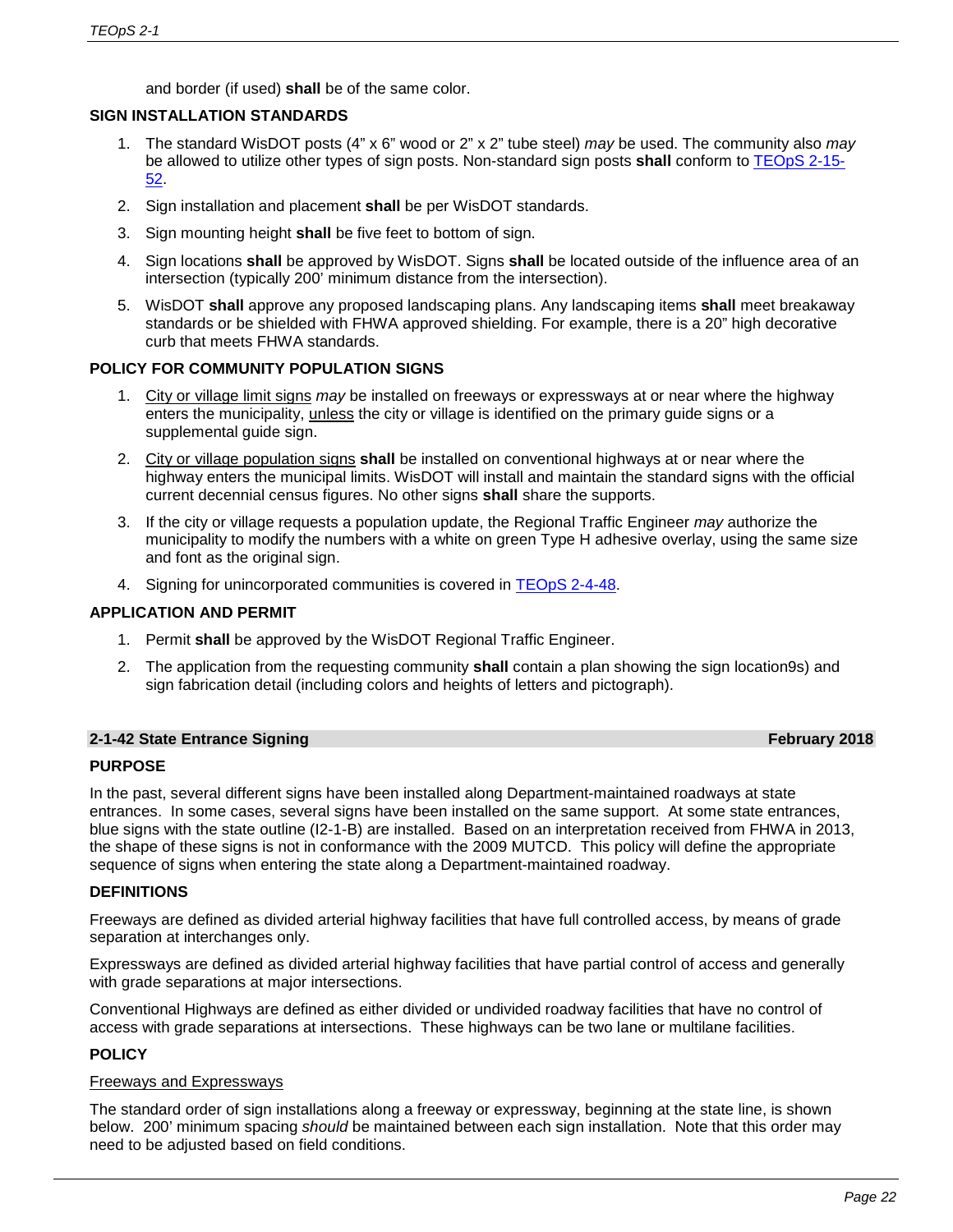- 1. I2-1 (Wisconsin) with I2-2 (County name) directly below.
- 2. J4-series (Reassurance Assembly)
- 3. R2-1 (Speed Limit)
- 4. R5-53-A (Buckle Up It's the Law)
- 5. R5-60 (Move Over or Slow Down)
- 6. D12-5 (Travel Info Call 511)

In addition to this on-right-of-way signing, for freeway and expressway entrances to the state, a large timber "Wisconsin Welcomes You" sign is typically installed in an off-right-of-way location that is visible to traffic.

#### Conventional Highways

The standard order of sign installations along a conventional highway, beginning at the state line, is shown below. 200' minimum spacing *should* be maintained between each sign installation in rural areas. 100' minimum spacing *should* be maintained between each sign in urban areas. Note that this order *may* need to be adjusted based on field conditions.

- 1. I2-1 (Wisconsin) with I2-2 (County name) directly below.
- 2. I2-3 (Community population sign) only if entering municipal limits
- 3. J4-series (Reassurance Assembly)
- 4. R2-1 (Speed Limit)
- 5. D2-series not used if entering municipal limits

In addition to this on-right-of-way signing, for conventional highway entrances to the state that are part of the National Highway System, a large timber "Wisconsin Welcomes You" sign is typically installed in an off-right-ofway location that is visible to traffic.

#### **IMPLEMENTATION**

There is no formal phase-in period for installation of this signing. Existing non-conforming state entrance signs will be allowed to remain in place until the end of their useful life. Useful life ends when the sign message no longer meets legibility or condition standards. Existing non-conforming state entrance signs *may* be replaced prior to the end of their useful life when opportunities arise such as knockdown or damage, when other work is occurring nearby, or when projects make replacement practical.

#### **2-1-45 Usage of Fluorescent Sheeting on Signs August 2013**

#### **PURPOSE**

Fluorescent colored sheeting cab be advantageous to use on certain traffic signs. In addition to enhanced nighttime retroreflectivity, the fluorescent color allows for greater daytime conspicuity of signs as well. This is especially important for enhancing traffic safety of the motorist and addressing the fact that a greater percentage of people in our population are becoming older and their eyesight requires a brighter sheeting material.

There are three colors of fluorescent sheetings that are commercially available: orange, yellow and yellowgreen. The Federal Highway Administration allows the use of fluorescent yellow-green sheeting on some warning signs for pedestrian, bicycle, playground and school applications. The following guidelines limit the usage of the three fluorescent sheeting colors to certain specific signs in order to retain the unique quality of the sheeting.

# **POLICY**

#### Fluorescent Yellow Sheeting

Beginning in 2010, WisDOT has been in the process of converting yellow warning signs from ASTM D4956 Type IV (prismatic high intensity yellow) to ASTM D4956 Type XI fluorescent yellow, starting with the most critical of warning signs. Phase 1 (June 2010) included signs such as Stop Ahead, No Passing Zone, Pedestrian Crossing, Chevrons and Large Arrows. Phase 2 (June 2012) included Curve and Turn signs, Intersection Warning signs, advisory speed signs and bridge object markers. The final phase for implementation (Phase 3) will be for the remainder of the warning signs. This change will be completed by December 1, 2013. Beginning with the December 2013 letting, all warning signs on WisDOT projects will be converted to ASTM D4956 Type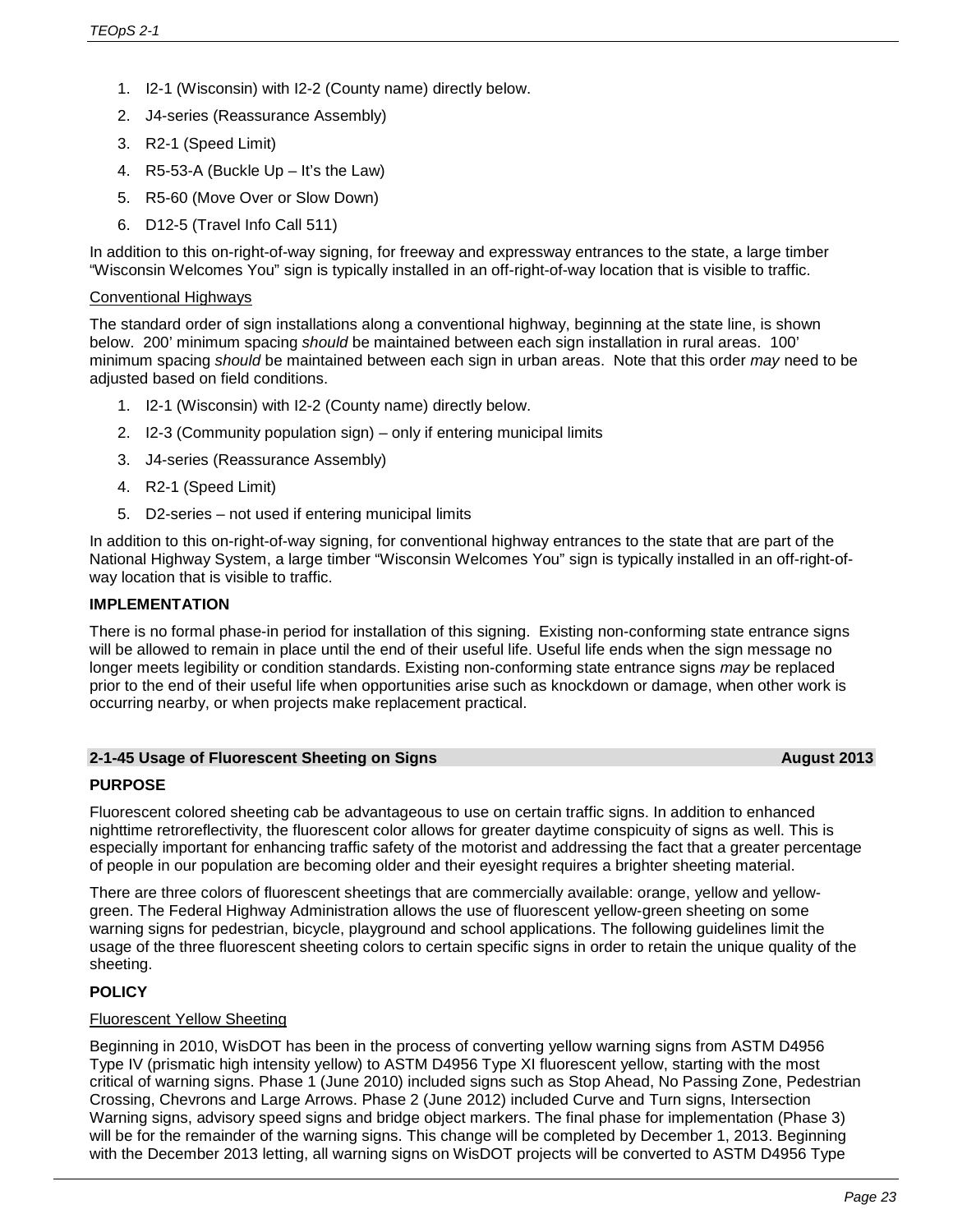XI fluorescent yellow. Replace existing conventional yellow signs with fluorescent yellow as they wear out, through improvement projects or sign damage/knockdowns.

All chevrons in a curve or turn **shall** match sheeting color (either fluorescent yellow or conventional yellow). If warning signs are doubled up on an approach, the sheeting **shall** match (either fluorescent yellow or conventional yellow). Supplemental warning plaques **shall** match the main signs that they supplement. No mixing of colors.

# Fluorescent Yellow-Green Sheeting

S1-1 School Crossing Signs, S4-51 School Speed Limit Assemblies, S4-52 School In-Street Pedestrian Crossing Signs, S4-5 School Reduced Speed Limit Warning Signs on the WisDOT highway system **shall** use fluorescent yellow-green sheeting. The usage of fluorescent yellow-green sheeting **shall** also be used on the Ahead plaque (WF16-9P) for the School Advance Sign location, and Diagonal Down Arrow Signs (WF16-7L and WF16-7R) for the School Crossing Sign location. No other signs **shall** use the fluorescent yellow=green sheeting.

# S3-1 School Bus Stop Ahead and S3-51 School Bus Traffic Signs

Replace existing conventional yellow signs with fluorescent yellow signs as they wear out, through improvement projects or damage claim knockdowns. All School Bus Stop Ahead signs and School Bus Traffic signs **shall** be replaced with the fluorescent yellow-green symbol sign no later than January 1, 2016.

Any signs with fluorescent yellow=green sheeting other than the School Crossing signs that were installed before the date this policy became effective *may* remain in place. Once these signs have reached their useful life, the Region **shall** replace them with regular yellow sheeting signs.

#### Fluorescent Orange Sheeting

Fluorescent orange sheeting **shall** be used on all work zone warning signs.

Fluorescent orange sheeting **shall** be used for all construction detour route assemblies (M4-5 TO, M5 and M6 series arrows and M4-8 detour plaques) and traffic control fixed message signs.

# **2-1-50 Snowmobile Trail Signing <b>August 1995 August 1995**

At some locations on state trunk highway right-of-ways, local agencies *may* erect signing for the purpose of directing and controlling snowmobile operations. This is permissible unless there is some problem generated by the existence of snowmobiles at specific locations. Signing for the snowmobile trails is described in [Administrative Code NR 50,](https://docs.legis.wisconsin.gov/code/admin_code/nr/001/50/09) and also described with typical applications illustrated in DNR's ["Trail Signing](http://dnr.wi.gov/files/PDF/pubs/cf/CF0023.pdf)  [Handbook", 1994.](http://dnr.wi.gov/files/PDF/pubs/cf/CF0023.pdf) A copy of this book *should* be kept in each traffic section.

In interpreting this book the following is offered:

- 1. All responsibility for signing along the trail is local, including installation and maintenance.
- 2. The Department's responsibility includes only signs which *may* be requested directing to trail head parking lots, and such warning signs directed to motorists advising of snowmobile crossings where these warnings are warranted.
- 3. Regarding illustrations in the book (figures on pages 19-22 and page 28):
	- a. Warning signs on the trail when visible from the highway *should* be the minimum size specified.
	- b. Orange markers on the right-of-way would usually be unnecessary except to mark a turn.
	- c. STOP signs are shown too close to the highway. They *should* be back of the snowplowing range, at least 20' from the pavement and desirably more.
	- d. STOP signs *should* be parallel to the highway, and the trail approaching the highway *should* be aligned to be as near to a right angle as possible.
	- e. Warning signs on the highway are shown routinely in the illustrations. On state trunk highways, they are only to be installed where warranted, usually due to sight conditions.
- 4. On page 12 of the handbook: "If requested, the Department will install and maintain guide signs for trail head parking lots. The signs *should* contain the word 'Parking.'"

The term "snowmobile route" is defined to mean snowmobile travel on an unplowed roadway.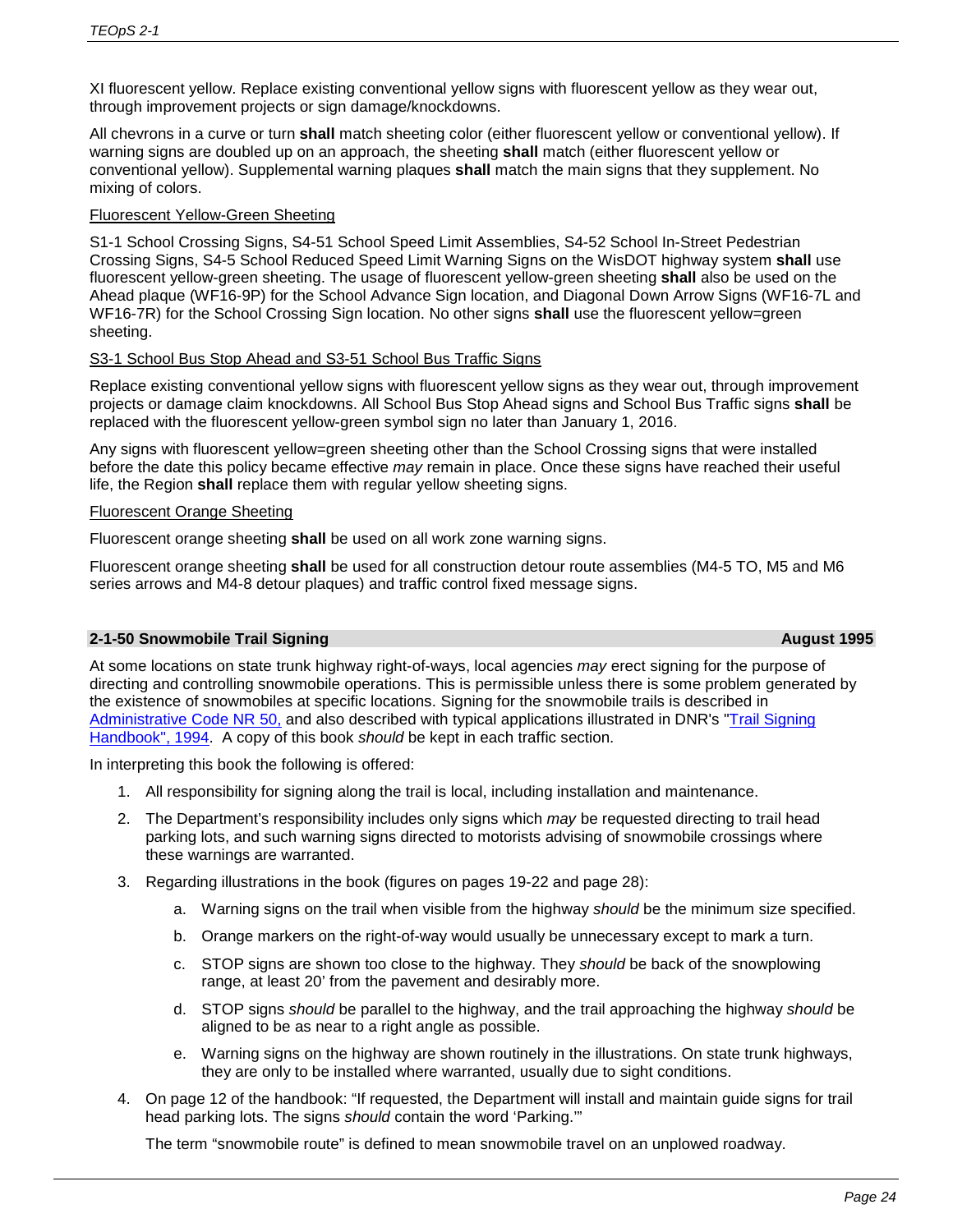Consequently, "routes" are not to be signed on state trunk highways or connecting highways.

- 5. Sign posts on the right-of-way installed by local agencies **shall** meet the same small support safety standards as those erected by the Department.
- 6. Trail signs **shall not** be attached to any of the Department's signposts.

### **2-1-55 Alternate Roadway Signing April 2001**

# **PURPOSE**

In some areas of the state, there are sections of roadways that are frequently closed to traffic for brief periods of time. As a result, motorists are directed to use an alternate route, usually by law enforcement officials. Many of these alternate route locations are used frequently enough that they could be permanently signed as alternate roadways.

There are several benefits of alternate roadway signing. Alternate signing can direct traffic onto an alternate roadway in case the mainline roadway is closed, due to bad weather, crashes, or other incidents. A permanently signed alternate route can assist State Patrol Troopers and other personnel because less manpower will be required to direct motorists on an alternate route.

# **INSTALLATION GUIDELINES**

The following criteria *should* be considered by each Regional Traffic Section in the design/implementation of permanent signing for an alternate roadway. It *should* be noted that this type of alternate route signing is optional in each Region and the Region will have the final say on whether to approve or deny this signing. Example details are also provided as part of this policy. This policy applies to the signing of alternate routes for mainline roadways that re on the WisDOT system.

- 1. During the design of alternate roadway signing, the Regional Traffic Section *should* contact the State Patrol and local highway officials for comment. Some existing county trunk highways and local roads *may* not be suitable as alternate traffic routes. The Region *should* check to see if the alternate route being considered has been previously designated a long truck route. Per Wisconsin Administrative [Code 276.08,](https://docs.legis.wisconsin.gov/document/administrativecode/Trans%20276.08) once a route is permanently signed as an alternate, it will legally be considered a long truck route. The Region *should* be aware that there is a potential problem of truckers legally using the alternate route even if the main route is open.
- 2. The alternate marker (M4-1 sign) **shall** be used in conjunction with the appropriate route marker shield. For interstate applications, the alternate marker (MB4-1 sign) **shall** be used with the interstate marker shield. The MB4-1 sign has white lettering on a blue background.
- 3. Figure 1 shows the use of a horizontal-cut aluminum folding alternate roadway sign. The folding alternate roadway sign is mounted below the EXIT gore sign. The State Patrol or other law enforcement officials could flip this sign open in times of roadway closure. Once traffic is directed off the mainline roadway, there would be alternate signing all along the alternate route that would direct motorists. **Usage of this sign has been determined to be optional. It is recommended that the Regional Traffic Section contact their State Patrol Regional office for input on the usage of this sign.**
- 4. No cardinal direction signs *should* be placed on the alternate route sign assemblies unless a specific direction is required.
- 5. The use of a vertical route panel is encouraged wherever possible (as shown on the examples). The placement of alternate route assemblies in urban areas *may* be difficult due to space restrictions. Alternate route assemblies *may* be stacked on existing route assemblies. Normally, 24" and 36" marker heads are used. For extreme space constraints, 18" marker heads can be specially ordered. For roadways that have multiple route assemblies (i.e. Interstate 39-90-94 in Southwest Region), one of the numbers can be used for the alternate route assembly on the alternate route.
- 6. The horizontal size of the alternate route marker sign *should* be the same as the horizontal size of the roadway marker signs already on the roadway.
- 7. The placement of reassurance markers will differ on each route, but in general they *should* be placed every (+/-) 5 miles, or as needed. The alternate reassurance markers *should* be stacked whenever possible and *may* be placed with every reassurance marker on the roadway.
- 8. Generally, for a stop condition or right turn no stop condition, alternate route assemblies with advanced turn arrows would not be used, as shown on Figure 2. However, conditions such as unusual intersection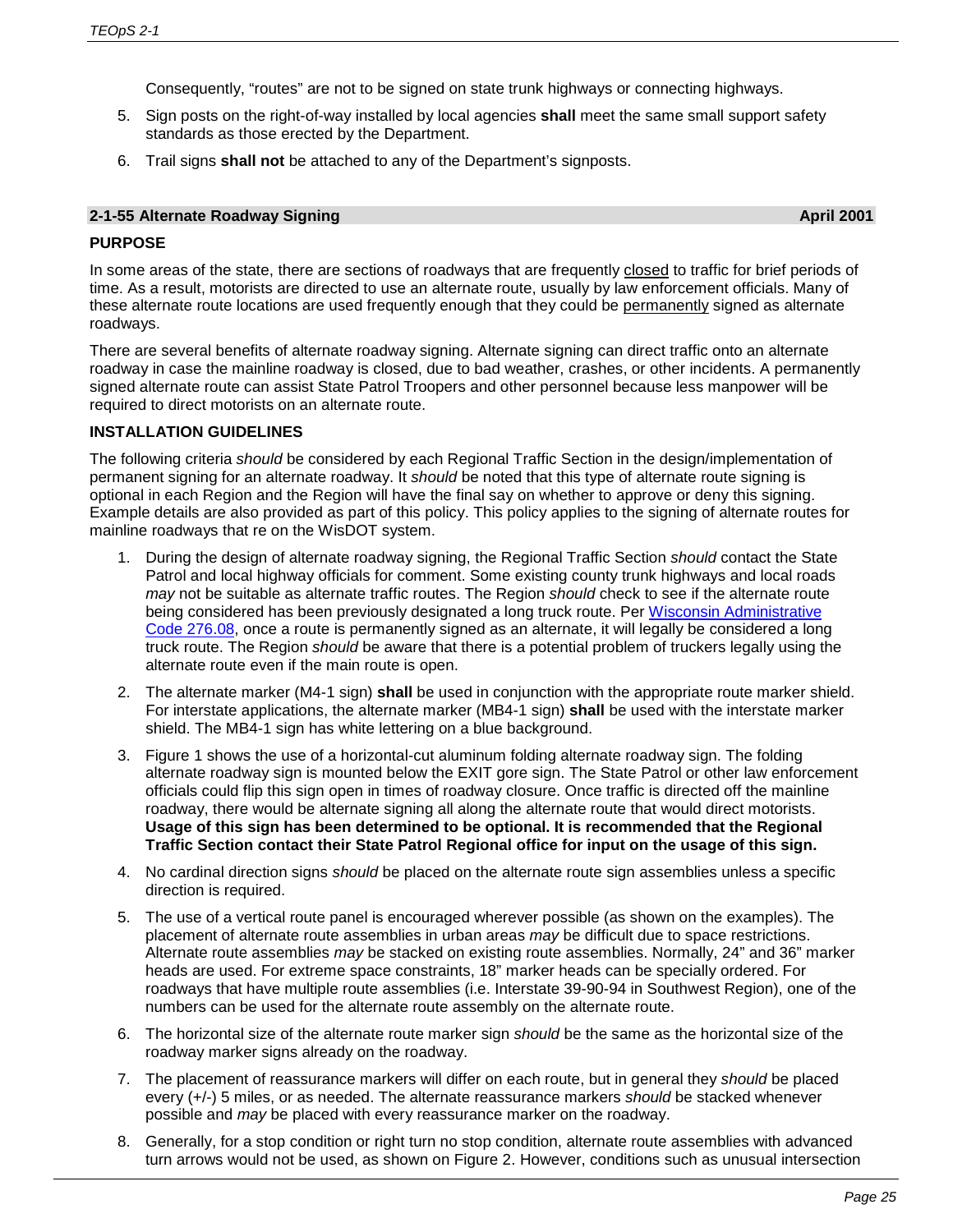geometrics and/or multi-lanes *may* require the addition of alternate assemblies with advanced turn arrows.

- 9. For a no stop condition, as shown on Figure 3, alternate route assemblies with advanced turn arrows *should* be used.
- 10. It is recommended that the Regions send their completed alternate roadway signing layouts to Central Office Traffic Operations for review prior to installation.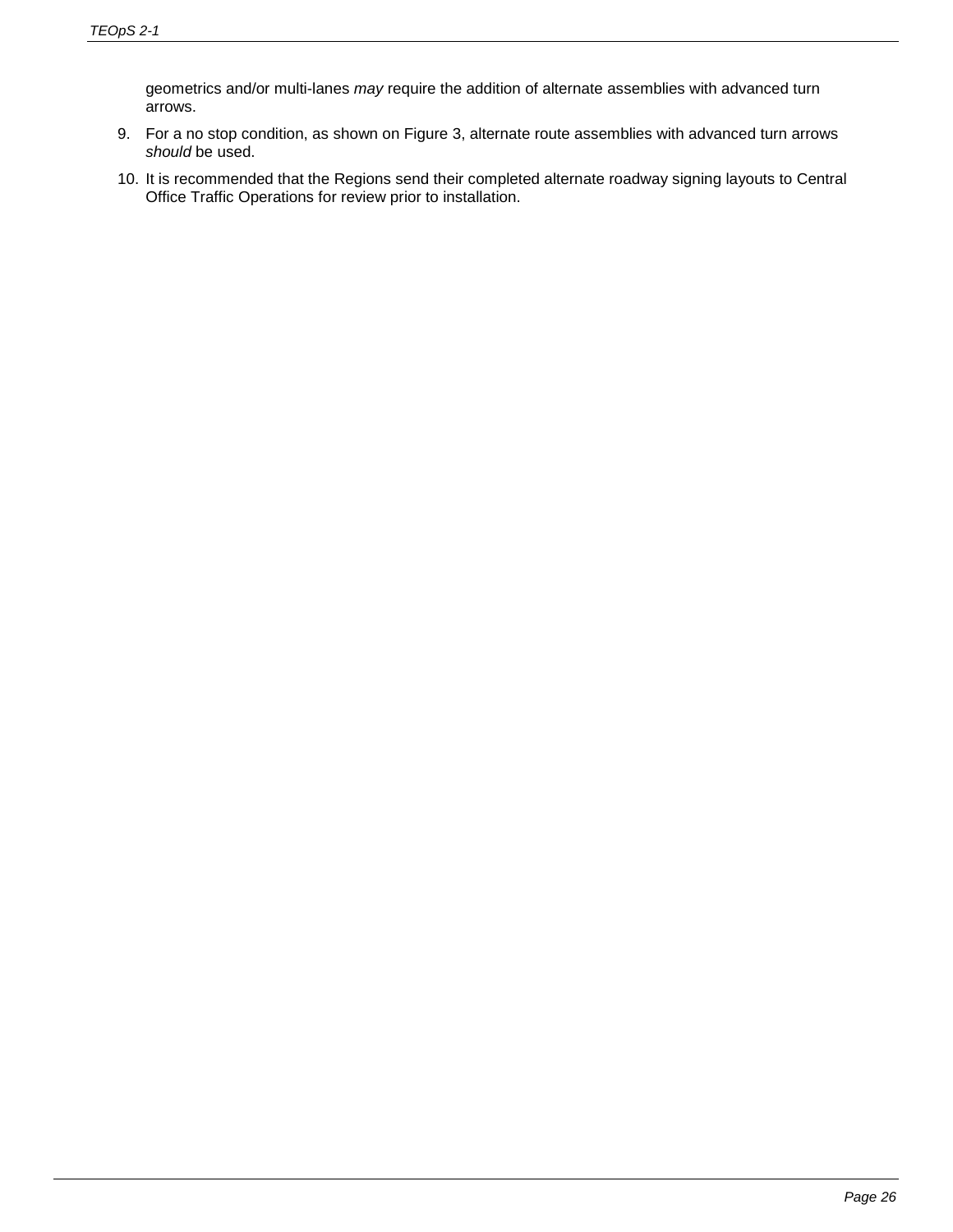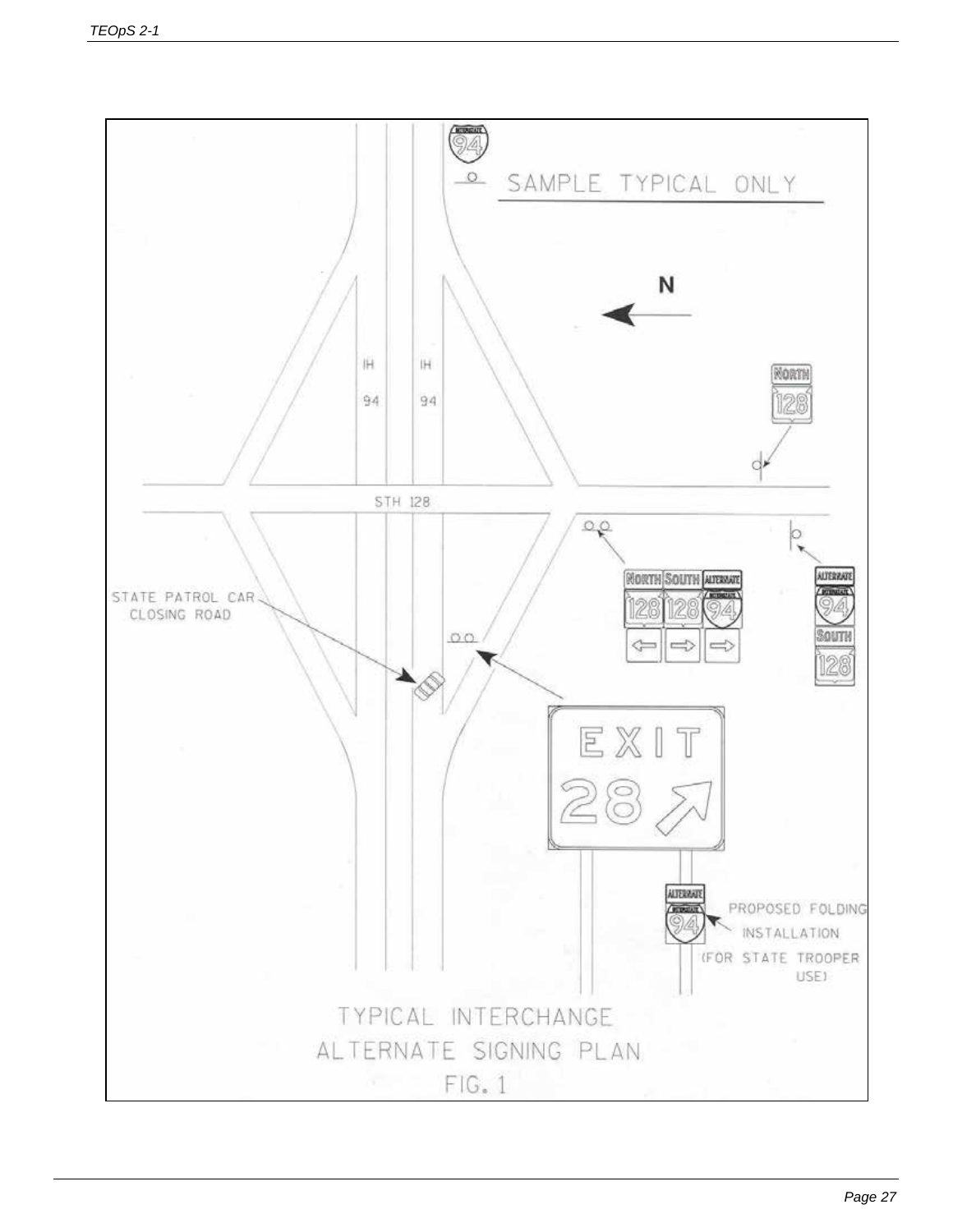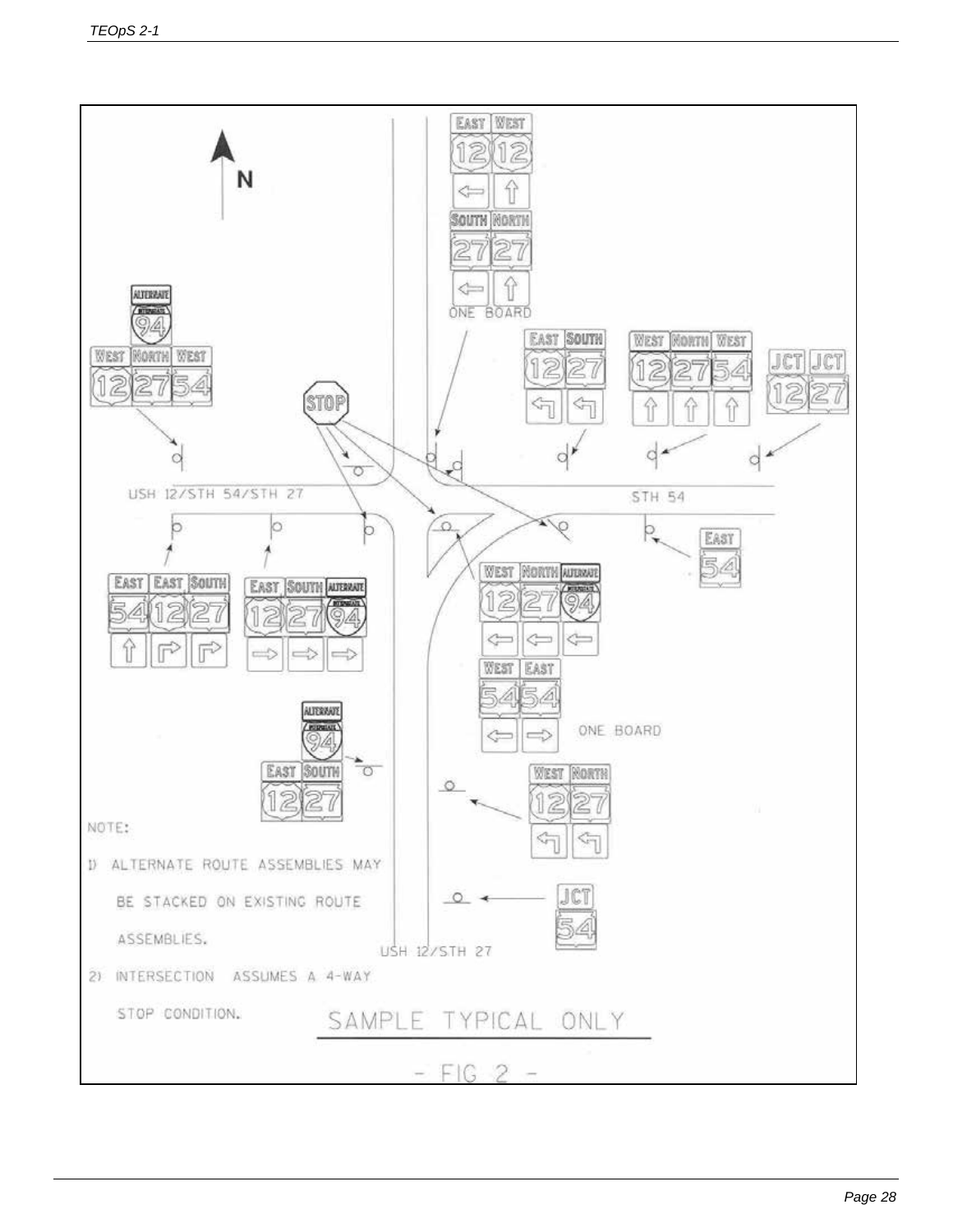

NOTE:

1) ALTERNATE ROUTE ASSEMBLIES MAY

BE STACKED ON EXISTING ROUTE

ASSEMBLIES.

2) INTERSECTION ASSUMES A "NO STOP"

CONDITION FOR USH 10 TRAFFIC.



 $-$  FIG 3 -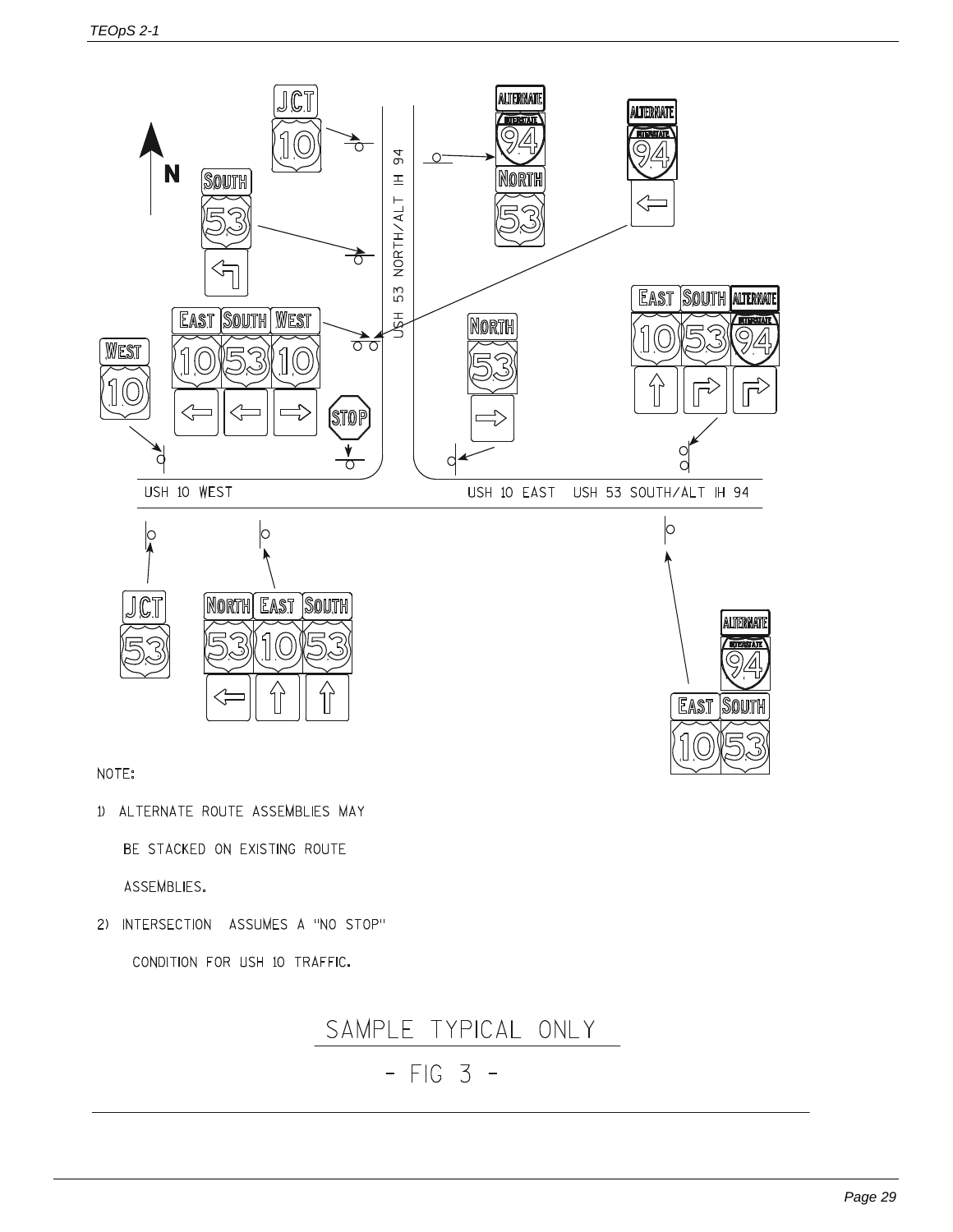#### **2-1-60 Community Sensitive Design Signing January 2009**

# **PURPOSE**

Community Sensitive Design for signing is the incorporation of a sign or logo to blend in architecturally with a structure. There are many requests to utilize community Sensitive Designs (CSD) for signing along statemaintained highways. This type of signing can be very popular because they add an aesthetic community value to the roadway. However, there are several policies and guidelines that must be followed in this approach. MUTCD section [1A.01](https://wisconsindot.gov/dtsdManuals/traffic-ops/manuals-and-standards/wmutcd/mutcd-ch01.pdf) states that Traffic Control Devices or their supports **shall not** bear any advertising message or any other message that is not related to traffic control. Advertising is only allowed on signs off of the highway right-of-way. [Wisconsin State Statute 86.19\(1\)](https://docs.legis.wisconsin.gov/document/statutes/86.19) states that no sign **shall** be placed within the limits of any street except such as necessary for the guidance or warning of traffic.

# **DEFINITIONS**

Freeways are defined as divided arterial highway facilities that have *full* controlled access, by means of grade separation at interchanges only.

Expressways are defined as divided arterial highway facilities that have partial control of access and generally with grade separations at major intersections.

Conventional highways are defined as divided or undivided roadway facilities that have limited access with no grade separations at intersections. These highways *may* be two lane or multi-lane facilities.

# **POLICY**

Any Community Sensitive Design for signing *should* ensure that the message or logo does not compete with the essential message of any official traffic signs, nor create a distraction from conveying essential traffic information. In addition, any Community Sensitive Design for signing needs to ensure that there is no advertising of any kind. Welcome signs as part of the design aspect of a structure **shall not** be allowed. Stand-alone welcome signs are covered in [TEOpS](https://wisconsindot.gov/dtsdManuals/traffic-ops/manuals-and-standards/teops/02-01.pdf#2-1-41) 2-1-41.

# **GUIDELINES**

Community Sensitive Designs for signing will be allowed on state-maintained roadways provided the following criteria are met:

- 1. Except for street name identifications (covered in items 2, 3 and 4 below), other word messages **shall not** be used, including wording within logos.
- 2. Street name identifications *may* be formed into the concrete as part of the structure. They **shall** be independent and not included as part of a logo.
- 3. On freeways and expressways, street name identifications **shall** be a minimum of 6" lowercase or 8" uppercase letters, with a minimum letter stroke width equivalent to FHWA Series E.
- 4. On conventional highways, street name identifications **shall** be a minimum of 4 ½" lowercase or 6" uppercase letters, with a minimum letter stroke width equivalent to FHWA Series E.
- 5. Logos or designs **shall not** bear any resemblance to official logos already in place on official guidance or motorist Specific Information Signs (SIS signs).
- 6. Logos or designs **shall not** bear any resemblance to official advertising, correspondence or municipal logos.
- 7. Logo and designs, including designs for street name identifications, **shall** be submitted to WisDOT Central Office, Bureau of Highway Operations for review and approval.
- 8. Any existing non-conforming Community Sensitive Design signing already in place **shall** be allowed to remain until the end of its service life. Once the design has reached the end of its service life, it **shall** be removed and not be replaced.
- 9. Some architecturally acceptable logos would include logos of:
	- a. Wildlife
	- b. State Capitol
	- c. State outline
	- d. Floral patterns
	- e. Outlines of city buildings